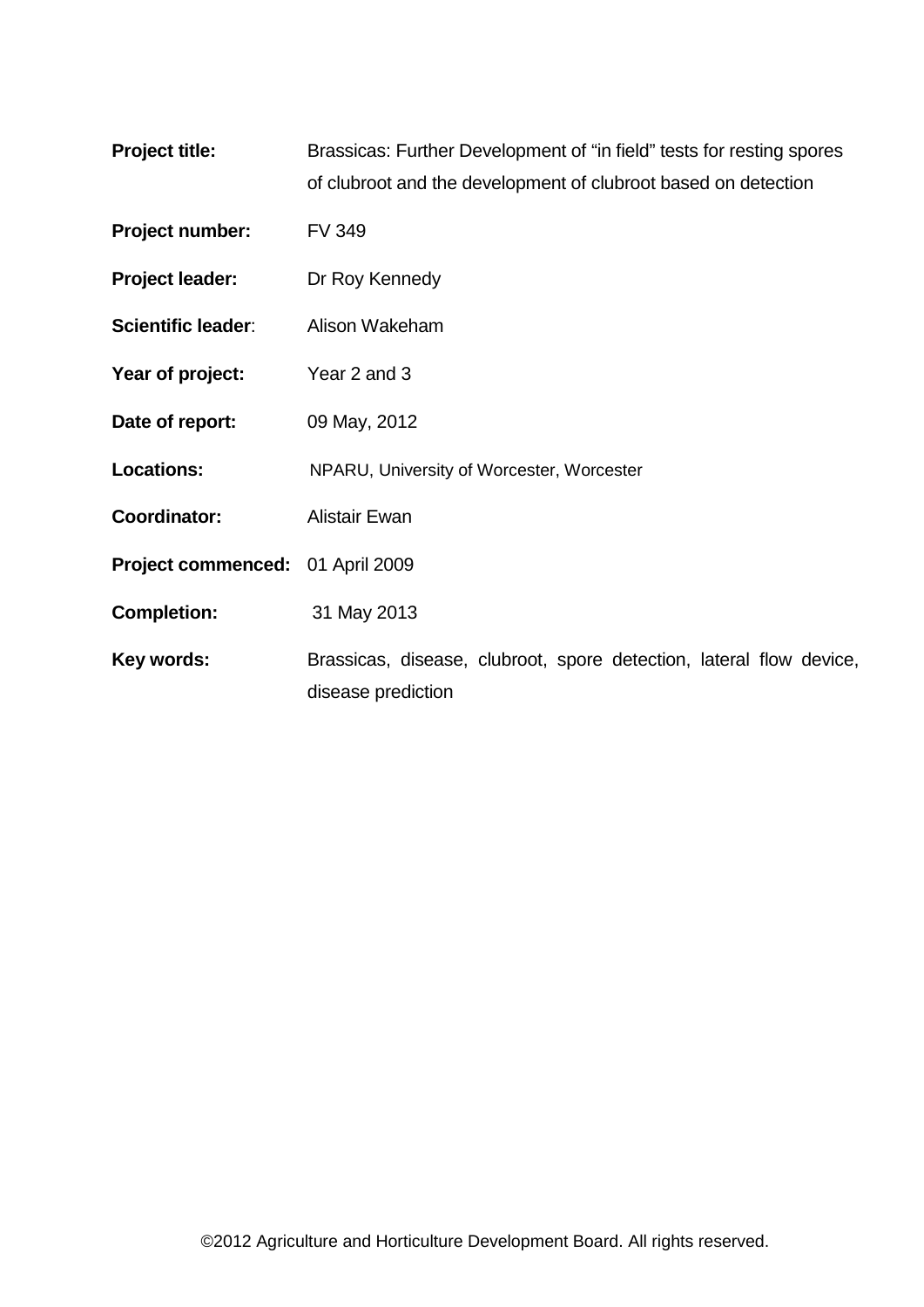### *DISCLAIMER*

*AHDB, operating through its HDC division seeks to ensure that the information contained within this document is accurate at the time of printing. No warranty is given in respect thereof and, to the maximum extent permitted by law the Agriculture and Horticulture Development Board accepts no liability for loss, damage or injury howsoever caused (including that caused by negligence) or suffered directly or indirectly in relation to information and opinions contained in or omitted from this document.* 

*Copyright, Agriculture and Horticulture Development Board 2012. All rights reserved.*

*No part of this publication may be reproduced in any material form (including by photocopy or storage in any medium by electronic means) or any copy or adaptation stored, published or distributed (by physical, electronic or other means) without the prior permission in writing of the Agriculture and Horticulture Development Board, other than by reproduction in an unmodified form for the sole purpose of use as an information resource when the Agriculture and Horticulture Development Board or HDC is clearly acknowledged as the source, or in accordance with the provisions of the Copyright, Designs and Patents Act 1988. All rights reserved.* 

*AHDB (logo) is a registered trademark of the Agriculture and Horticulture Development Board.*

*HDC is a registered trademark of the Agriculture and Horticulture Development Board, for use by its HDC division.*

*All other trademarks, logos and brand names contained in this publication are the trademarks of their respective holders. No rights are granted without the prior written permission of the relevant owners.*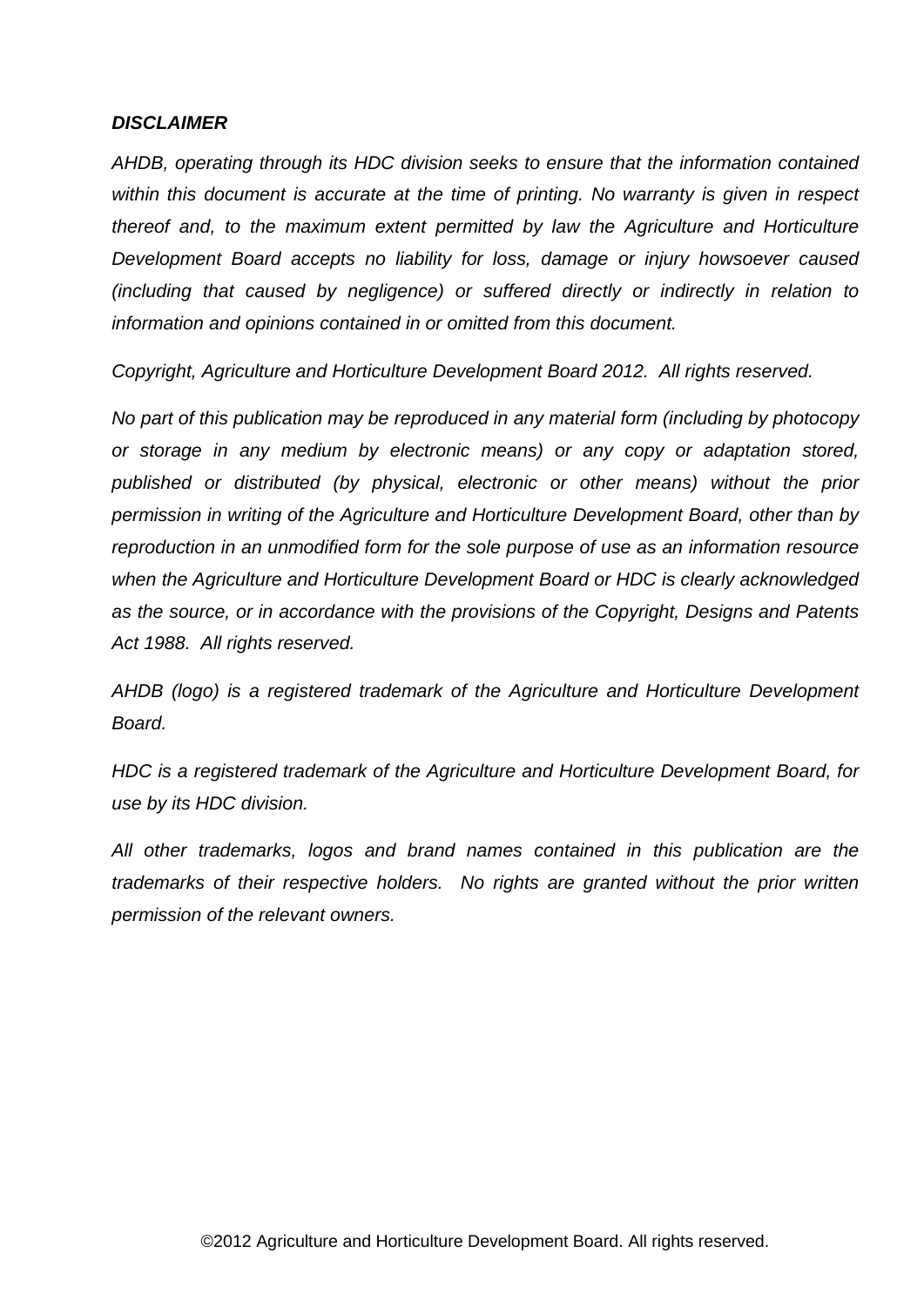**Signed on behalf of: NPARU, University of Worcester**

|--|--|--|

*Name:* Professor Roy Kennedy

Director of NPARU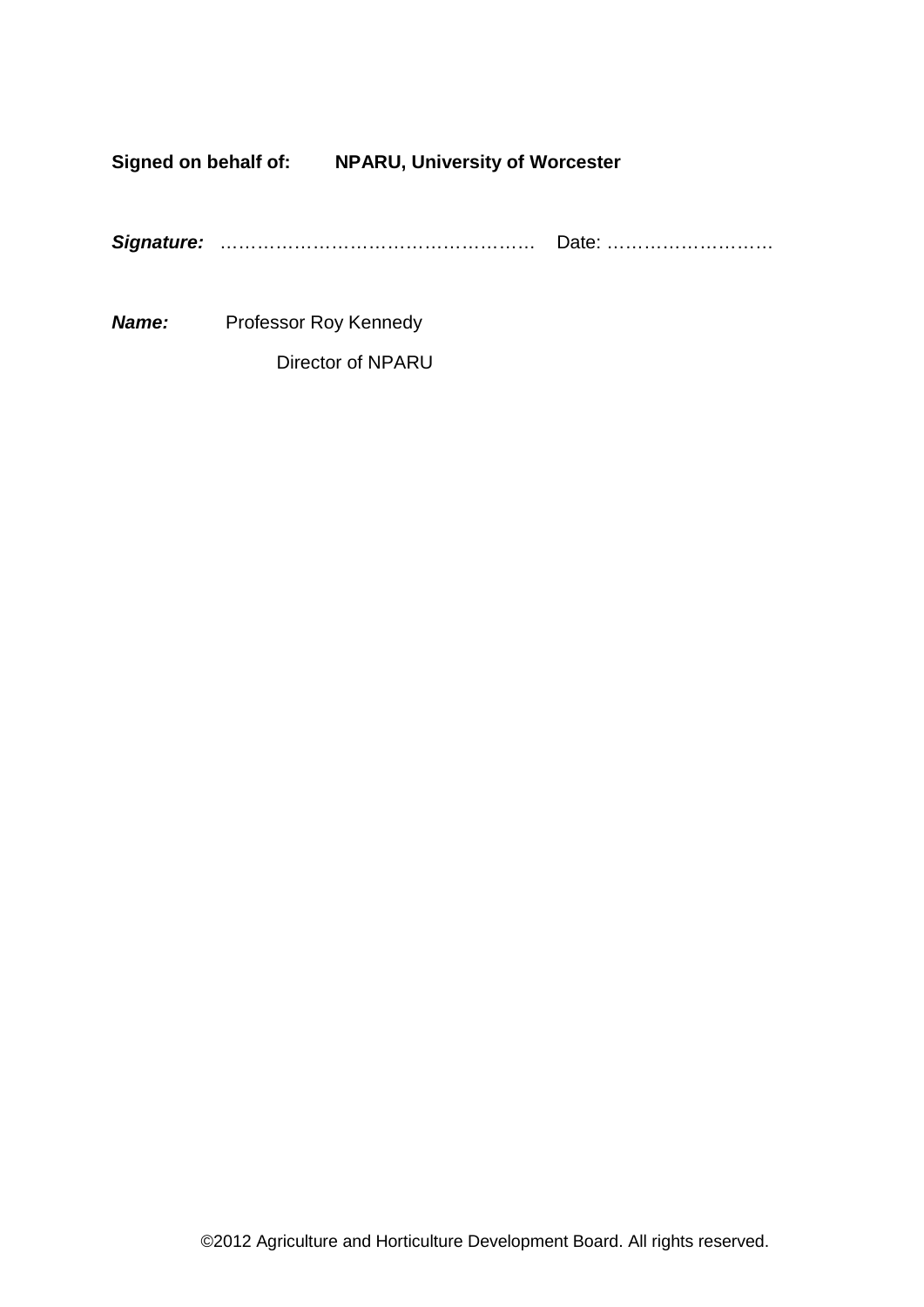# **CONTENTS Page**

# **GROWER SUMMARY**

| $\bullet$ | Headline                                      |    |
|-----------|-----------------------------------------------|----|
| $\bullet$ | Background and expected deliverables          |    |
|           | • Summary of the project and main conclusions |    |
| $\bullet$ | Anticipated Financial benefits                | Б. |
| $\bullet$ | Action points for growers                     | ∽  |

### **SCIENCE SECTION**

| <b>YEAR 2</b> | <b>PROJECT SUMMARY</b>                                                   | 6  |
|---------------|--------------------------------------------------------------------------|----|
| 1.            | Compare soil diversity sets from 2007 and 2010 field collections         | 6  |
|               | using LFD devices and qPCR tests                                         |    |
|               | Introduction                                                             | 6  |
|               | Materials and Methods                                                    | 6  |
|               | <b>Results</b>                                                           | 11 |
|               | Summary                                                                  | 16 |
| 2.            | Commence development of lateral flow optimisation for problem soil types | 18 |
|               | Introduction                                                             | 18 |
|               | <b>Materials and Methods</b>                                             | 18 |
|               | Results                                                                  | 18 |
|               | Summary                                                                  | 19 |
|               |                                                                          |    |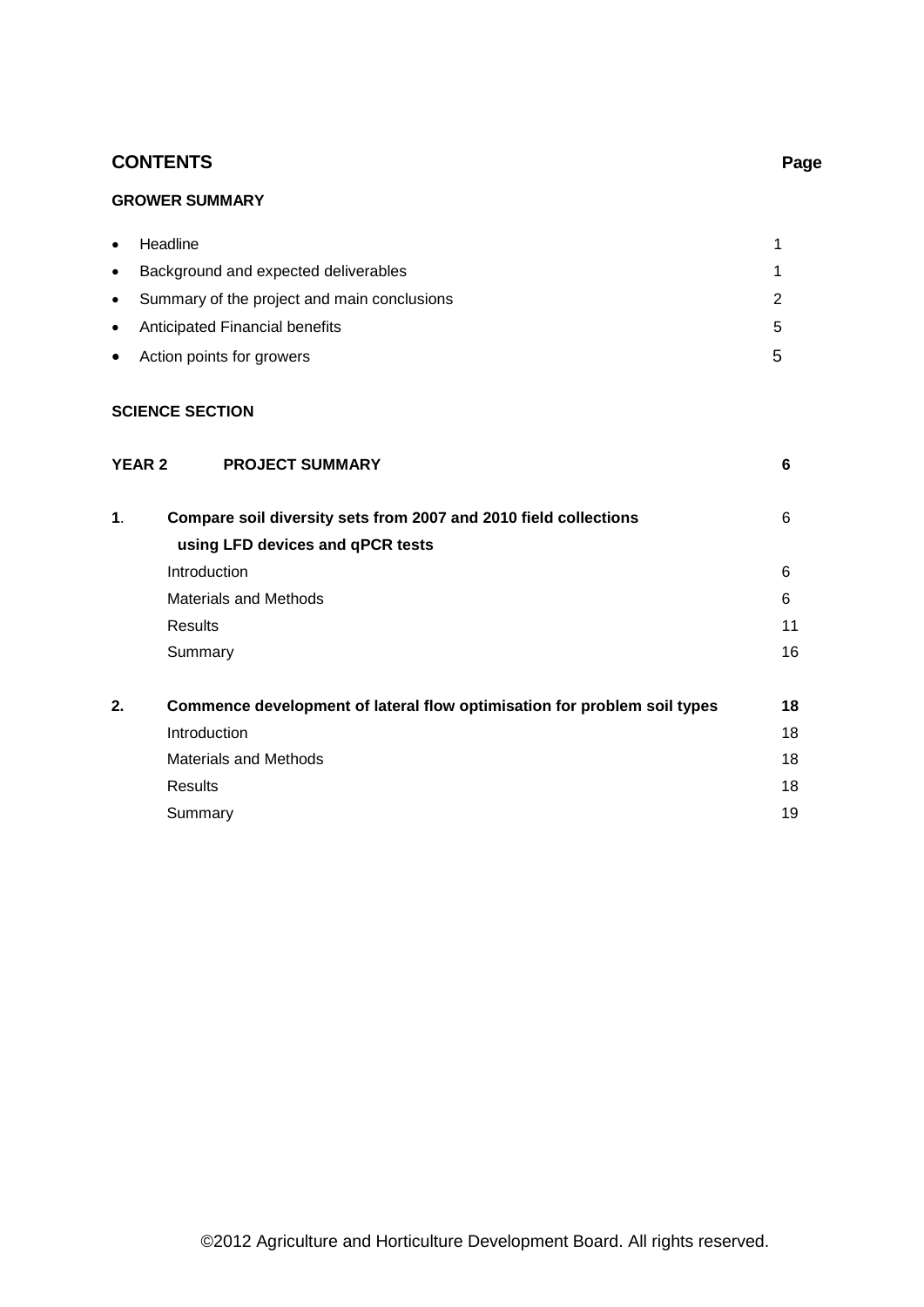# **CONTENTS Page**

### **YEAR 3 PROJECT SUMMARY**

| 3.<br>Complete initial testing of simple models for clubroot risk assessment | 21 |
|------------------------------------------------------------------------------|----|
| Introduction                                                                 | 21 |
| <b>Materials and Methods</b>                                                 | 22 |
| Results                                                                      | 23 |
| Summary                                                                      | 24 |

# **4. Field experiment to investigate integrated clubroot control using successful treatments from year 1 26**

| Materials and Methods | 26 |
|-----------------------|----|
| Results               | 29 |
| Conclusions           | 34 |

# **5. Complete development of lateral flow device optimisation for problem soil types and distribute prototypes 35**

|    | Introduction                 | 35 |
|----|------------------------------|----|
|    | <b>Materials and Methods</b> | 36 |
|    | Results                      | 40 |
|    | Summary                      | 46 |
| 6. | References                   | 50 |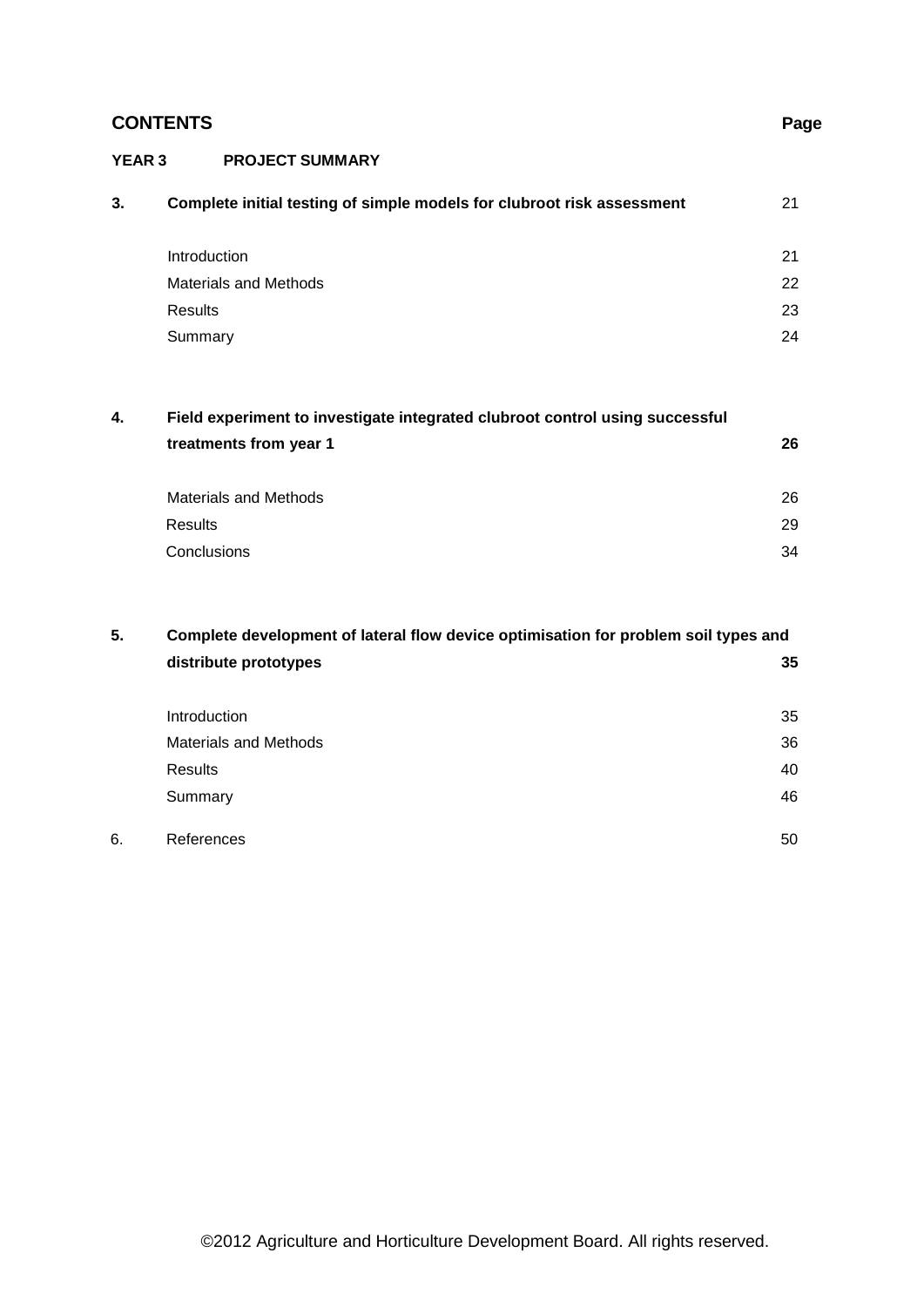# **GROWER SUMMARY**

# **Headline**

A detection test developed for the detection and measurement of clubroot spores in soil has been evaluated for use by UK growers.

A Brassica disease forecast is under development to evaluate the potential to generate risk assessments for clubroot disease based on soil type, crop and clubroot resting spore numbers.

# **Background and expected deliverables**

Brassica crops are of high economic importance in the United Kingdom. One of the main diseases affecting Brassica crops is clubroot, caused by the soil-borne organism *Plasmodiophora brassicae*. Mild clubroot infections lead to slowed growth and delayed harvesting. Severe infections result in total crop failure. Infection is easily recognisable by swelling of root tissue causing galls and club shaped structures. Clubroot resting spores are capable of inducing disease in vegetable Brassica crops years after initial infestation of the soil.

Once soil has been contaminated, clubroot spores remain viable for up to 18 years. Information on the presence or absence of clubroot in soils has been difficult to obtain because the traditional methods cannot detect low levels of clubroot in soils. These methods are based on using the reaction of bait plants, however, large numbers of plants are required in these tests if small amounts of clubroot were to be detected. With the development of new detection methods based on molecular approaches the presence or absence of clubroot can be determined in most soil samples. These tests are laboratory based but require a high degree of precision by the operator.

In this project, a competitive lateral flow device has been developed and is under validation for use in UK commercial soils for the rapid testing and detection of the clubroot resting spores. This test can identify very low levels of clubroot in the soil (10000 spores/gram of soil).

The lateral flow device can be used in soil (field growers) and the potential for use in water based systems such as reservoirs and irrigation lines (vegetable Brassica propagators). A quantitative measurement of clubroot resting spore infestation can be made using the lateral flow test device when used in conjunction with a lateral flow reader device and standard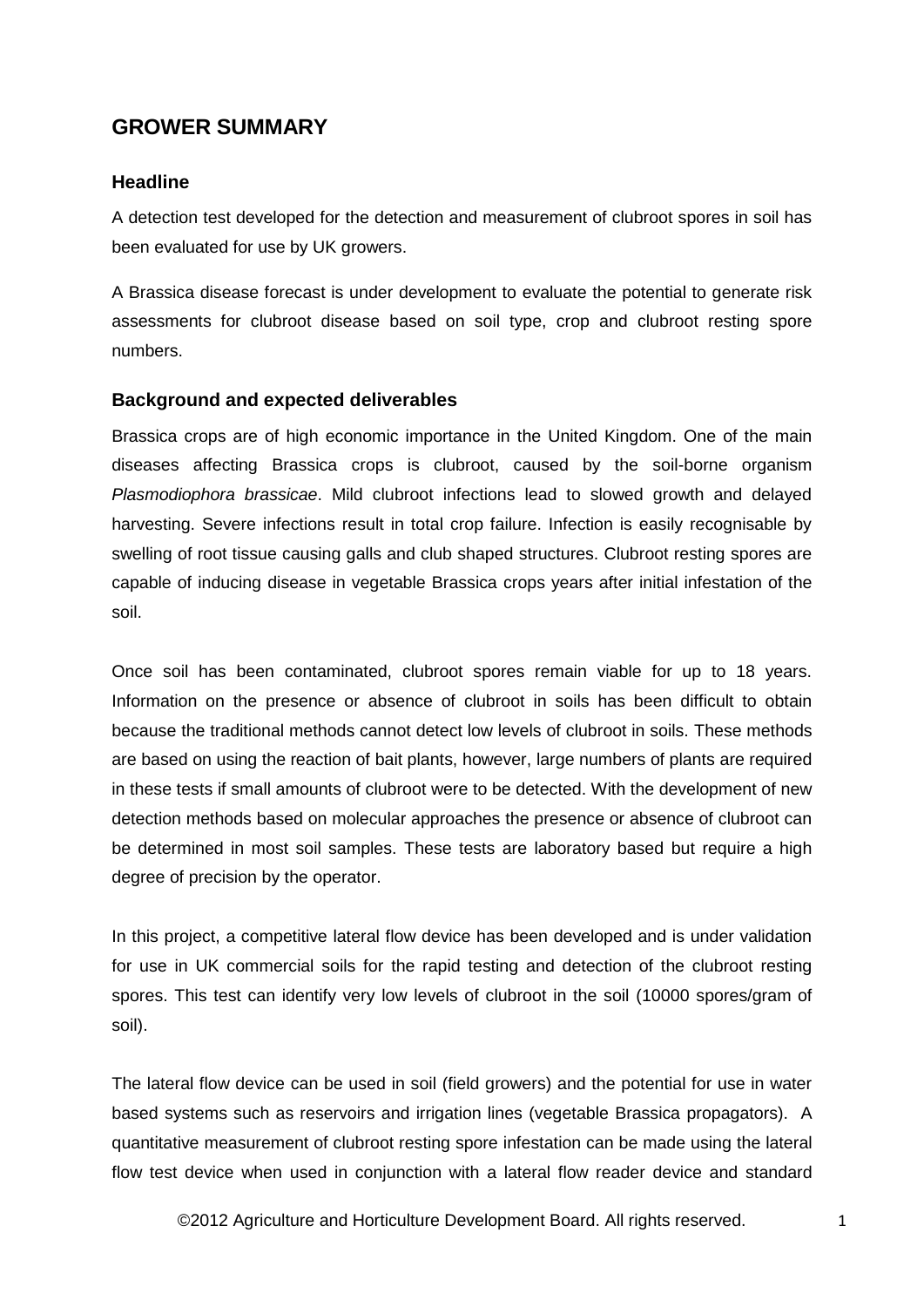curve data. This means that a prediction on whether the crop is at risk can be determined and at what level i.e low, medium and high risk.

Determining the clubroot resting spore number in soils using either a molecular or lateral flow test is an essential component in the development of an integrated disease management programme. Currently only two chemicals (cyazofamid – Ranman and fluazinam – Shirlan) approved for control of disease in potato crops have been demonstrated to have any potential for controlling clubroot in the field. However both these chemicals do not hold approval for clubroot control in vegetable Brassicas as their efficacy against clubroot has not yet been demonstrated. Alternative control measures are still urgently needed. Within the current project alternative products are assessed for application to clubroot infested soils to assist in the control of the disease. A Brassica disease forecast is under development to evaluate the potential to generate risk assessments for clubroot based on soil type, crop and clubroot resting spore numbers.

The expected deliverables from this project are:

- Better detection of clubroot in the field before planting the crop.
- Detection tests which can be used "in field" to determine the level of risk to the vegetable Brassica crop posed by clubroot.
- Investigation of alternative products for clubroot control in the field.
- Investigation of the economics of Brassica production under different levels of clubroot risk.

# **Summary of results and main conclusions**

### *Years 2 and 3*

Quantitative measurement of plant pathogens by molecular (DNA based) and immunological (antibody based) methods have in the past decade become an established procedure in the quantification of disease in many horticultural systems. In this project and using these methods, advances have been made to develop tests which can estimate disease potential of the clubroot pathogen in UK field soils. The ability to measure disease potential in field soils has useful applications in not only forecasting the risk of clubroot disease ahead of planting Brassica crops but in the management of the disease throughout the growing season.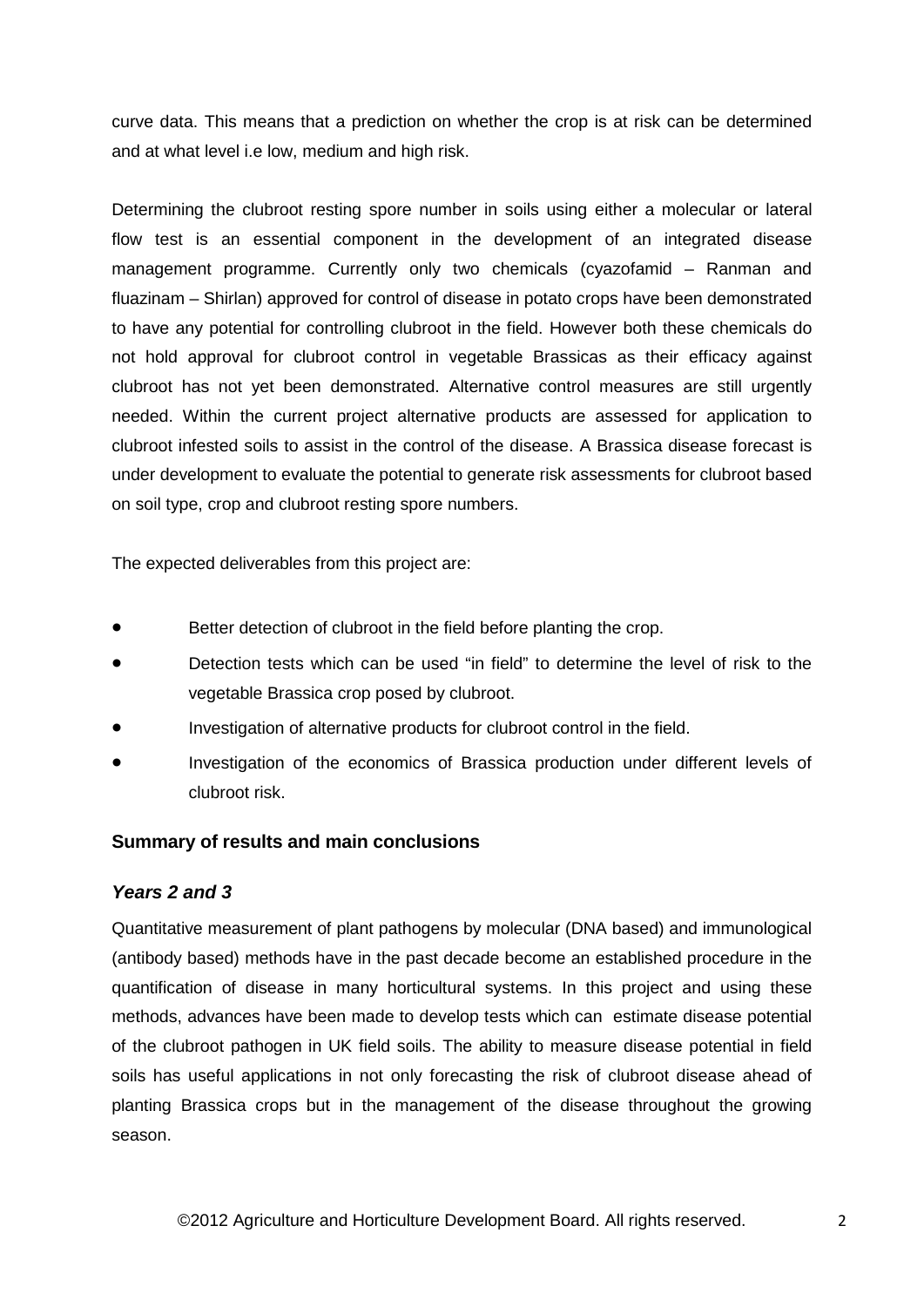The current study has evaluated two diagnostic tests for the measurement of clubroot in soil. The molecular test has provided the measure/yardstick to evaluate the antibody based test against (lateral flow test). Throughout the process the lateral flow test prototype has evolved to provide a field test which shows potential for the semi-quantitative estimation of clubroot resting spores in UK commercial soils. In Year 3 of the project, 53 commercial soils were assessed by each test process and there was statistical agreement between 30 of the soils. Of those soils which fell outside the confidence limit of the statistical analysis the majority were as a result of the lateral flow device over estimating the disease risk when compared to the molecular (qPCR) test. Ranking both sets of results into low, medium and high disease risk categories however improved the correlation further.

Variation in the level of clubroot infestation in soils between the qPCR test and the lateral flow may result from the storage process of the soils ahead of testing. Dr Robert Faggian (DPI, Melbourne, Victoria: personal communication) reported that storage conditions effect clubroot resting spore DNA extraction level. Within one month at 4°C storage, the DNA test signals of clubroot infested soils were seen to decline and the resultant qPCR value generated was significantly below that originally observed. This was observed in soils collected in 2007 and 2010 (series 7 and 10) which were initially stored at 4° and then -20°C, prior to re evaluation in 2011. Soil type is also important in the context of test disease estimation. It is known that the soil type can influence DNA extraction and subsequently the outcome of PCR amplification due to the presence or absence of inhibitory substances (Lloyd-Jones and Hunter, 2001). This has also been noted for immunological tests (antibody tests i.e lateral flow device) and with particular reference to soils high in humic and fulvic acid.

Soil textural parameters could also be linked to differences in test results. Soils collected in 2007 were assessed for soil textural type and approximate proportion of sand, silt and clay composition. Following analysis by qPCR it was determined that the silt content was significant in reducing test sensitivity in naturally infested soils. This study was extended in Year 3 to newly collected soils which were identified as clubroot disease free. These soils were then artificially inoculated with clubroot disease over a concentration range of high to low. The study revealed that although silt was significant in reducing the qPCR signal in naturally infested soils the effect of sand and clay and, their interaction, was significant. Further analysis of the soils from these two data sets will provide greater information on the significance of these factors for the accurate estimation of clubroot resting spores in the soil. Future studies should address this area not only with qPCR but inclusion of the lateral flow device. Peat based soils found in the low lying sea areas of West Lancashire and Lincolnshire should also be included within the study. This may prove important in the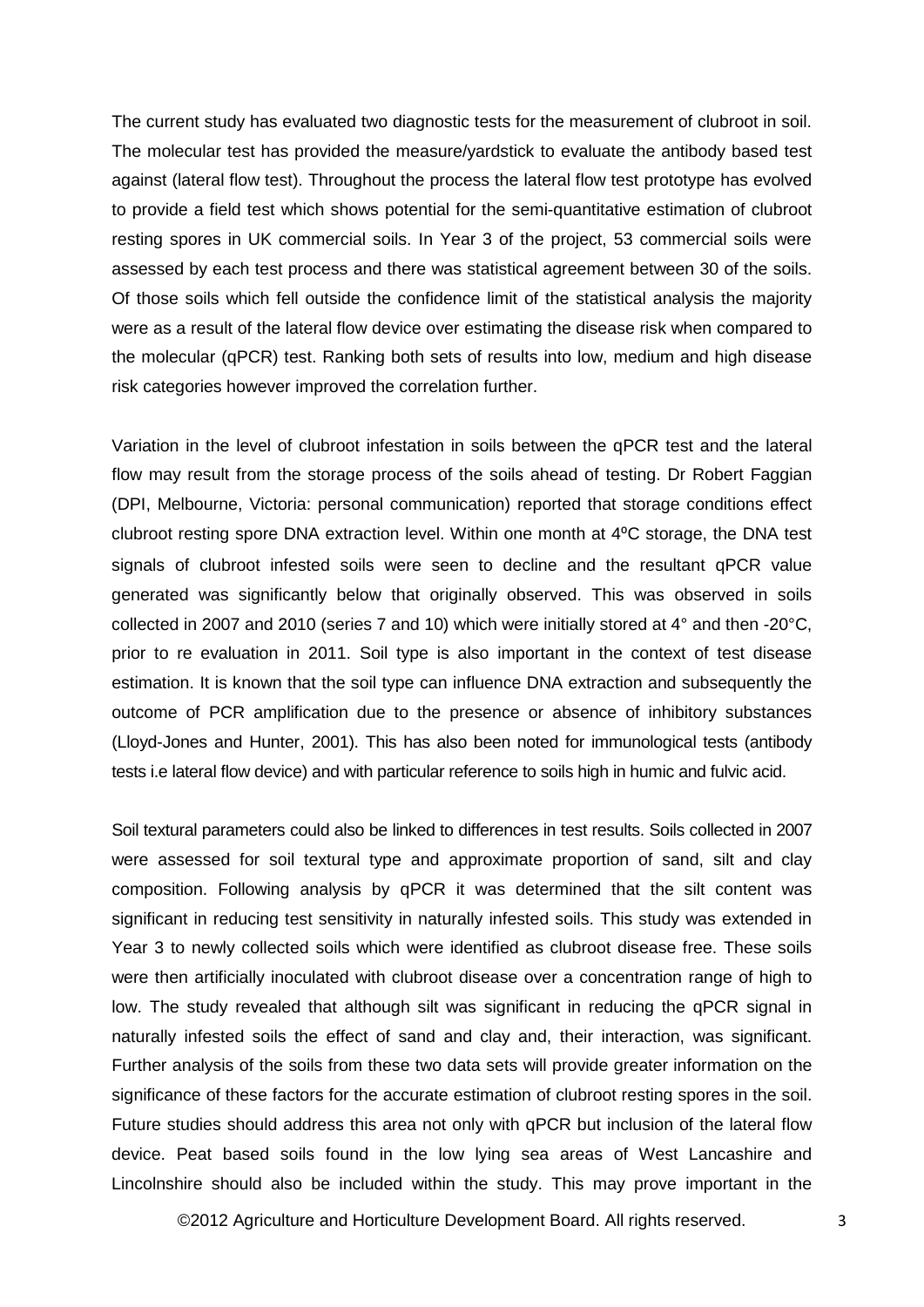performance of the lateral flow test and should not be limited to the effect of soil textural type but include analysis of humic and fulvic acid content along with pH. Each of which could have a significant effect on the lateral flow assay when predicting the risk of clubroot disease occurrence at or below the generally accepted disease threshold spore load of 100000 spores gram of soil.

The development of the two test systems (laboratory test: *molecular qPCR* and field based grower test: *lateral flow device*) has provided the UK horticultural industry with the ability to assess fields for clubroot disease and measure disease potential i.e the number of disease propagules (resting spores) in the soil. Ultimately however the development and expression of the disease will be dependent on a number of factors : the resting spore concentration, the conducive or suppressive nature of the soil type, the environmental conditions over the growing season and the Brassica cultivar planted. For this part the project has in Years 2 and 3 examined the potential for development of an integrated clubroot field risk assessment which is based on knowledge of the soil resting spore concentration and the environmental parameters to predict crop response.

The prototype clubroot disease forecast model considers known crop responses to environmental parameters, within additional factors incorporated to cover spore responses. The basis for the clubroot model is derived from N\_ABLE. This was initially developed by Greenwood and Draycott in 1989 and has since been well researched and documented, and further developed into an integrated N,P,K model by combination with other Potassium and Phosphorus crop response models. In the development of the clubroot disease forecast model the nitrogen component was considered to be the most important, as inclusion of other parameters would have added unnecessary complexity at this stage (and possibly not been that important to clubroot disease development). The inclusion of pH, Calcium and Magnesium however are included given their significance in the development of the disease to gall formation. Initial investigations have generated a model capable of predicting environmental parameters important to the development of clubroot disease. Further trials are required to establish whether the significant factors have a direct or indirect effect on clubroot disease potential. The ability of the model to predict clubroot disease is at this point limited by the ability to predict weather patterns. Nevertheless the model is applicable to different soils so it will be possible to work quickly towards generating risk assessments for clubroot disease based on soil type, crop and pre planting clubroot resting spore levels

In terms of clubroot control, the project also investigated the use of Limex as a potential control measure. The results confirmed the findings carried out in 2009 in Scotland that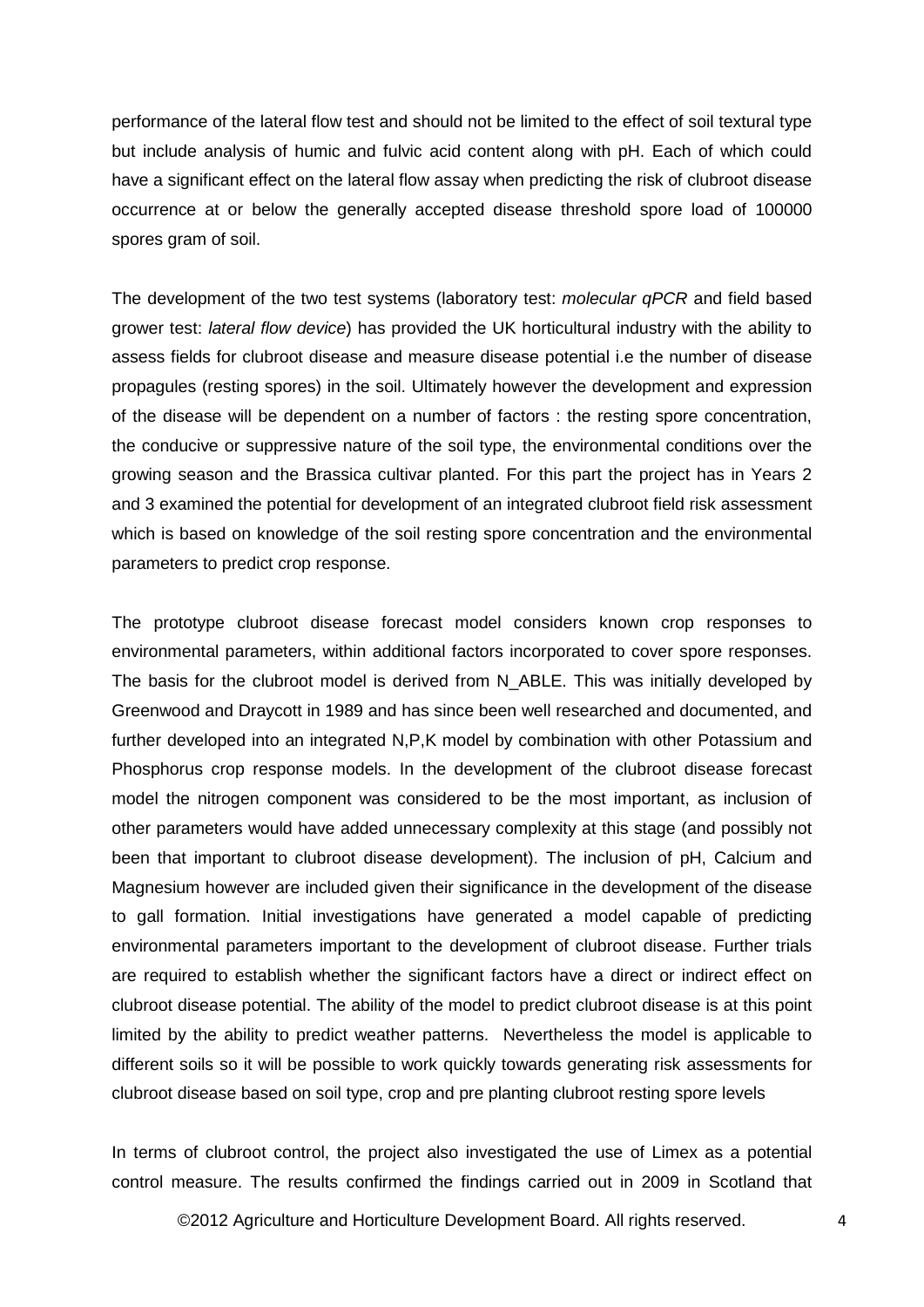Limex could be used to control clubroot in heavily infested land while maintaining marketable yields of Broccoli crops. The optimal application rate was between 7.5–10 tons Limex/ha. The results demonstrate that the application rate could be reduced without a detrimental effect on broccoli yields. The results show that the highest levels of clubroot were recorded in plots which were treated with standard lime or were untreated. Standard lime and Limex did not have a significant effect on the pH of the plots although high rainfall was recorded at the time of application. The pattern of clubroot development in the plots differed between 2009 and 2010 reflected in differences in rainfall between the two seasons.

# **Anticipated practical and financial benefit**

- The usage of the detection tests for risk assessment for clubroot will improve the control of this pathogen.
- Generation of a clubroot disease forecast model based on soil type, crop and soil disease level will assist knowledge on planting risk and subsequent disease management strategies.
- New information will be available on an integrated management programme for predicting disease risk and strategies for clubroot control

# **Action points for growers**

Specific action points for growers at this stage in the project include:

- Growers can have their soils tested for clubroot disease inoculum concentration ahead of testing.
- Limex can be used to control clubroot in affected land however it will not reduce clubroot risk in subsequent seasons.
- The optimal level of Limex required for clubroot control is 7.5 10 tons Limex/ha.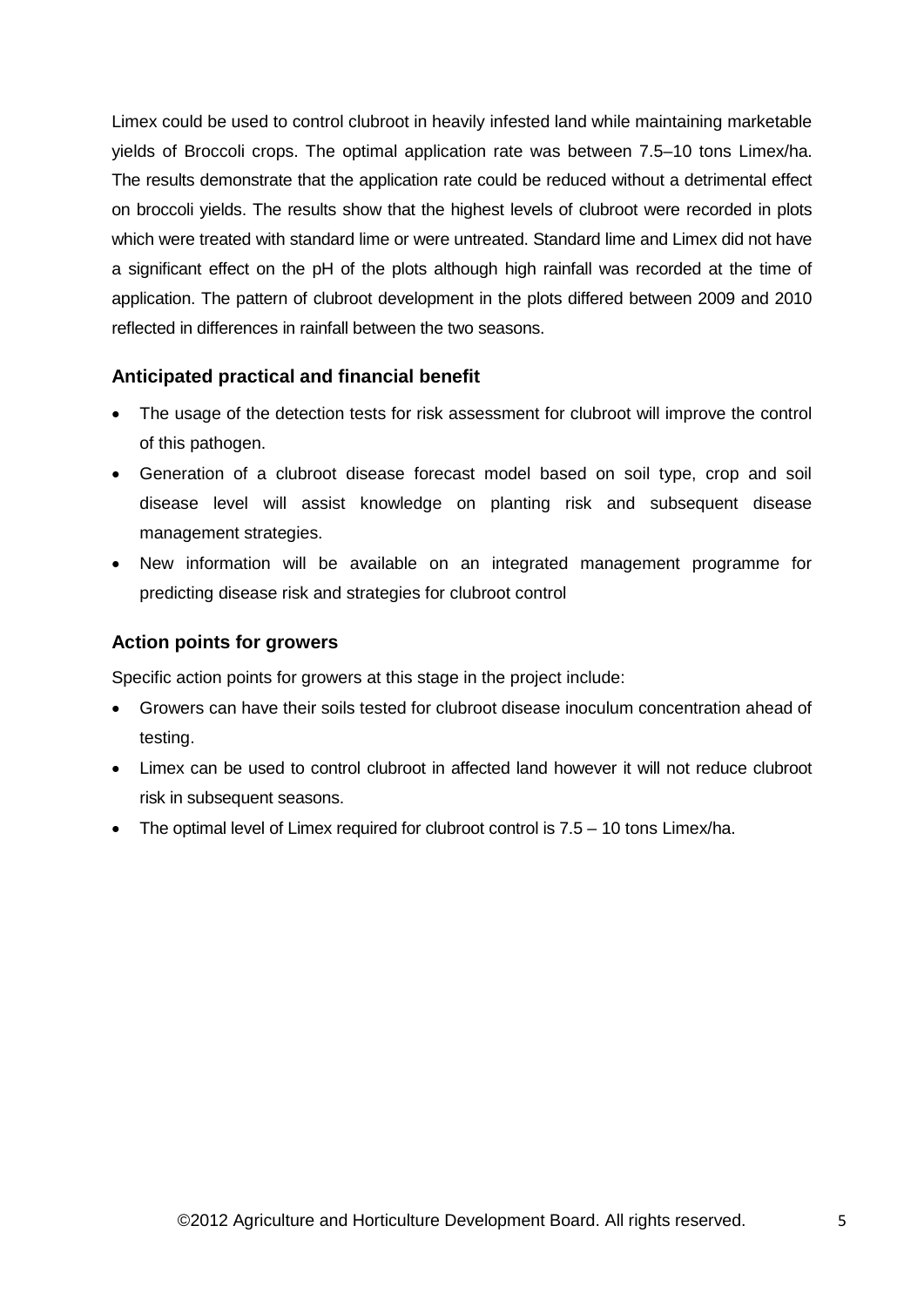# **SCIENCE SECTION**

### **Year 2 – Project Summary**

# *Compare diversity sets from 2007 and 2010 field collections using LFD devices and qPCR tests*

### *Introduction*

Quantitative PCR has been an established procedure in the quantification of disease pathogens in many horticultural systems, including in the detection and quantification of the clubroot disease pathogen *Plasmodiophora brassicae*. The ability to quantify *P. brassicae* in field soils has useful applications in assessing the risk of clubroot disease ahead of planting Brassica crops and in management of the disease. In UK soils, Buczacki (1978) reported that a concentration of 100000 (1x10<sup>5</sup>) clubroot resting spores /g soil are required for severe and uniform disease expression on plants. Although it is important also to consider environmental factors such as moisture, temperature and soil pH which will affect infection level irrespective of spore density i.e. depending on the suppressive or conducive nature of the soil to the disease

Technology allowing lateral flow devices (LFDs) to quantify clubroot resting spores in soil has also been developed. This is a significant step forward for growers in the quantification of *P. brassicae* spore load, providing a rapid diagnostic tool which is portable and can be carried out quickly and relatively inexpensively in their own fields by non-scientific staff. Using both quantitative PCR (qPCR) and the lateral flow technology, soils collected in 2007 and 2010 from around the UK were tested for clubroot infestation. The two test procedures were evaluated for their use in determining clubroot disease risk.

### *Materials and Methods*

*Assessment by lateral flow of soil diversity sets for P. brassicae infestation*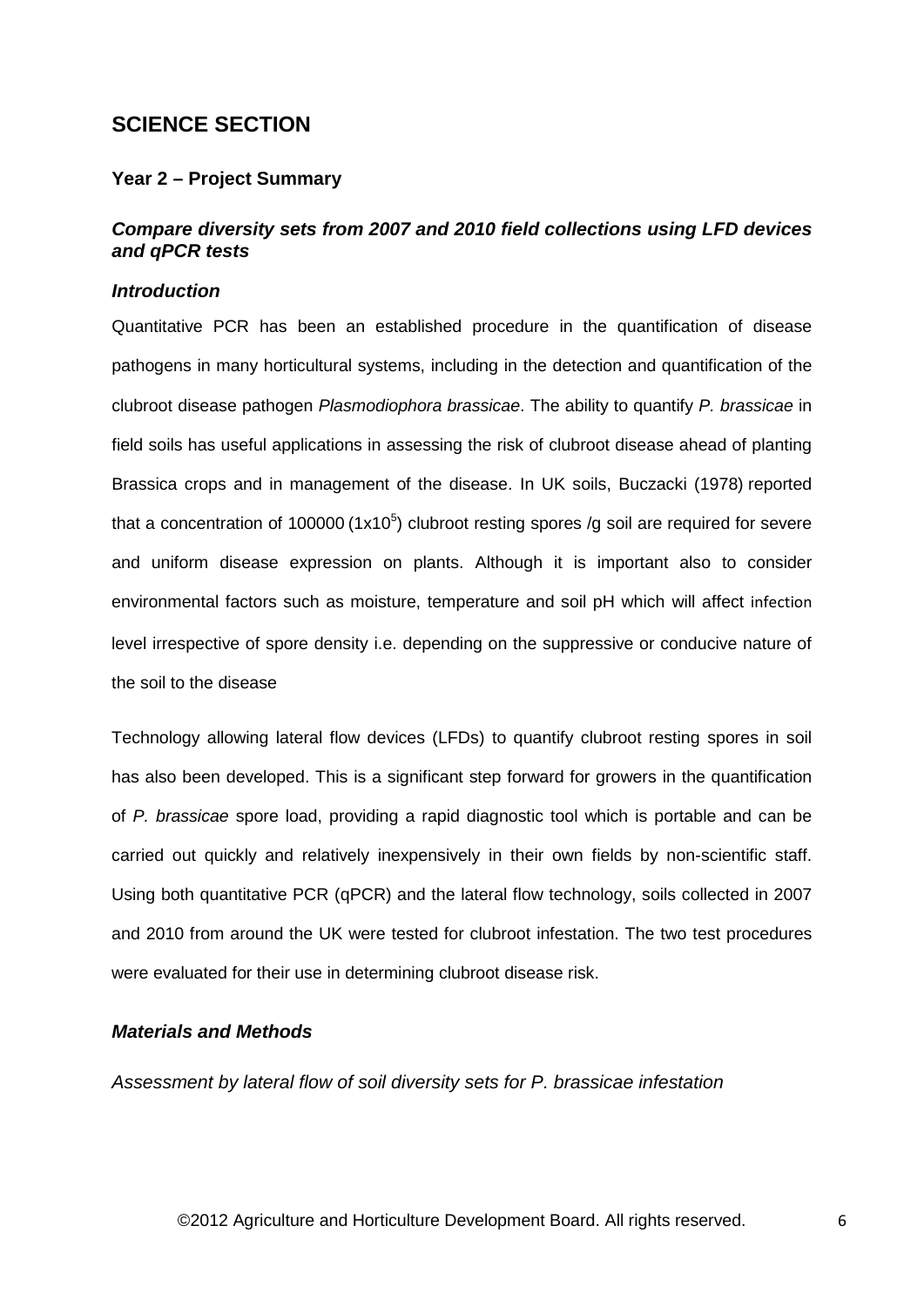### **Soil samples**

A total of 37 soil samples collected from various locations around the UK were used in this small comparative study. Twenty three soils were identified and collected from Brassica cultivated sites across the UK in 2007 (series 7) and a second set of 17 soils were collected in 2010 (series 10). Each soil was dried then ground and milled using gradients of wire mesh sized down to 2mm before weighing into 0.26g aliquots in preparation of clubroot resting spore soil analysis. A soil, identified with no previous record of Brassica cropping history and which had tested negative for *P. brassicae* both by molecular detection and bait planting, was included in the study as a negative control. The soil was prepared for analysis as described previously.

### **Lateral flow construction**

Competitive lateral flow devices comprised a 5mm membrane pad made up of a Millipore 180 Hi flow™ cellulose ester membrane cast onto 2ml Myler membrane backing (Millipore Corp., Billerica, MA.), an absorbent pad [\(Whatman](http://www.whatman.com/) Ltd. Maidstone, Kent ) to absorb any excess liquid, a filter pad [\(Whatman](http://www.whatman.com/) Ltd. Maidstone, Kent) to act as a pre-filter for the sample moving onto the membrane pad, and a conjugate pad for retaining the antibody. The membrane pad construction is seen in Figure 1 and was described previously *(in* Annual Report FV349, August 2010).



**Figure 1.** Lateral flow strip construction.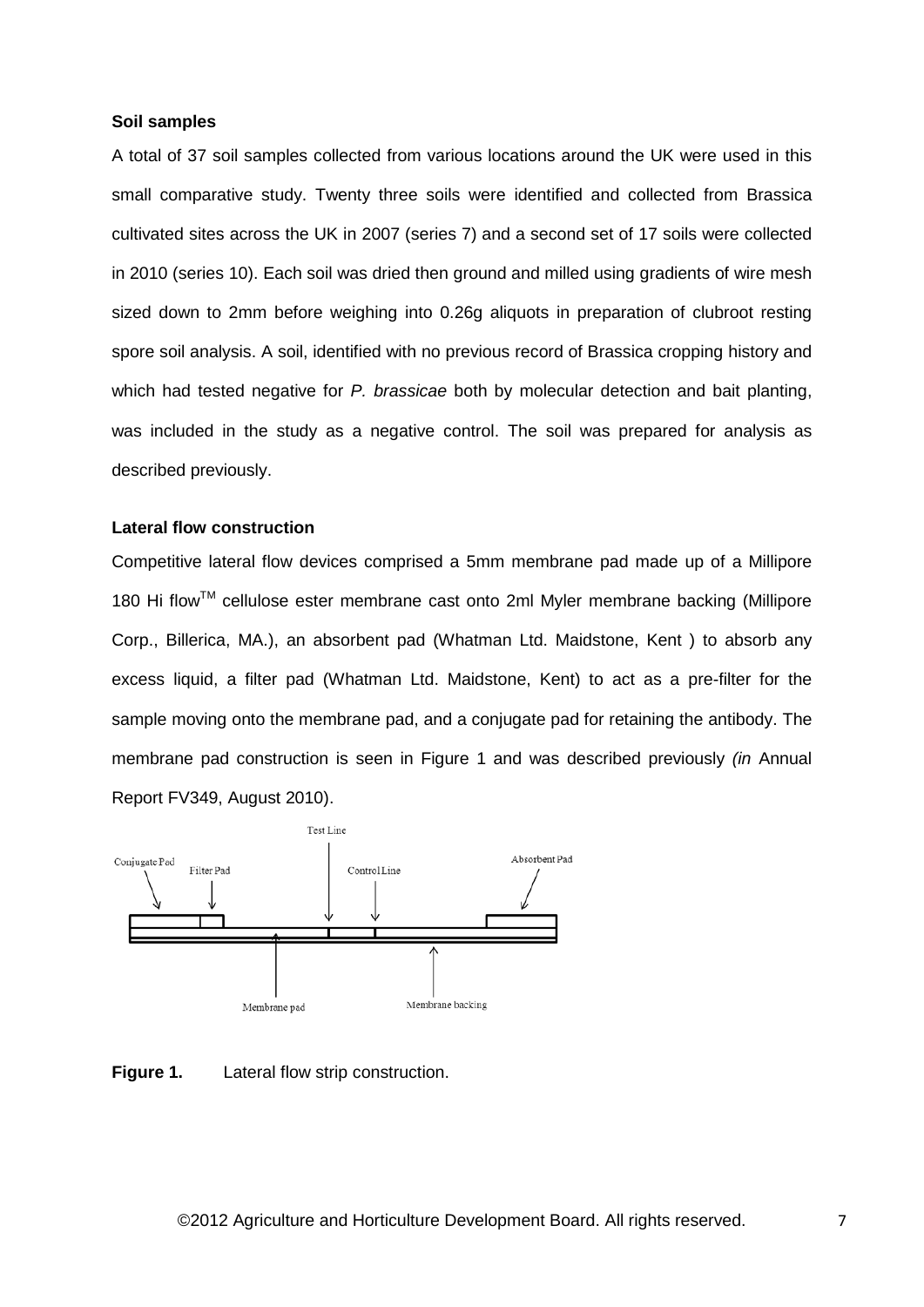Prior to full lateral flow construction, a test line of *P. brassicae* spore suspension was applied to the membrane pad. A 5µl gold anti mouse IgM solution (BA GAMM 40, British Bio cell International, Cardiff, UK) was mixed with 30µl UW 249 (1:40 dilution in conjugate buffer (0.0025M PBS, 2% trehalose, 2% BSA, 2% sucrose)) and applied to another separate pad, termed the conjugate pad. The conjugate pad was laid horizontal and air dried at  $35^{\circ}$ C for a period of 20 mins. until dry, then placed onto the membrane pad. The completed LFD membrane (also referred to as the lateral flow strip) was then placed inside the plastic casing (LFD cassette) ahead of application of the test soil sample.

# **Standard curve**

A standard curve was created for each batch of lateral flow devices prepared. A soil which had previously been identified as free of clubroot spores was artificially inoculated to provide a 10 fold serial dilution of *P. brassicae* resting spore concentrations ranging from 1x10<sup>9</sup> to  $1x10<sup>3</sup>$  resting spores  $q<sup>-1</sup>$  soil. A control soil of zero resting spores was also included. These samples were processed by lateral flow assay, as described below, to provide a standard curve.

### **Lateral flow assay**

For each soil, 0.26g was weighed into an individual microtube and 400µl of B2 buffer was added. The soil was shaken vigorously and the suspended soil particulates then allowed to settle over a 1 min. period. After which a 100µl aliquot of the liquid phase was removed and transferred to a lateral flow device. A reading of optical density (OD) was taken after 30 minutes using an ESE reader device. The OD values recorded for each of the artificially infested soils were then used to generate a standard curve. By referencing the lateral flow OD values of the soils collected in 2007 and 2010 to the artificially infested soil calibration curve the resting spore concentration for each soil set was determined.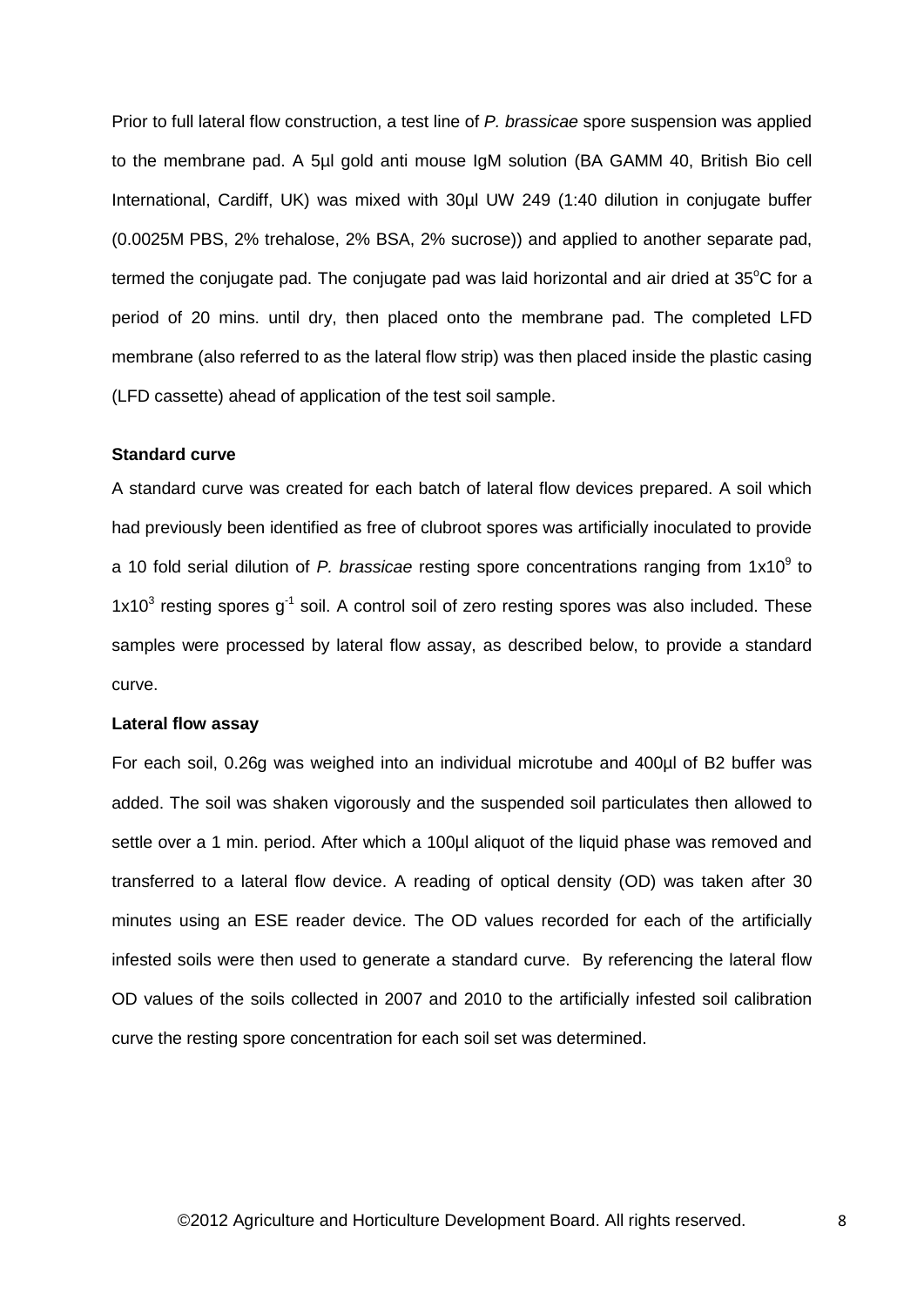### *Molecular quantification of P. brassicae in the collected soils*

### **DNA extraction from soil samples**

Soil DNA was extracted using the MOBIO UltraClean Soil DNA Isolation Kit (MoBio Laboratories, Inc. Carlsbad, CA) following the manufacturers protocol. The vortex step was replaced with three runs on a FastPrep® Instrument (QBiogene, Irvine, CA) at speed 5.5 for 25s with samples resting on ice in between runs. A Polyvinylpolypyrrolidone (PVP) DNA cleanup was subsequently performed on all DNA extracts (Klemsdal *et al*., 2008) and DNA was stored at -20°C.

Quantitative PCR was performed using set of primers PbITS3 and PbITS4 and as a 20µl reaction mix comprising 10µl Platinum® SYBR® Green qPCR SuperMix-UDG w/ROX (Invitrogen Ltd. Carlsbad, CA), 0.4µl each primer (final concentration 4nM), 7.7µl ROH20 and 1.5µl DNA. To generate standards for real time quantification, total DNA was extracted and cleaned from eight 0.26g samples of a soil which had tested negative for clubroot disease by PCR and bait planting. A further aliquot of this soil was inoculated with 1x10<sup>9</sup> spores g<sup>-1</sup> P. bras*sicae* suspension prior to DNA extraction and clean up. The spore suspension used for inoculating soil was obtained from gall tissue by filtration under vacuum. A dilution series of the 1x10<sup>9</sup> spores g<sup>-1</sup> *P. brassicae* soil DNA extract was then made into the uninoculated soil DNA extracts, providing a set of standards for quantification. Absolute quantification analysis based on the second derivative maximum method was used to quantify the levels of *P. brassicae* DNA by qPCR (VanGuilder *et al.*, 2008). Using this method the generation of the standard curve is based on non-linear regression.

### **Comparison of different primers for quantification by qPCR**

A total of 37 soil samples collected from various locations around the UK were used in this small comparative study (soil series 7 and 10). Each soil was dried then ground and milled using gradients of wire mesh sized down to 2mm before weighing into 0.26g aliquots in preparation for DNA extraction.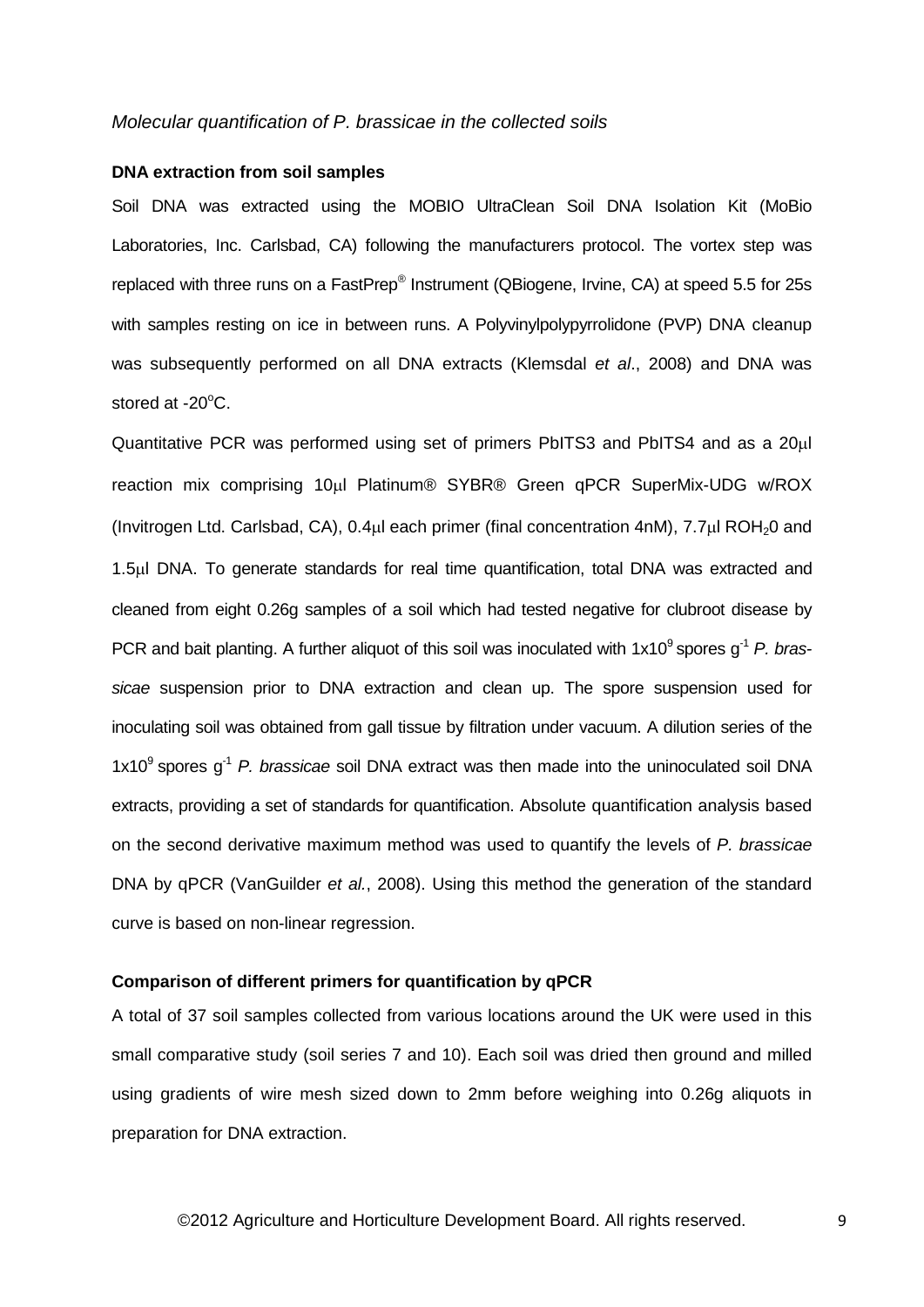Soil DNA was extracted and cleaned up as described above and standards for quantification by qPCR were as previously described. A second set of *P. brassicae* specific primers were developed called PbML1F and PbML1R and these were supplied by Sigma, and were designed to amplify within 18S and ITS1 regions of *P. brassicae* rDNA .Tailored quantitative PCR reactions were carried out for each primer set.

### *Evaluation of P. brassicae soil quantification by lateral flow device and qPCR.*

Soils from series 7 and 10 were assessed by both immunological (lateral flow device) and molecular (qPCR) techniques for *P. brassicae* resting spore concentration. In order to assess the immunoassay data provided by the lateral flow device readouts, the 4 parameter logistic nonlinear regression model was applied to the standard curves to predict the response variables. The distribution of results from each quantification method and subsequent data transformations were assessed using Shapiro-Wilk normality test. The Wilcoxon test was used to compare the medians of the data pairs, and correlation between the two techniques was assessed using Pearson's product moment correlation coefficient. Only the soils which had tested positive for *P. brassicae* above the detection threshold of  $1x10<sup>3</sup>$  spores  $q<sup>-1</sup>$  soil in at least one of the quantification methods were compared. A series of artificially *P. brassicae* infected soils (prepared as described above in section 1.2.2) were run as standards and at three times for both qPCR and LFD. The resulting outputs were plotted against each other and modelled using 4 parameter logistic regressions to generate a regression line highlighting the relationship between the two techniques.

### **Determining the lower limits of quantification**

The MoBio DNA extraction kit has shown itself to be extremely effective at isolating DNA from soil but due to the amount of starting material incorporated per isolation  $(0.25q \text{ soil}$ following manufacturer's recommendations) this ultimately places limitations on the lower levels of detection of *P. brassicae* spores in soil that could be reported on. Moreover by incorporating just 0.25g of soil inoculated with 1000 spores  $q^{-1}$  of soil, only the equivalent of two hundred and fifty spores are actually being extracted from. Final elution volume of 100ul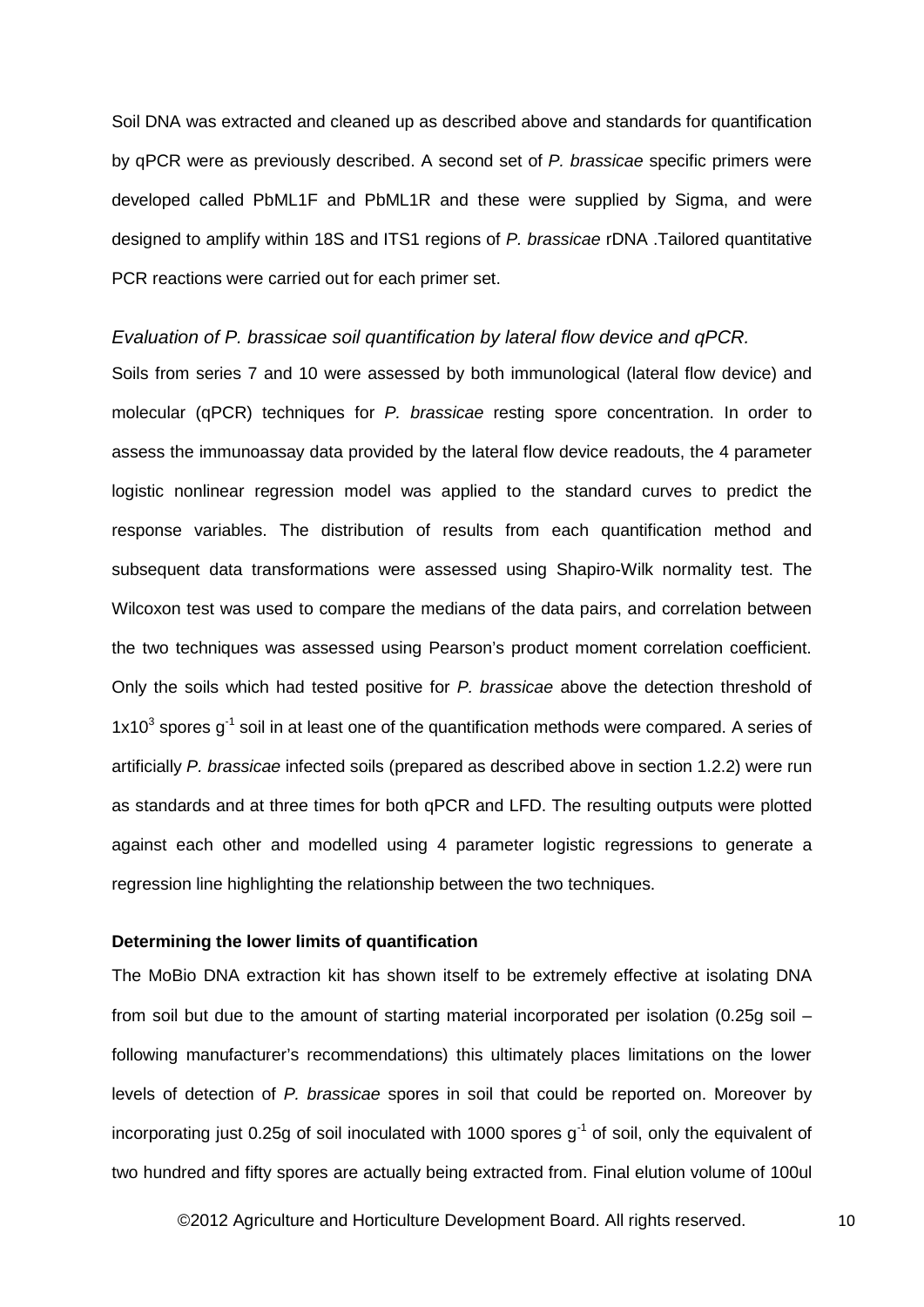allows a maximum average theoretically of two and a half spores per microlitre, though one should bear in mind a small percentage loss due to the extraction and clean up procedures. To follow on only two microlitres of the resultant 100µl elution volume per sample is incorporated into each qPCR reaction. While it may be possible to detect a minimum of approximately  $2x10^2$  spores  $g^{-1}$  soil, the reliability of quantification is lower at this level due to the high number of qPCR cycles required. To increase sensitivity it would be necessary to either increase the size of the reaction or increase testing frequency, each of which would increase the cost. As below  $1x10^3$  spores  $q^{-1}$  would generally be expected to indicate a low risk of severe and uniform clubroot disease occurrence the 'not detected' threshold is used to describe levels of *P. brassicae* DNA that fall at or below 1x10<sup>3</sup> spores g<sup>-1</sup> of soil.

### *Results*

*Standard curve for quantification of P. brassicae in artificially infested soils by LFD* A correlation ( $r^2$ =0.987) was observed between the optical density values of the lateral flow test device (LFD) readings and the number of clubroot resting spores in the artificially inoculated soils.



**Figure 2.** Standard curve generated using soil samples inoculated with known concentrations of *P. brassicae* resting spores g-1 soil.

# *Lateral flow quantification of soil diversity sets*

The results of the LFD values for the 7 series soil samples are seen in Figure 3. Five of the soil samples fall below the lower limit of detection (1, 5, 6, 7, and 15) and were considered as not detected. Three samples yielded results  $>1x$  10<sup>6</sup> spores q<sup>-1</sup> soil. Eight samples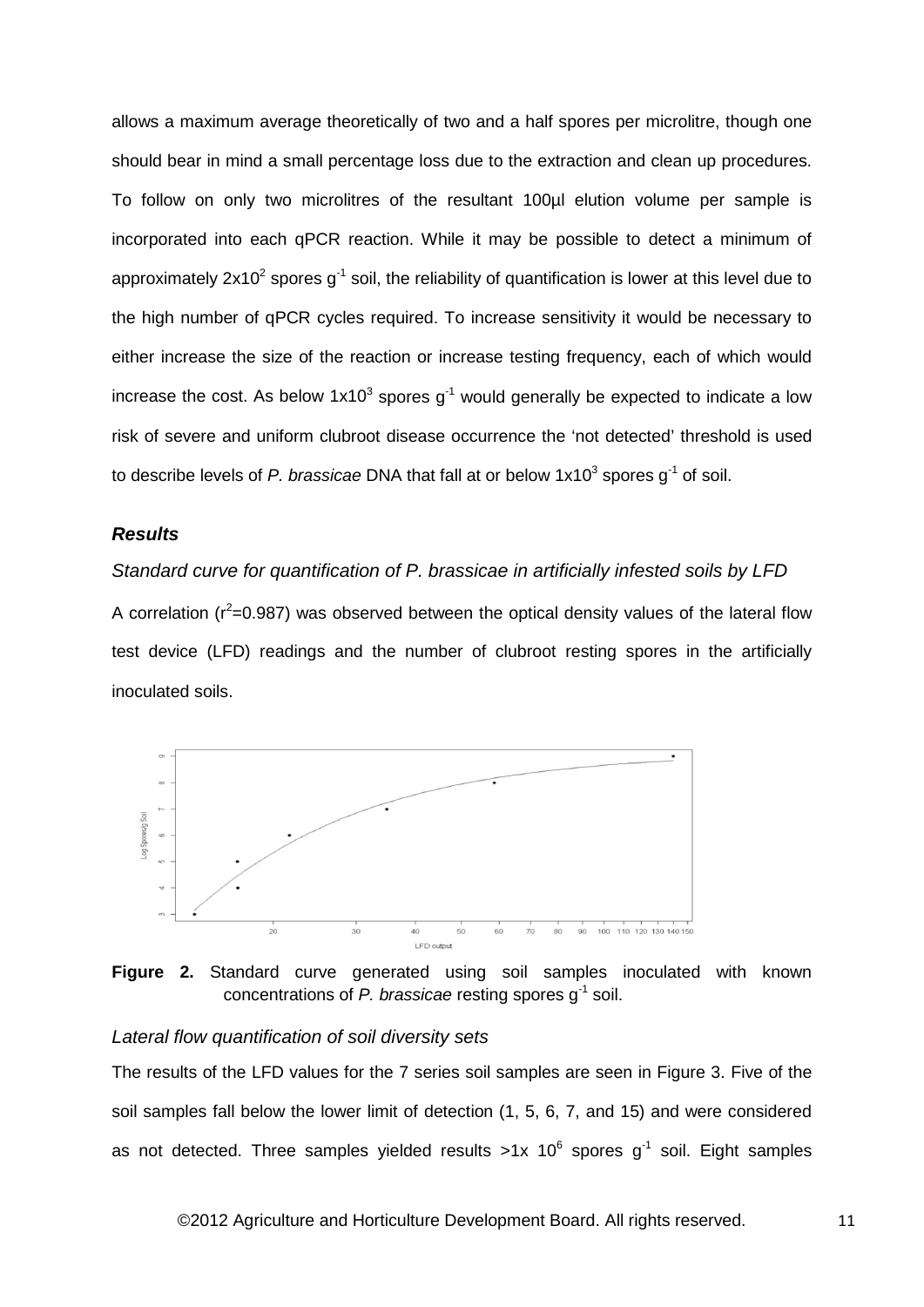yielded results between 10<sup>4</sup> and 10<sup>6</sup> spores  $q^{-1}$  of soil with sample 7.21 being the highest of these. The remaining six samples yielded results between  $10^3$  and  $10^4$  spores g<sup>-1</sup> of soil.



**Figure 3**. Lateral flow and qPCR results for the "series 7" collection of 23 UK soil samples.



**Figure 4**. Lateral flow and qPCR results for the "series 10" collection of 21 UK soil samples.

The results for the 'series 10' samples are seen in Figure 4. Three samples fell below the lower limit of detection and were considered free / low risk of clubroot (samples 10.1, 10.3 & 10.8). Eight of the samples recorded resting spore concentration at  $>1x10^6$  spores g<sup>-1</sup> of soil (high risk of severe and uniform clubroot disease). Four samples yielded results between  $1x10^4$  and  $1x10^6$  spores  $q^1$  of soil (medium to high risk). Two samples yielded results between  $1x10^3$  and  $1x10^4$  spores  $q^{-1}$  of soil (low risk of severe and uniform clubroot disease).

### *Molecular quantification of P. brassicae in the soil diversity sets*

The amount of *P. brassicae* detected in 'Series 7 and 10' soils is shown in Figures 3 and 4. In 'Series 7', three soils were below the detection threshold and therefore considered not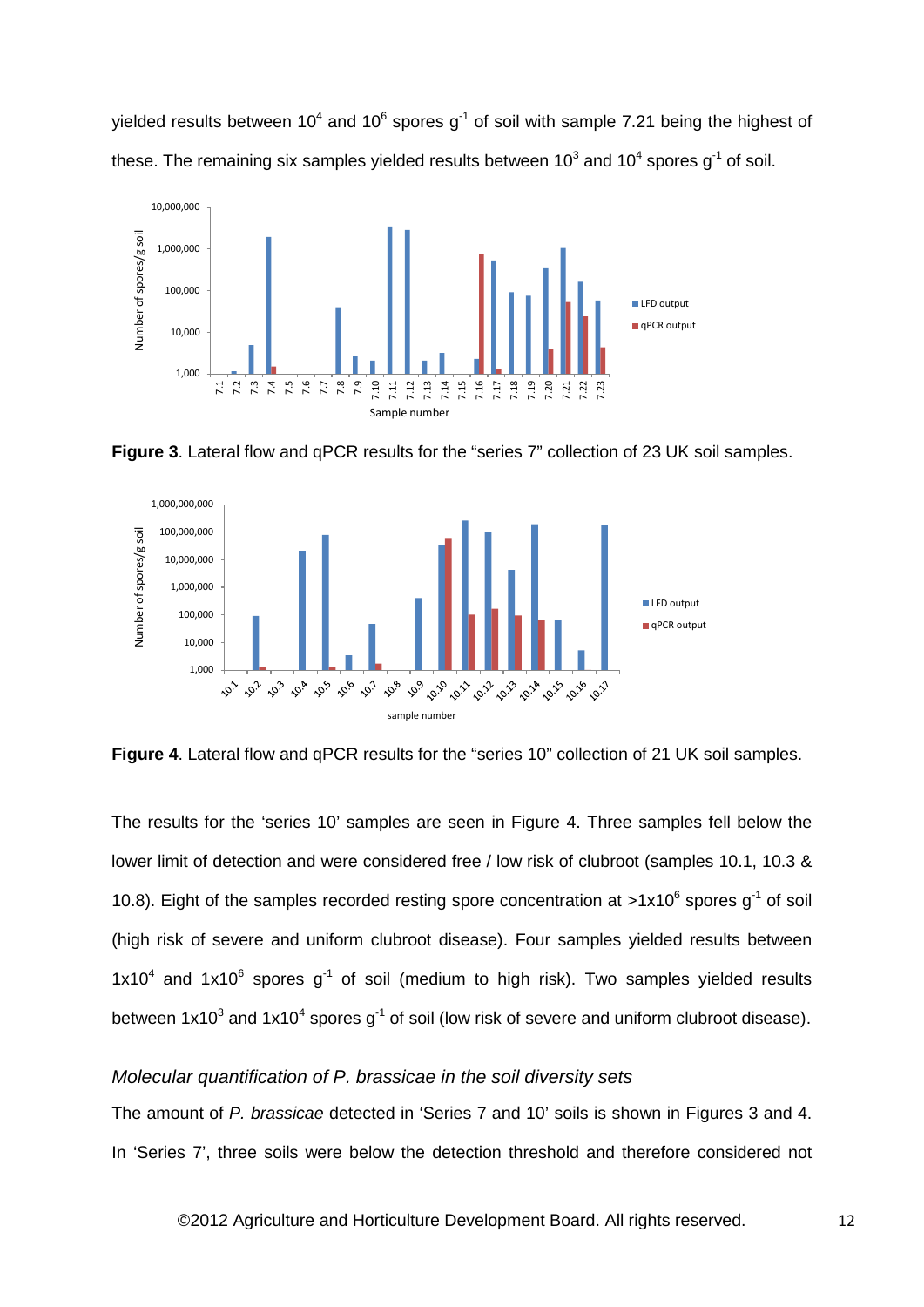detected. Thirteen 'Series 7' soils did not show any amplification at all and were considered negative for *P. brassicae* spores giving a total of 16 soils in which *P. brassicae* was not detected (Figure 3). Of the positive soils the highest levels of *P. brassicae* resting spore concentration was in sample 7.16 and recorded at  $7.56x10^5$  spores  $q^{-1}$  soil.

Of the 17 soils in Series 10, eight were identified as positive for *P. brassicae* infestation. The highest concentration was recorded in soil 10.10  $(5.80x10<sup>7</sup>$  spores g-1) and at the lowest level value of  $1.23x10^3$  spores g-1 in soil 10.5.

### **Comparison of different primers for quantification by qPCR**

Out of the 37 soil samples tested, 16 showed successful amplification of *P. brassicae* DNA, whilst 21 of the samples fell below the detection threshold suggesting no presence or very low levels of *P. brassicae*. Matching results were observed for 19 of the 21 samples with both the PBITS3/4 and the PBML1F/R primers. Both primer sets indicated some soils with *P. brassicae* levels below the detection threshold, however only two samples gave a difference between a positive compared to a below threshold result. Of these two, one sample suggested a result of just below the cut-off threshold indicating a borderline result and the other gave an increased deviation in the cross-over point (Cpd) value suggesting that with an increase in replicates these results may be more defined.

For the remaining 16 samples showing positive values for both primer sets, The Welch two sample t-test showed no significant difference between the means of the samples from the PbML1F/R and PbITS3/4 primer sets, with t= 0.2615, df = 29.733 and p-value = 0.7955. Overall R=0.0995, thus showing a strong correlation between primer sets PbML1F/R and PbITS3/4 when using Pearson's Product Moment Correlation Coefficient (Figure 5).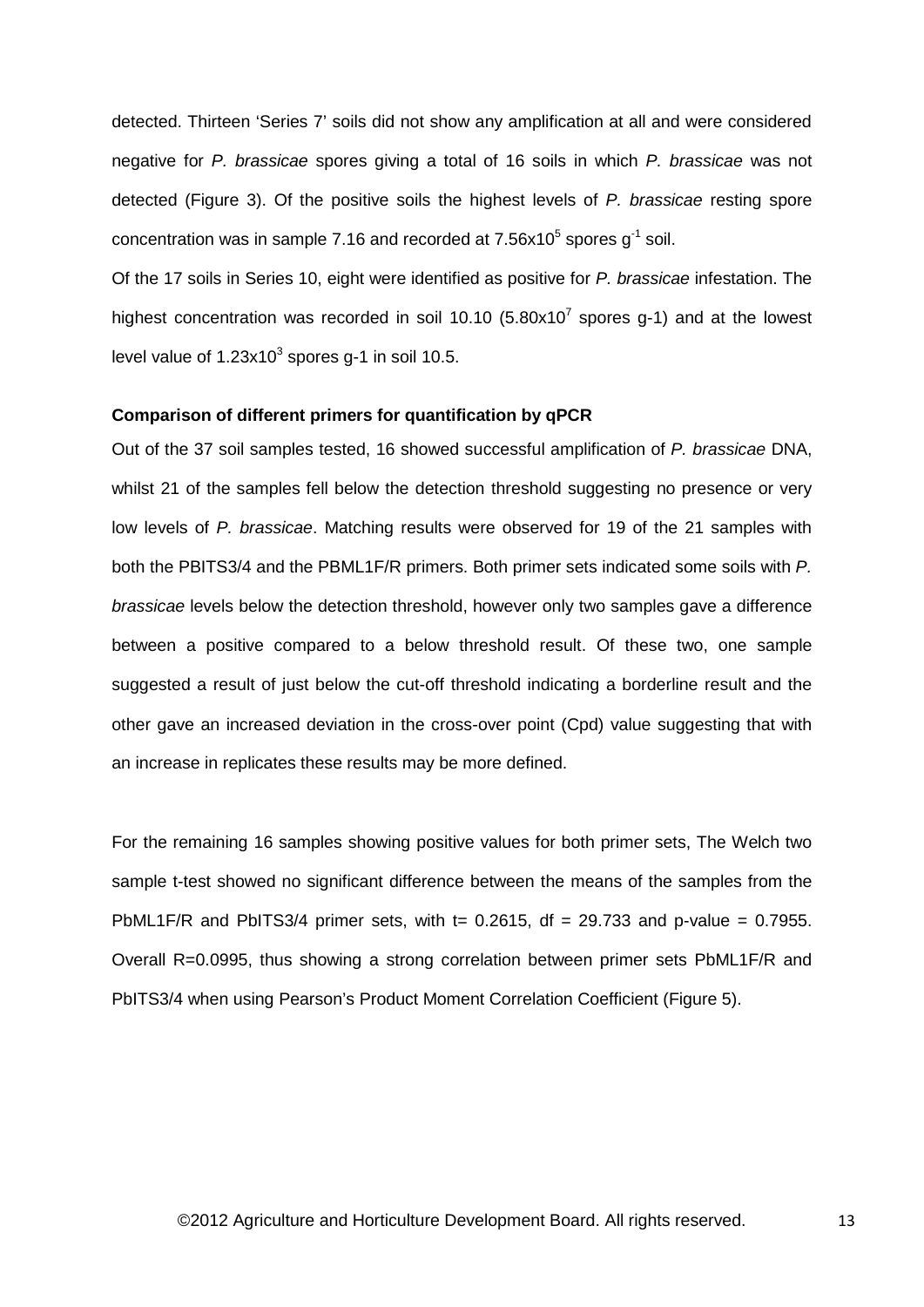

**Figure 5.** Correlation of *P. brassicae* quantification from soil by PbITS3/4 and PbML1F/R.

### **Comparison of methods for quantification of soil resting spore concentration.**

The null hypothesis of the qPCR and LFD data being normally distributed was tested by Shapiro-Wilk (Table 1). All data transformations applied showed probability of less than 0.05 (95% confidence level) meaning that the null hypothesis was rejected. The presence of zero results in the population made the  $Log<sub>10</sub>$  transformation inappropriate.

| Transformation     | qPCR   |          | LFD    |            |  |  |
|--------------------|--------|----------|--------|------------|--|--|
|                    | W      | p-value  | W      | p-value    |  |  |
| None               | 0.1515 | 5.07E-14 | 0.4354 | 3.17E-11   |  |  |
| Square Root        | 0.2154 | 1.85E-13 | 0.5635 | 1.03E-09   |  |  |
| <b>Cube Root</b>   | 0.3447 | 3.73E-12 | 0.6722 | $3.51E-08$ |  |  |
| <b>Fourth Root</b> | 0.4828 | 1.07E-10 | 0.7597 | 1.08E-06   |  |  |

**Table 1:** The amount of *P. brassicae* detected in 'Series 7' and 'Series 10' soils

To test whether there is significant difference between the medians of the results from the two techniques a Wilcoxon test for matched pairs was applied to the untransformed data. The null hypothesis was no difference existed between the medians of the samples comprising the two data sets and this was rejected due to the resultant low p-value  $(5.157x10^{-5})$ .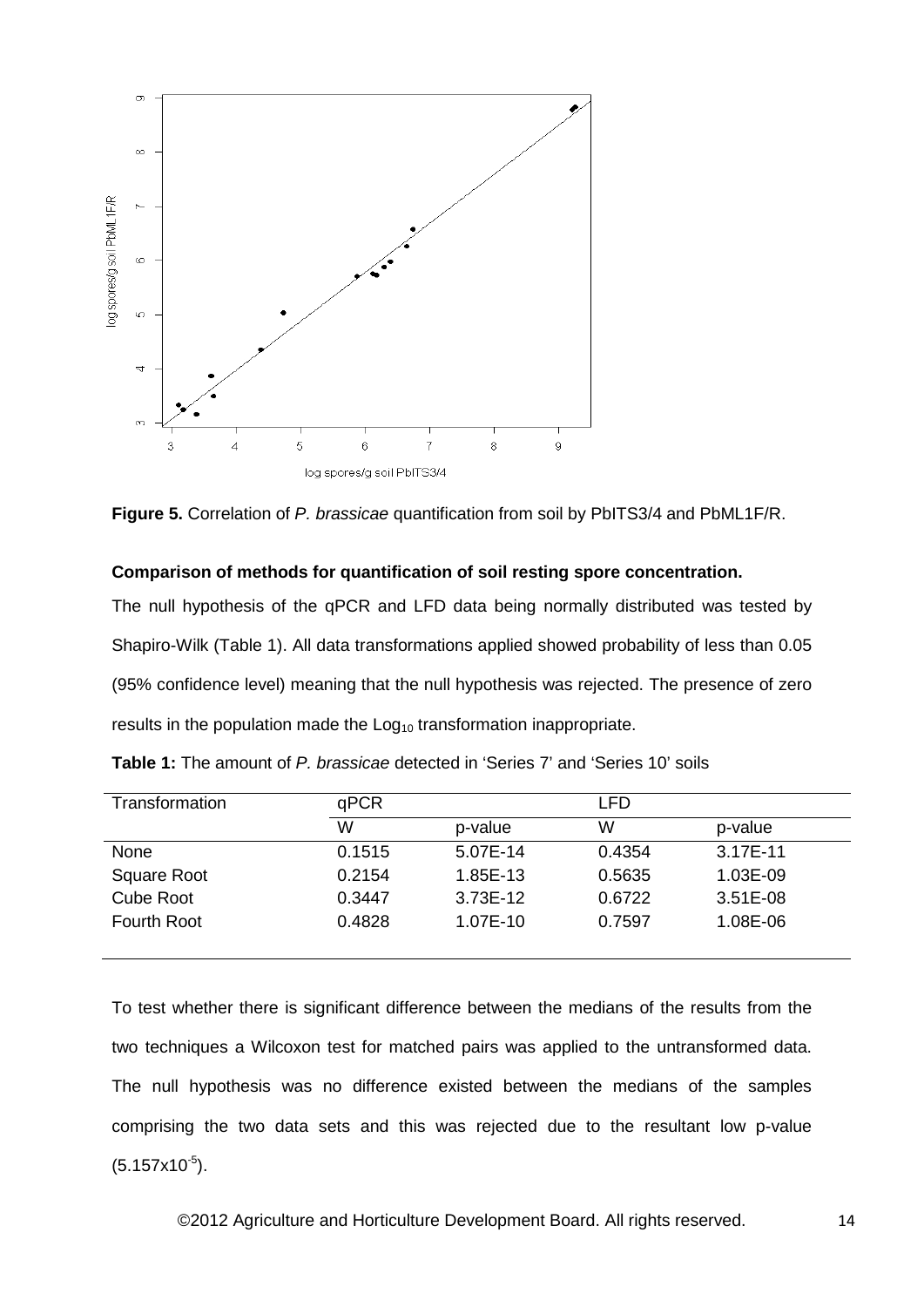Pearson's product moment correlation coefficient was assessed to determine whether there was any correlation between the qPCR and the lateral flow results however the low R value (-0.04 to 2dp) suggested there was no correlation and this was unlikely to be due to randomness (t =  $-0.2208$ , df = 38, p-value = 0.83). The correlation between the detection and absence of *P. brassicae* by the two methods was higher at  $R = 0.41$  (to 2 dp) (t = 2.7568,  $df = 38$ ,  $P = 0.008919$ ), and correlation between the two methods when risk of clubroot disease was ranked (1 = low risk <10<sup>3</sup> spores g<sup>-1</sup> soil, 2= medium risk 10<sup>3</sup>-10<sup>5</sup> spores  $g^{-1}$  soil and 3= high risk >10<sup>5</sup> spores  $g^{-1}$  soil) gave an R value of 0.43 (to 2 dp) (t = 2.9358, df =  $38, P = 0.005621$ .

When the artificially infected clubroot soil standards were modelled using 4 parameter logistic regression the relationship between the qPCR output and LFD output was visible (Figure 6). The graph shows the relationship between LFD optical density (OD) output and qPCR crossing point (Cp) value. The LFD OD is the output of the LFD reader and the Cp of qPCR is the value at which quantification is performed. This comparison was based on three standard curves from each technique applied to soil extracts used as standards in the assays.



# **Figure 6** . Relationship between LFD quantification and qPCR quantification in soil standards. Points relate to the number of clubroot spores  $q^{-1}$  soil.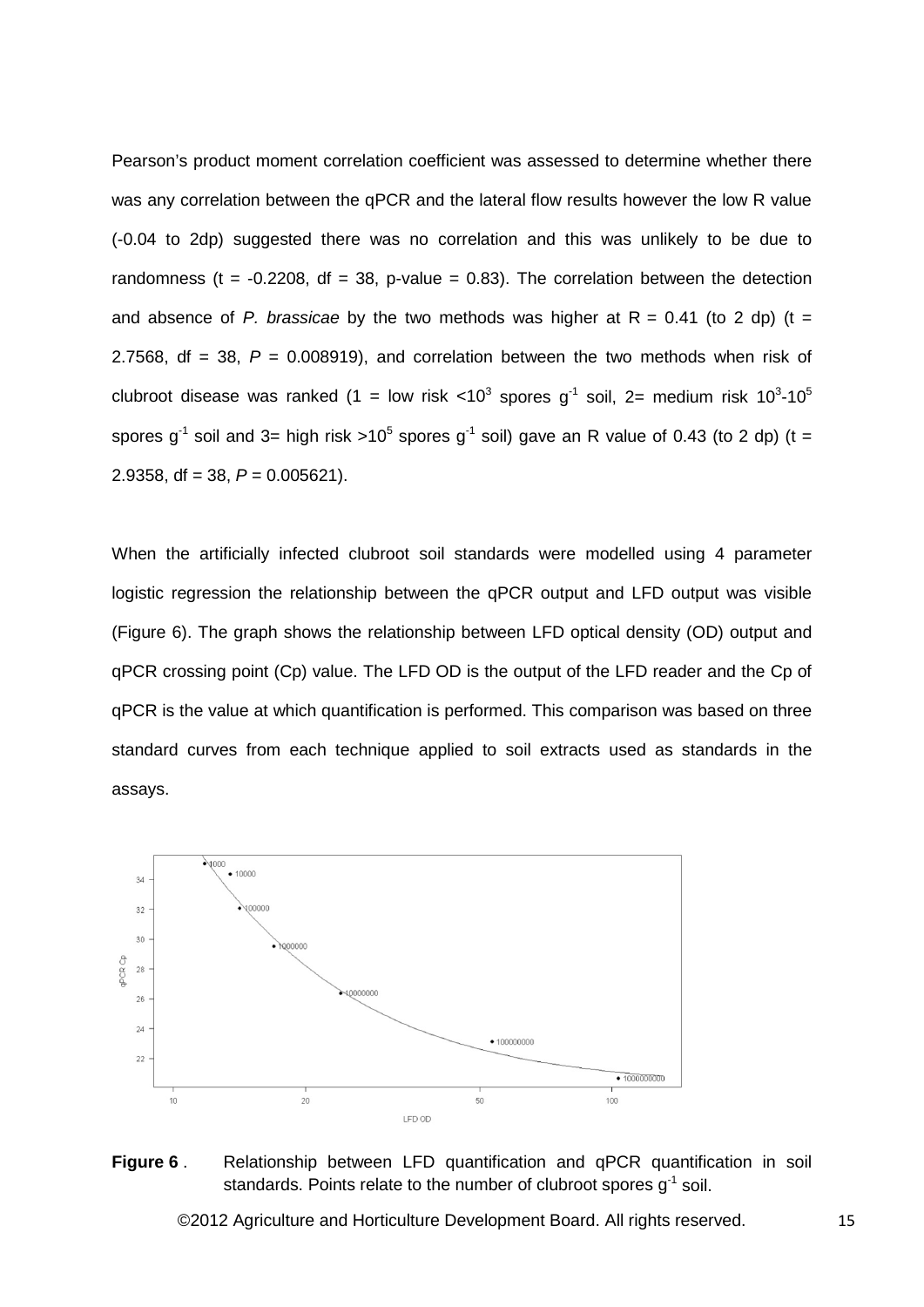### *Summary*

In the comparison of different primers for quantification by qPCR the results indicate the R value to be well above the 0.05 level, showing that there is no significant difference between DNA levels obtained for these samples using primer set PbML1F/R compared to using the primer set PbITS3/4. Thus it can be confidently concluded from this set of data that for QPCR implication of *P. brassicae* DNA concentration levels will be consistent across the two primer sets.

When the 'Series 7 and 10' soils were considered for predicted clubroot infestation a poor correlation between the data sets (lateral flow and qPCR) was observed. To determine if the lateral flow devices and the qPCR are detecting *P. brassicae* in the same soil samples a correlation based purely on presence or absence of *P. brassicae* was performed and, while this showed improved degree of relatedness between the samples, the correlation was still below half. Ranking both sets of results into low, medium and high disease risk categories improved the correlation further.

The variation observed between qPCR and lateral flow may however result from the extended storage time of the soils. Faggian (DPI, Melbourne, Victoria: personal communication) noted that storage conditions effect clubroot resting spore DNA extraction level. Within one month at  $4^0C$  storage, the DNA test signals of clubroot infested soils were seen to decline and the resultant qPCR value generated was significantly below that originally observed. The soils collected in 2007 and 2010 (series 7 and 10) were stored at - 20<sup>°</sup>C prior to evaluation in 2011.

In the comparison of different primers for quantification by qPCR the results indicate the R value to be well above the 0.05 level, showing that there is no significant difference between DNA levels obtained for these samples using primer set PbML1F/R compared to using the primer set PbITS3/4. Thus it can be confidently concluded from this set of data that for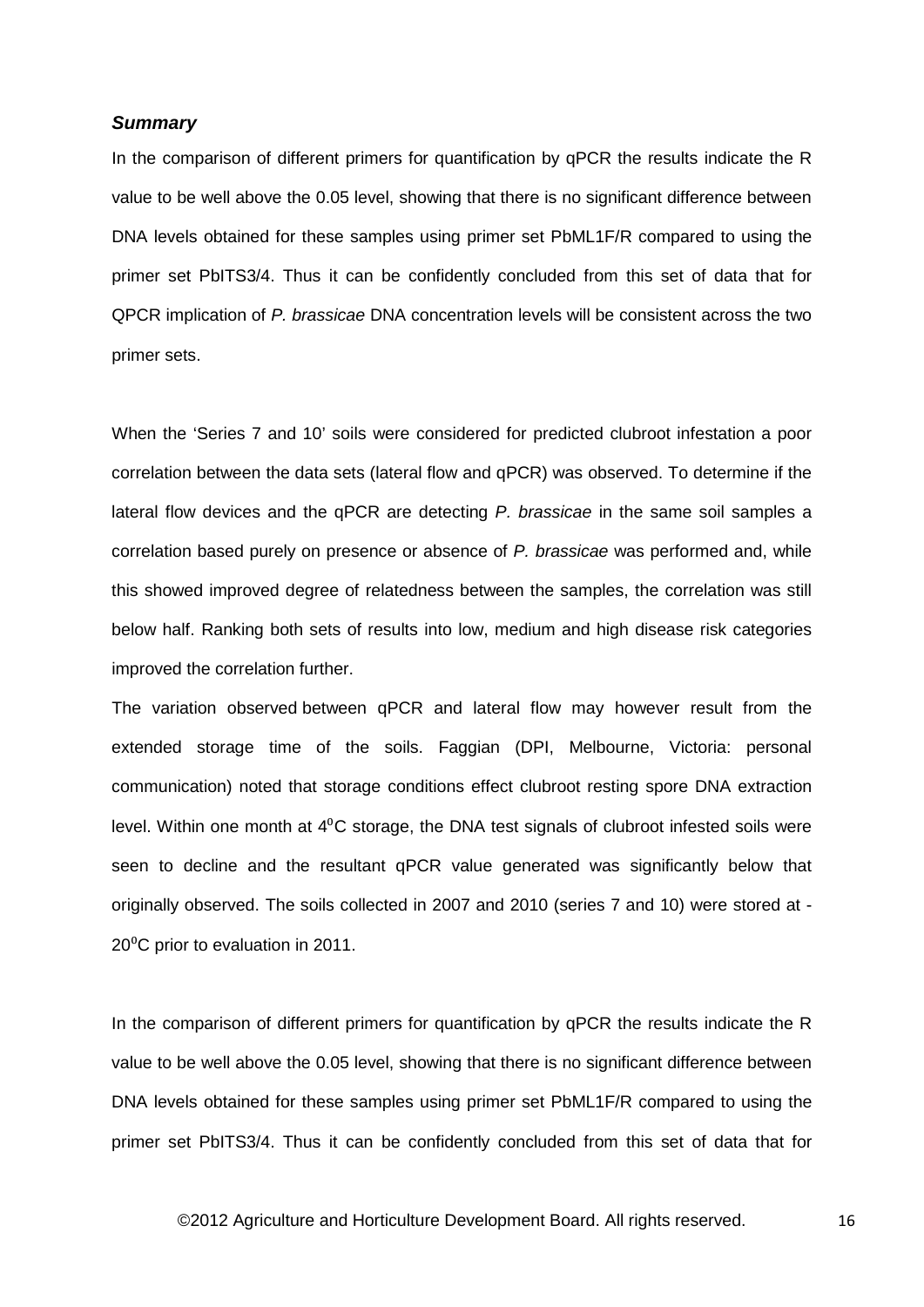QPCR implication of *P. brassicae* DNA concentration levels will be consistent across the two primer sets.

When the 'Series 7 and 10' soils were considered a difference between the populations, as highlighted by the difference between the medians of the results from each technique, was observed. This difference was also apparent by virtually no correlation between the data sets. To determine if the lateral flow devices and the qPCR are detecting *P. brassicae* in the same soil samples a correlation based purely on presence or absence of *P. brassicae* was performed and, while this showed a greater degree of relatedness between the samples, the correlation was still below half. Ranking both sets of results into low, medium and high disease risk categories improved the correlation further.

When the relationship between the artificially infected soil standards was examined the initial plot suggested that the relationship between the two outputs is non-linear, instead following a typical biological response curve which can be modelled by 4 parameter logistic regression. This would explain the lack of correlation observed as correlation was assessed on the basis of a linear relationship. Alternative methods of assessing the relationship and generating confidence intervals for the regression analysis are needed to allow determination of whether the relationship remains the same when applied to naturally infected soil samples, such as those used in series 7 and 10. Increasing the number of samples will also contribute to increased robustness of the relationship.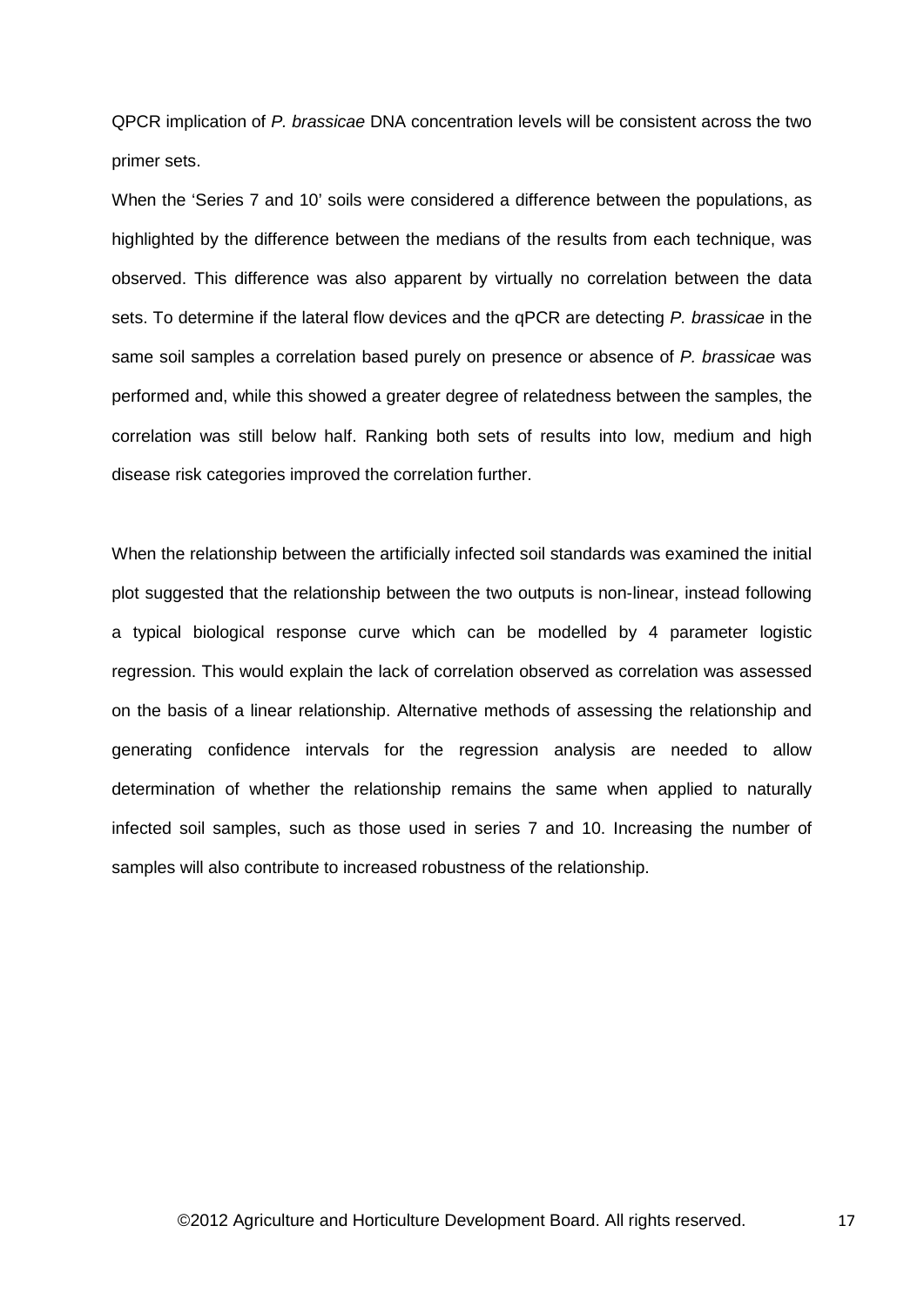### **Commence development of lateral flow optimisation for problem soil types**

### *Introduction*

Due to the complexity of the soil environment and the longevity of *P. brassicae* within the soil*,*  the interaction of resting spores with their environment is important to consider. The soil environment does not remain constant throughout different seasons, and there are many factors which could potentially have an effect on the resting spores, such as temperature, moisture content, soil composition (both nutritionally and structurally). It is well established that soil type can also affect the detection and quantification of organisms by the molecular methods of PCR and qPCR. Immunological based techniques (such as LFD quantification) are also reported to be affected by soils types. Otten (1997) observed antibody retention in some soil types (especially in clay) which proved problematic in quantifying fungal pathogens in soil. Researchers have identified various compounds in soil which are referred to as inhibitory substances (Lloyd-Jones and Hunter 2001, Thakuria *et al* 2008) and although found in many environmental samples, prove particularly problematic in a complex soil matrix (Menking *et al.* 1999).

# *Materials and Methods*

### *Textural analysis and quantification to determine problematic soils*

The 'series 7' soils were profiled (LandLook UK Ltd.) to give soil textural type and approximate proportion of sand, silt and clay composition. Due to the robustness of *P. brassicae* quantification by qPCR, the values given by this molecular approach (Figure 3) were used to assess whether soil type influenced the level of *P. brassicae* quantified.

### *Results*

### *Textural analysis to determine problematic soils in lateral flow optimisation*

Textural analysis of the 'series 7' soil collection showed a range of soil types were present (results not shown). The majority of samples were clay-loams or sandy-loam derivatives. Clay, sandy-clay, silty-clay or silty-loam soils were not well represented in this collection, however the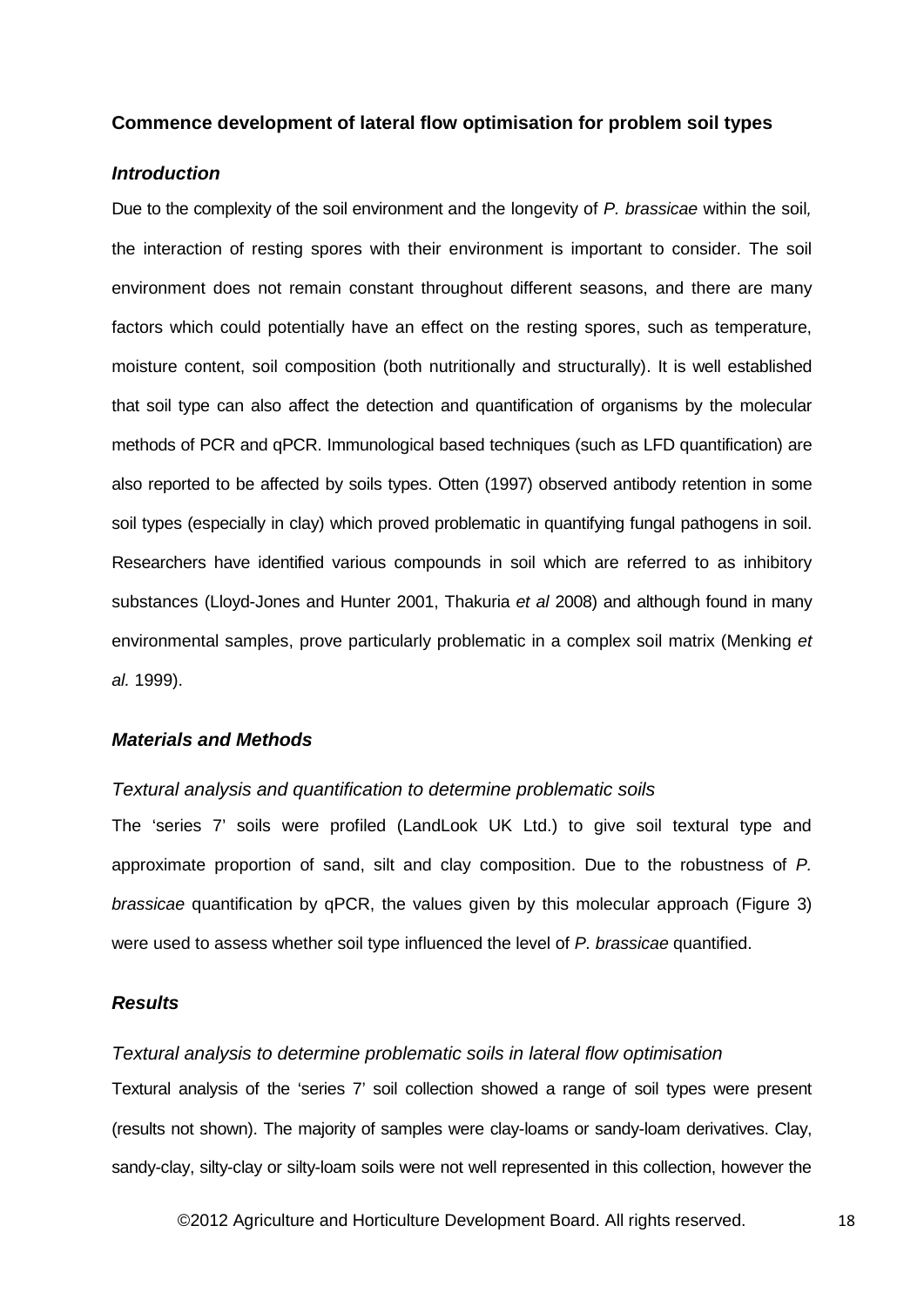distribution of soil types which were tested displayed an even distribution of *P. brassicae*  $(\chi^2$  = 11.6364, df = 9, *P* = 0.2346). From the collection of 23 soils, eight soils displayed  $\geq 10^2$ spores g<sup>-1</sup>. The greatest number of spores g<sup>-1</sup> from a soil was 7.6x10<sup>5</sup>. Figure 7 shows the distribution of the soils where *P. brassicae* was, or was not detected. For the soils that tested positive for *P. brassicae* DNA, one-way ANOVA was performed on each soil component against log transformed *P. brassicae* DNA levels. No significance of percentage clay content to number of spores was observed. Sand appeared to have a slight influence on the number of spores detected, but this was not significant (df=1, F value = 4.5055, *P* = 0.078). The silt content of the soil was significant at  $P = 0.04$  (df=1, F value = 6.8374).



**Figure 7** The distribution and concentration of *P. brassicae* across a range of soil types as detected by  $qPCR$ .  $A = P$ . *brassicae* not detected,  $B =$  detected with PbITS3 and PbITS4. Increasing circle size depicts increasing *P. brassicae* levels.

# *Summary*

As qPCR is currently the most well tested and robust quantification method it was used as the method by which problem soil types may be identified within the existing sample sets. While the data shows that silt in particular may show a relationship with *P. brassicae* levels, the different textures present in the collection of soils are not completely representative of all possible soil textural classifications, and the results lead to the conclusion that soil type and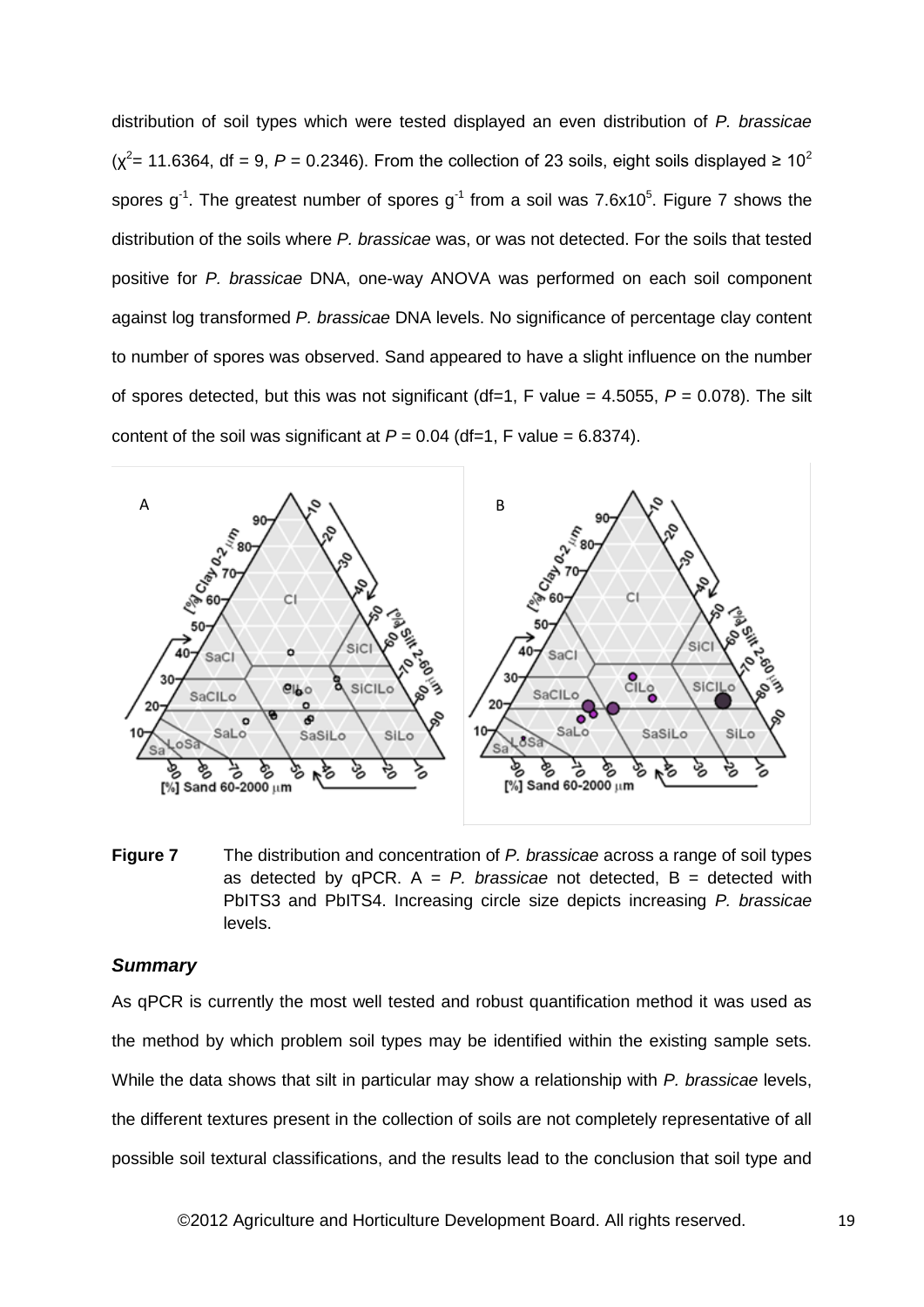its effect on *P. brassicae* prevalence is an area worthy of further investigation. While using qPCR to identify problem soil types is helpful in determining soil properties which may be problematic, an assumption is made that the LFD will be inhibited by the same soil parameters as qPCR. The general properties which inhibit extraction of DNA (thus affecting qPCR) are chelating properties, high organic matter concentrations and clay content (Otten et al 1997, Menking et al 1999).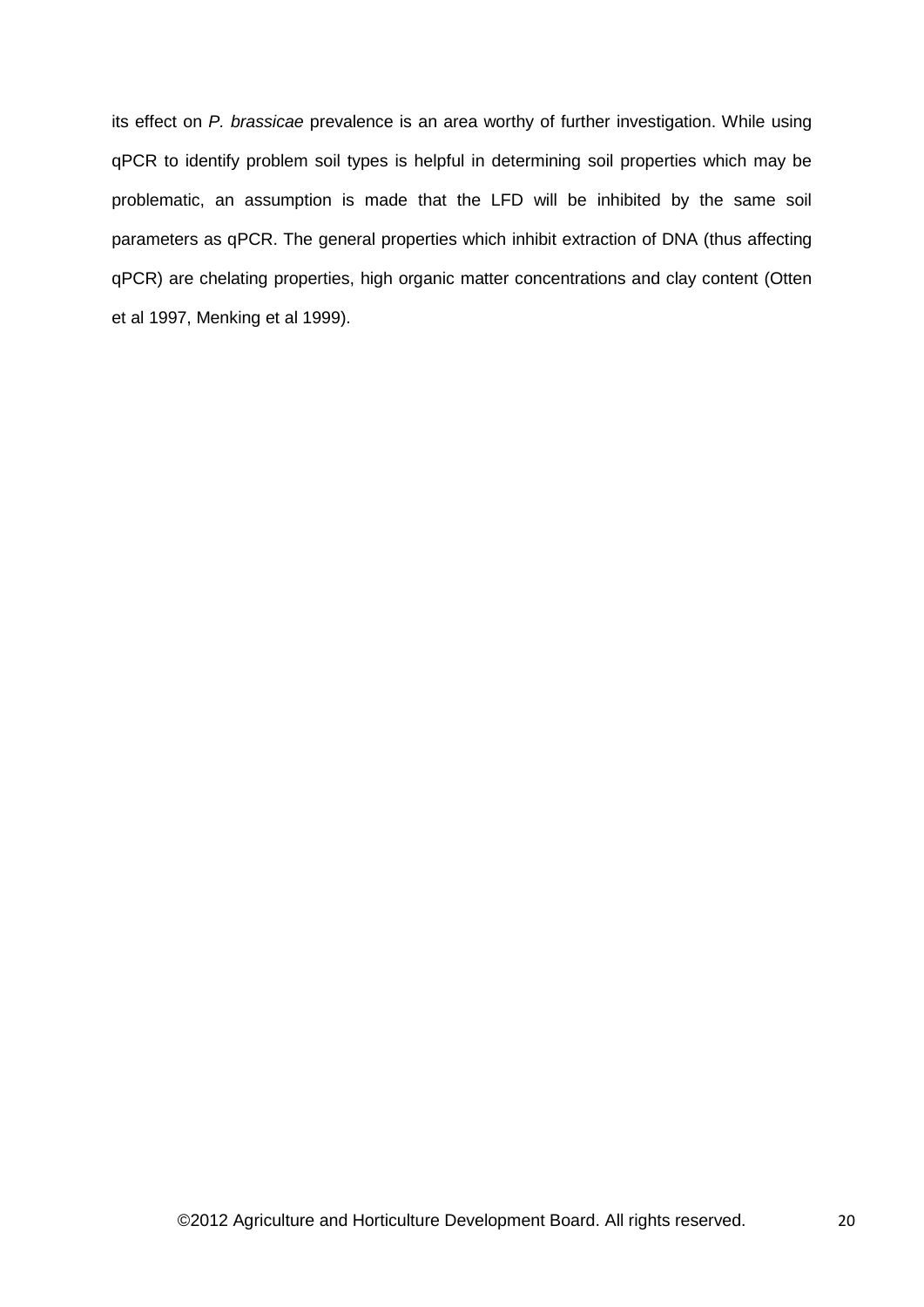### **Year 3 – PROJECT SUMMARY**

# **Complete initial testing of simple models for clubroot risk assessment (June 2011)**

### *Introduction*

Assessing the risk of Clubroot disease in a crop cannot be achieved without first understanding the interaction between the main factors; soil, crop and meteorological. The ability to provide a risk assessment for clubroot disease requires knowledge of both the crop and the spore responses to environmental conditions (soil and weather). The crop response is important as the health of the plant influences its ability to resist disease, and the spore response is important as it influences the survival of spores within the soil along with the germination of zoospores which are needed for plant infection to occur.

Planting Brassica crops stimulates the germination of resting spores within infected soils and the molecular method of qPCR can be applied to soils, therefore making it a suitable technique for quantifying the movement of *P. brassicae* DNA within the soil as spores germinate and enter the host plant. Subsequently environmental parameters can be predicted using crop response models (Pers. Comm., Dr. D. Greenwood, University of Warwick; Greenwood and Draycott 1989a, b; Greenwood et al 1996; Zhang et al. 2007) to allow the determination of the key environmental factors that influence *P. brassicae* within its natural environment. Therefore a model was developed based on known crop responses to environmental parameters, within additional factors incorporated to cover spore responses. The basis for the clubroot model is a model called N\_ABLE. This was initially developed by Greenwood and Draycott in 1989 and has since been well researched and documented, and further developed into an integrated N,P,K model by combination with other Potassium and Phosphorus crop response models.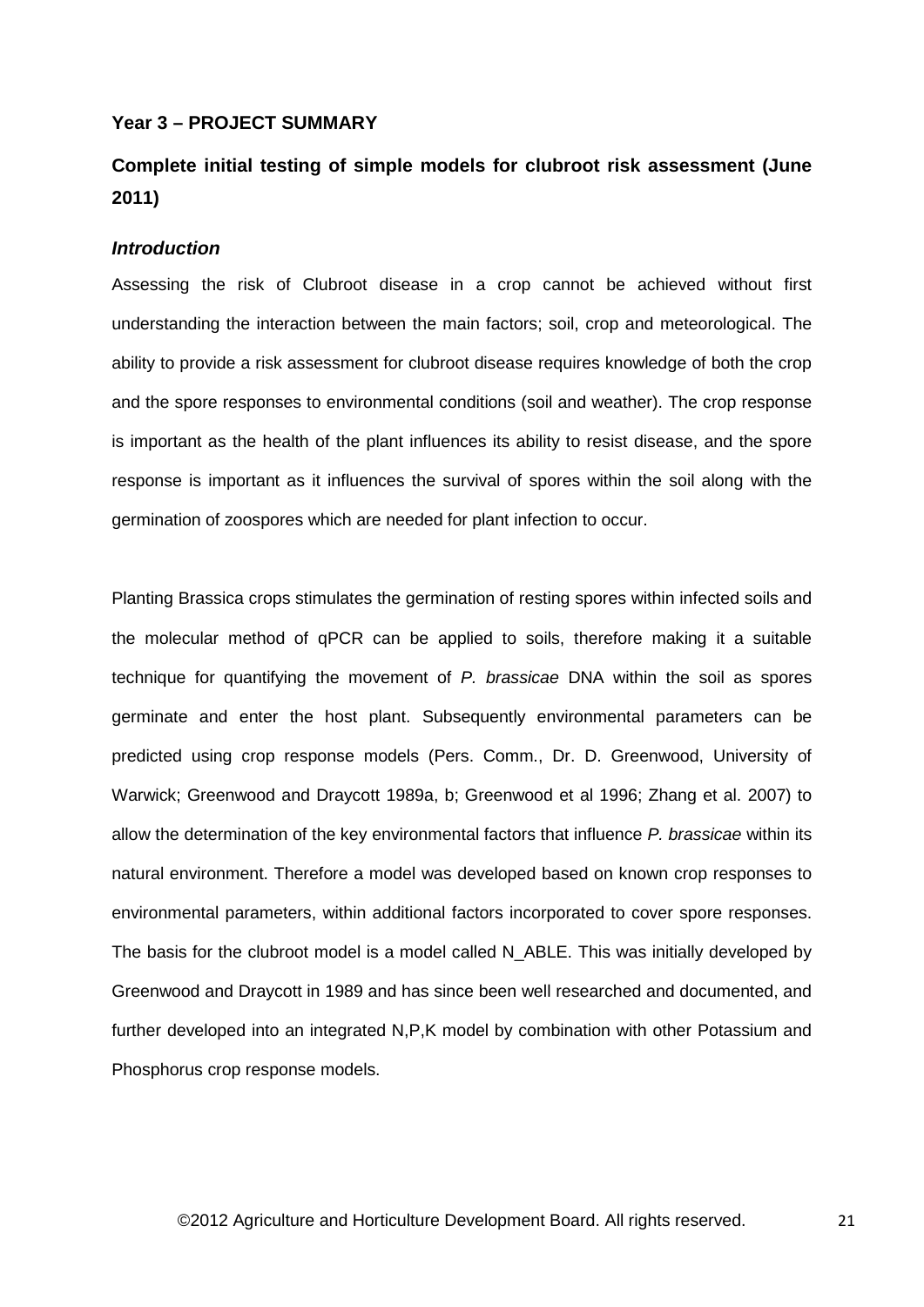For the purposes of developing this clubroot model the nitrogen component was considered to be the most important, as inclusion of other parameters would have added unnecessary complexity at this stage (and possibly not been that important to clubroot disease development). However, some other factors were included as they were considered to potentially be very significant to clubroot disease (pH, Calcium and Magnesium).

### *Materials and Methods*

### *Experimental sites*

Initial experimental sites for testing a simple model for Clubroot risk assessment were established in two 0.58Ha trial locations (Scotland and Warwickshire). Each site had previous history of Brassica cropping and was known to contain *P. brassicae* levels of approximately  $>1x10^5$  spores  $q^{-1}$  soil. Replicated experiments were performed at each site starting with core sampling to determine soil chemical composition.

# *Cropping procedure*

Each site was cropped with *Brassica oleracea* cultivars and meteorological conditions were recorded throughout the growing season using an environmental monitoring station (Skye Instruments Ltd. Llandrindod Wells, Wales). At the Warwickshire site two transplantation dates were implemented (June and August) across three different soil pH's (due to an existing soil pH gradient across the site). The Scottish site transplantation was in June, and at this site the plots covered two soil pH levels. Each site followed commercial protocols for fertilization and crop protection measures and soil cores were taken to a depth of 15-25cm at weekly intervals throughout the growing season. Soil cores were then processed by drying and milling before DNA extraction and quantification by qPCR as previously described.

### *Modelling P. brassicae responses to environmental conditions*

An existing nitrogen, phosphorus and potassium model (Greenwood and Draycott 1989a, b; Zhang *et al*. 2007) was adapted to the purpose of Clubroot risk assessment by removal of phosphorus and potassium outputs and the incorporation of predictive calcium, magnesium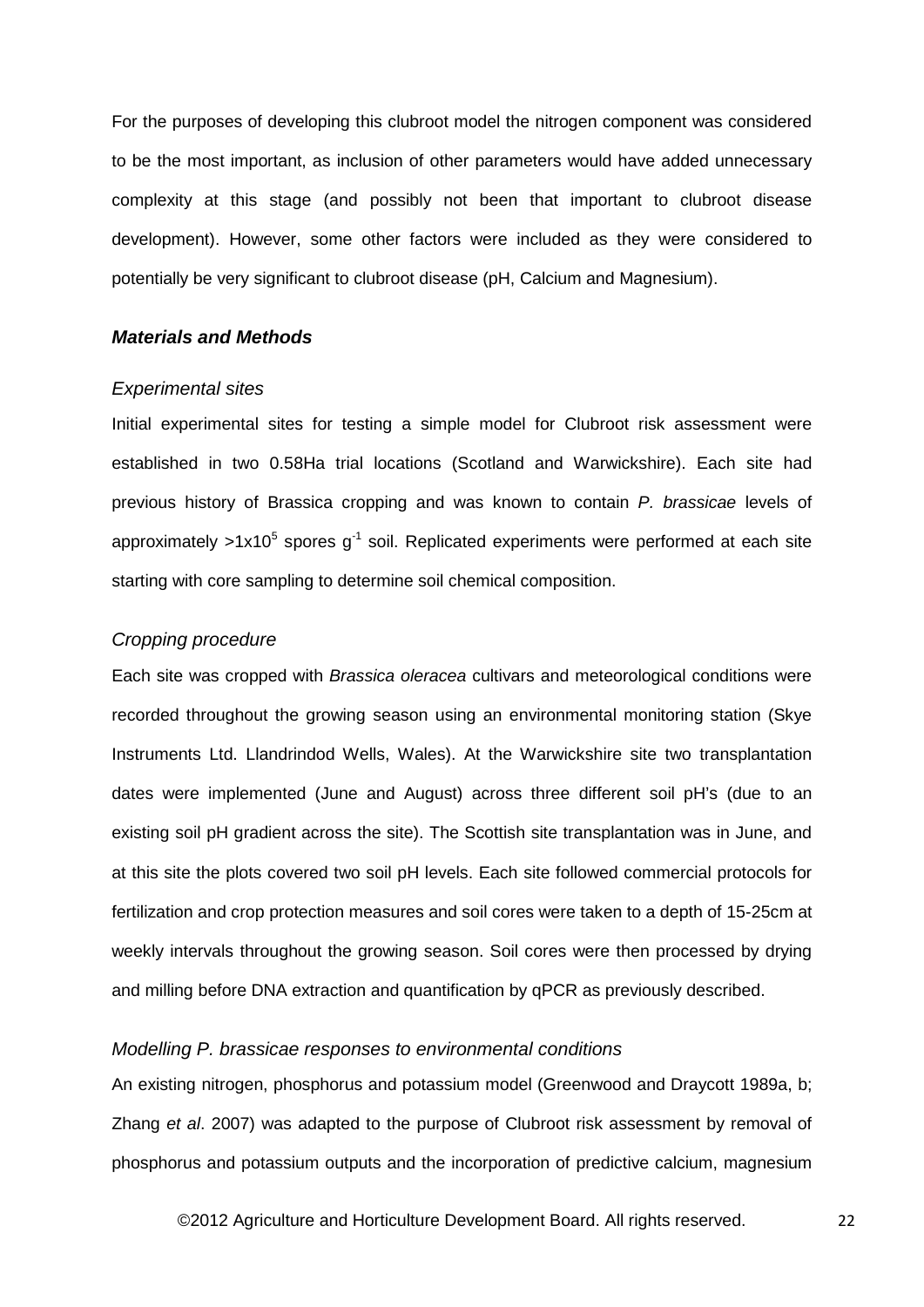and pH components (Pers. Comm. Dr. D. Greenwood, University of Warwick) as shown in

Figure 8.



**Figure 8** Clubroot risk assessment model incorporating nitrogen, calcium, magnesium and pH components.

Data collected from the weather stations along with soil chemical parameters provided the model inputs, and running the model generated predictive data of environmental conditions throughout the growing season. These outputs were then assessed against *P. brassicae* spore numbers determined by qPCR from the soil samples, allowing trends between the modelled changes in environmental factors and *P. brassicae* levels to be analysed. Data was log transformed and assessed by linear regression and ANOVA.

### *Results*

Results from these trials showed that pH, calcium, magnesium and the interaction between them had a significant effect on the number of *P. brassicae* spores detectable in the soil. At the Warwickshire site one way ANOVA showed a statistically significant effect of pH on spore numbers (at the 99% confidence level) (df =1, F value = 11.151,  $p=0.001005$ ) and this effect was also apparent at the Scottish site (df = 1, F value = 17.819, p = 7.175x10<sup>-5</sup>). Exchangeable calcium and magnesium were shown to be more significant than total calcium and magnesium at the Scottish site as shown in Table 2, but this was not as distinct at the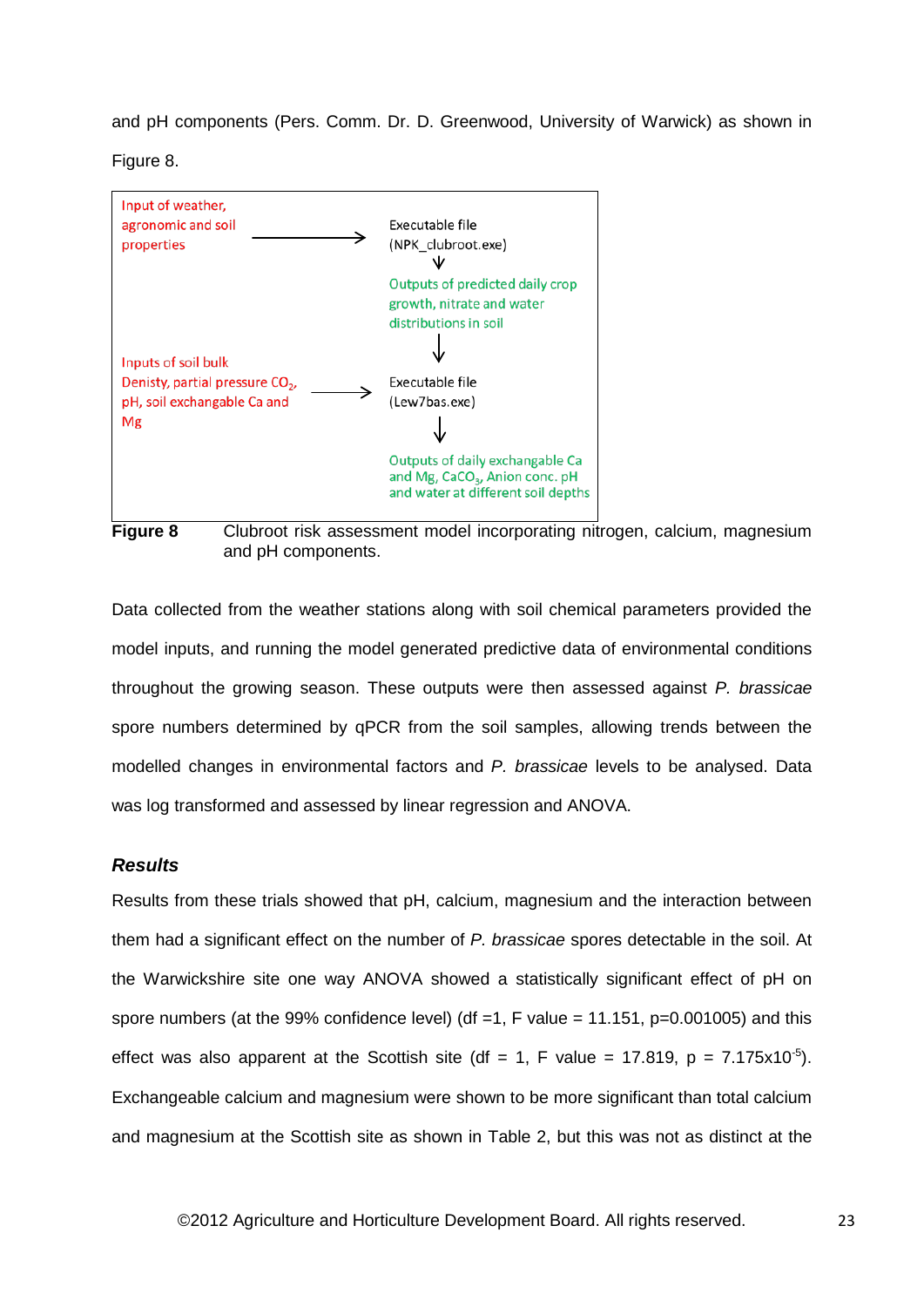Warwickshire site. Anion concentration, soil water, rainfall, temperature were among the other factors which showed significance at least one of the two sites (Table 3).

| <b>Table 2:</b> Exchangeable and total calcium and magnesium concentrations at the Scottish site. |                       |  |  |  |  |  |  |
|---------------------------------------------------------------------------------------------------|-----------------------|--|--|--|--|--|--|
| F value                                                                                           | P-value               |  |  |  |  |  |  |
| 18.1290                                                                                           | $6.305x10^{-5}$       |  |  |  |  |  |  |
| 18.1290                                                                                           | $6.305x10^{-5}$       |  |  |  |  |  |  |
| 3.0729                                                                                            | $8.398x10^{2}$        |  |  |  |  |  |  |
| 3.0029                                                                                            | $8.752 \times 10^{2}$ |  |  |  |  |  |  |
|                                                                                                   |                       |  |  |  |  |  |  |

**Table 2**: Exchangeable and total calcium and magnesium concentrations at the Scottish site.

**Table 3:**Anion concentration, soil water, rainfall, temperature showing significance to *P. brassicae*.

|                                  | F value | P-value                |  |  |
|----------------------------------|---------|------------------------|--|--|
| Soil Temp 100cm (°C)             | 10.734  | $1.725x10^{-3}$        |  |  |
| Pan Evaporation                  | 5.0485  | $2.805x10^{-2}$        |  |  |
| Mean Daily Temp $(^{\circ}C)$    | 11.690  | $1.089x10^{-3}$        |  |  |
| % N Plant                        | 10.512  | $1.873 \times 10^{-3}$ |  |  |
| <b>Spread Roots</b>              | 10.410  | $1.964\times10^{-3}$   |  |  |
| Depth Roots                      | 9.975   | $2.407x10^{-3}$        |  |  |
| % N Soil 90cm                    | 7.654   | $7.368\times10^{-3}$   |  |  |
| $NO3$ <sub>_<math>N</math></sub> | 10.375  | $1.997x10^{-3}$        |  |  |
| Water 0-90cm                     | 5.122   | $3.384\times10^{-2}$   |  |  |
| Leaching 35cm                    | 4.190   | $4.472\times10^{-2}$   |  |  |
| <b>SMD</b>                       | 4.808   | $3.191x10^{-2}$        |  |  |
| Anion (mid 30cm)                 | 9.669   | $5.111x10^{-3}$        |  |  |
|                                  |         |                        |  |  |

# *Summary*

Using the simulated values of the field parameters generated from the model it was possible to examine which factors were having the greatest influence on the number of spores within the soil. In agreement with the existing literature (Myers and Campbell 1985, Webster and Dixon 1991) pH, Calcium and Magnesium and the interaction between them all had a significant effect on the number of *P. brassicae* spores in the soil. The work presented here provides extra detail to these relationships by establishing the effect of these factors at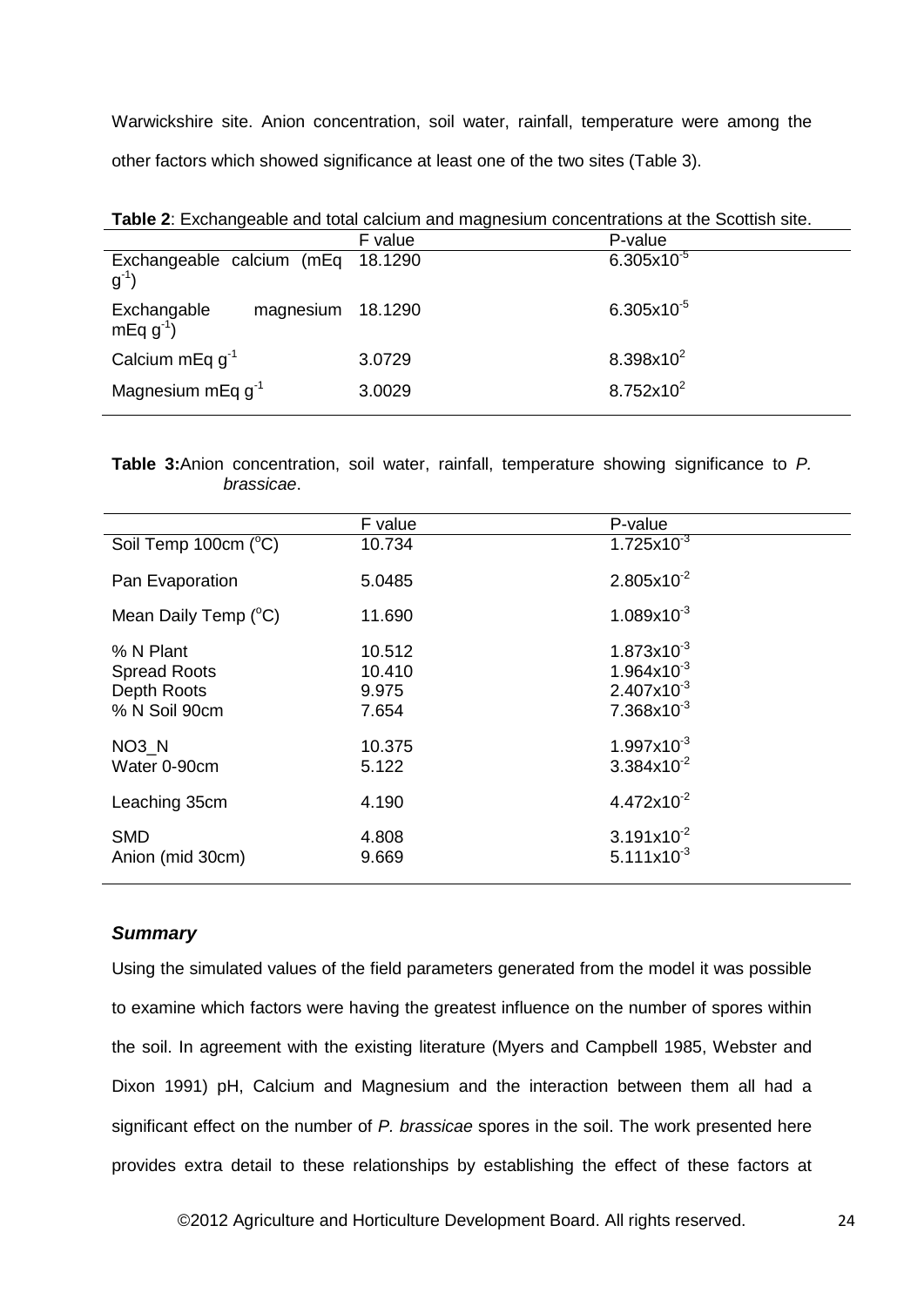different soil depths and the greater significance of exchangeable calcium and magnesium levels than total calcium, magnesium and anion levels. It is also demonstrated that there was a relationship between soil water and *P. brassicae* spore numbers although the mechanisms behind water movement and availability within the soil would need to be elucidated to determine the effect on spore numbers due to the different significances recorded of SMD, rainfall and percentage soil water over the two different trial sites. It is unsurprising that soil temperature was shown to be significant. The daytime temperature ranges within the UK, particularly in summer time, are not too dissimilar to the optimum temperatures recorded both in this study and by others (Buczacki 1983; Myers *et al* 1983).

Initial investigations have generated a model capable of predicting environmental parameters important to the development of clubroot disease. Further trials using unplanted soil would be able to establish whether the significant factors have a direct or indirect effect on clubroot spores. The ability of the model to predict clubroot disease is limited by the ability to predict weather patterns - however the model is applicable to different soils, thus it will be possible to work towards generating risk assessments for clubroot disease based on soil type, crop and initial clubroot spore levels.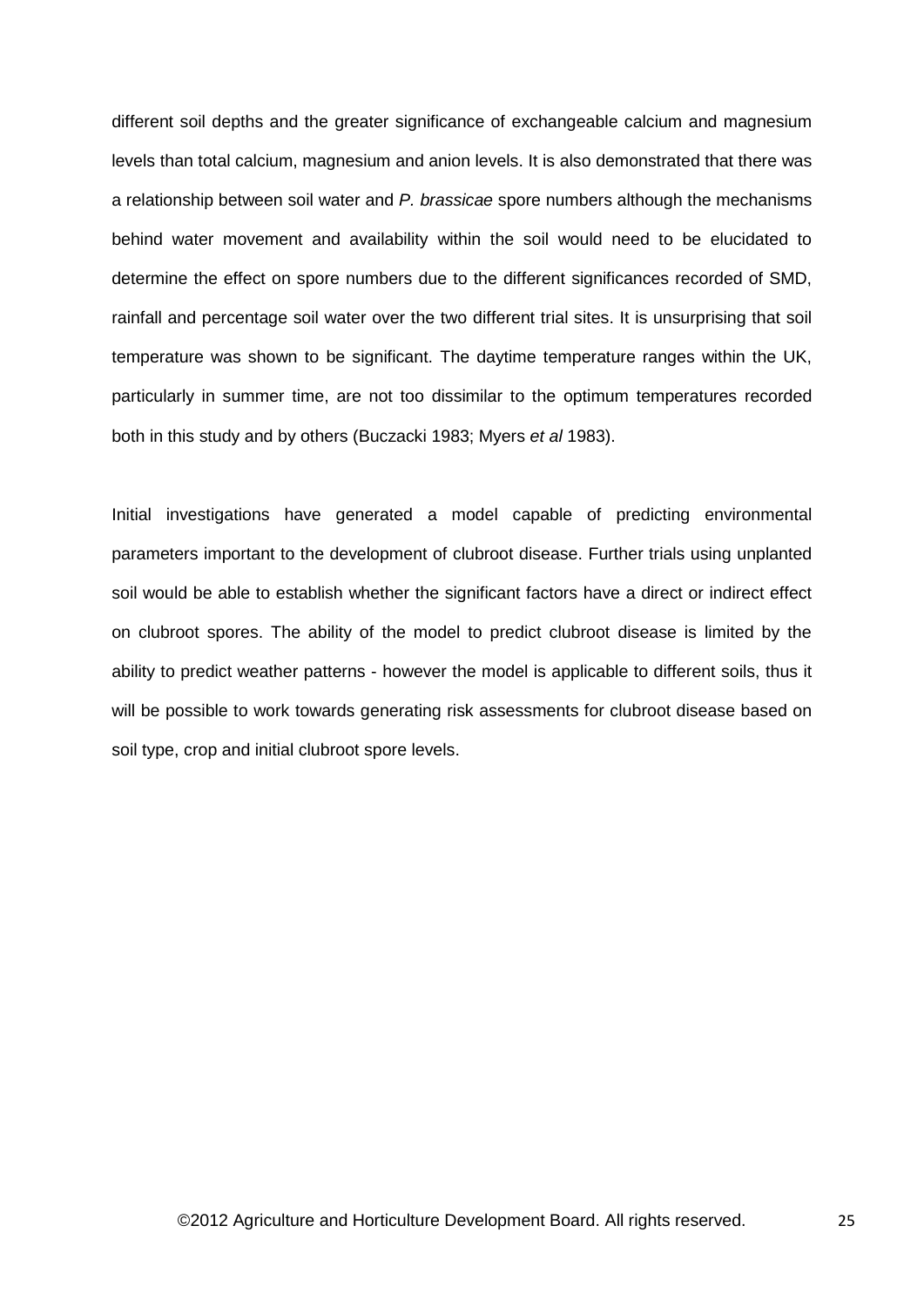**Establish a field experiment to investigate integrated clubroot control using successful treatments from years 1 and 2.**

# *Materials and Methods*

# *Clubroot Trial Design*

One clubroot trial area was used in at the Crail trial site in 2010. This was situated in a different area of production in comparison to the 2009 trials. Initial tests were conducted in this area to ascertain the levels of clubroot resting spore contamination before the trial was sited.

|              |                |       |                  |              |                  |              | Isle of May      |              |                  |              |                  |       |                |
|--------------|----------------|-------|------------------|--------------|------------------|--------------|------------------|--------------|------------------|--------------|------------------|-------|----------------|
| E            | Guard<br>Guard | Guard | <b>Untreated</b> | <b>Guard</b> | <b>Standard</b>  | <b>Guard</b> | L1               | <b>Guard</b> | L2               | <b>Guard</b> | L <sub>3</sub>   | pueng | Guard<br>Guard |
| $\mathsf{D}$ |                |       | <b>Standard</b>  |              | L2               |              | <b>Untreated</b> |              | L <sub>3</sub>   |              | L1               |       |                |
| $\mathsf{C}$ |                |       | L1               |              | L <sub>3</sub>   |              | L2               |              | <b>Standard</b>  |              | <b>Untreated</b> |       |                |
| $\mathsf B$  |                |       | L2               |              | L1               |              | L3               |              | <b>Untreated</b> |              | <b>Standard</b>  |       |                |
| $\mathsf{A}$ |                |       | L <sub>3</sub>   |              | <b>Untreated</b> |              | <b>Standard</b>  |              | L1               |              | L2               |       |                |

**Treatments** 

**L1 = Limex 7.5 tons/ha L3 = Limex 12.5 tons/ha**

**L2 = Limex 10 tons/ha Standard = Standard Lime treatment**

**Figure 9:** Randomisation of Limex treatments at Crail in 2010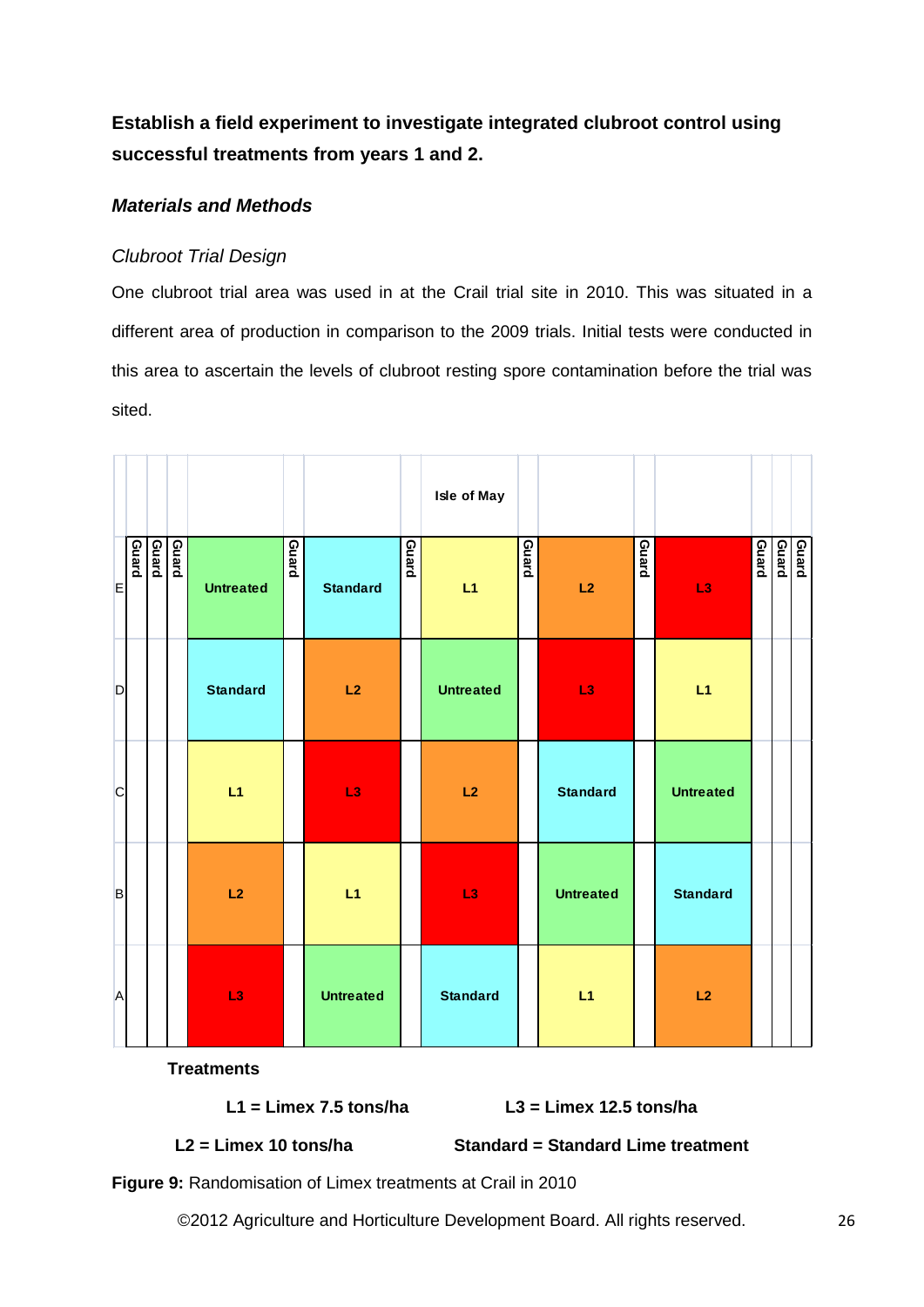### *Soil physical parameters taken at Crail in 2010*

Soil was air dried and milled soil before wetting with water and the pH measured electrometrically. Soil (10g) was placed into a 50ml container with 25ml distilled water. The suspension was shaken immediately and at frequent intervals for 15 minutes. A pH meter electrode calibrated with standard buffers was lowered into the suspension to a depth of 1cm and the pH recorded after 30 seconds. Rainfall (mm) was also recorded at the trial site.

### *Measurement of Environmental Conditions*

Measurements of temperature, humidity, leaf surface wetness and rainfall were collected at 30 min intervals from when the logger was sited in the vegetable Brassica crop using a SKYE Datahog II 7 channel logger. Measurements were collected by GSM portable phone Link (Skye Instruments Ltd, Llandrindod Wells, and Powys). The logger was powered by a 12 V battery. Moisture content, exchangeable calcium, exchangeable magnesium, chloride and sulphate content were taken from soil samples collected during the trial period from each plot.

### *Crop and Planting information*

The fertilizer and crop protection inputs for the crop were as for commercially produced crops in adjacent fields.

# *Field Plantings and treatment application methods*

Each plot of  $10m^2$  comprised of five beds of 10 metre length, with three plant rows per bed, and plants spaced at 44cm apart. Limex treatments were applied by hand on 15 July 2010 and after mechanical incorporation commercially raised broccoli cultivar 'Parthenon' was planted on 20 July 2010.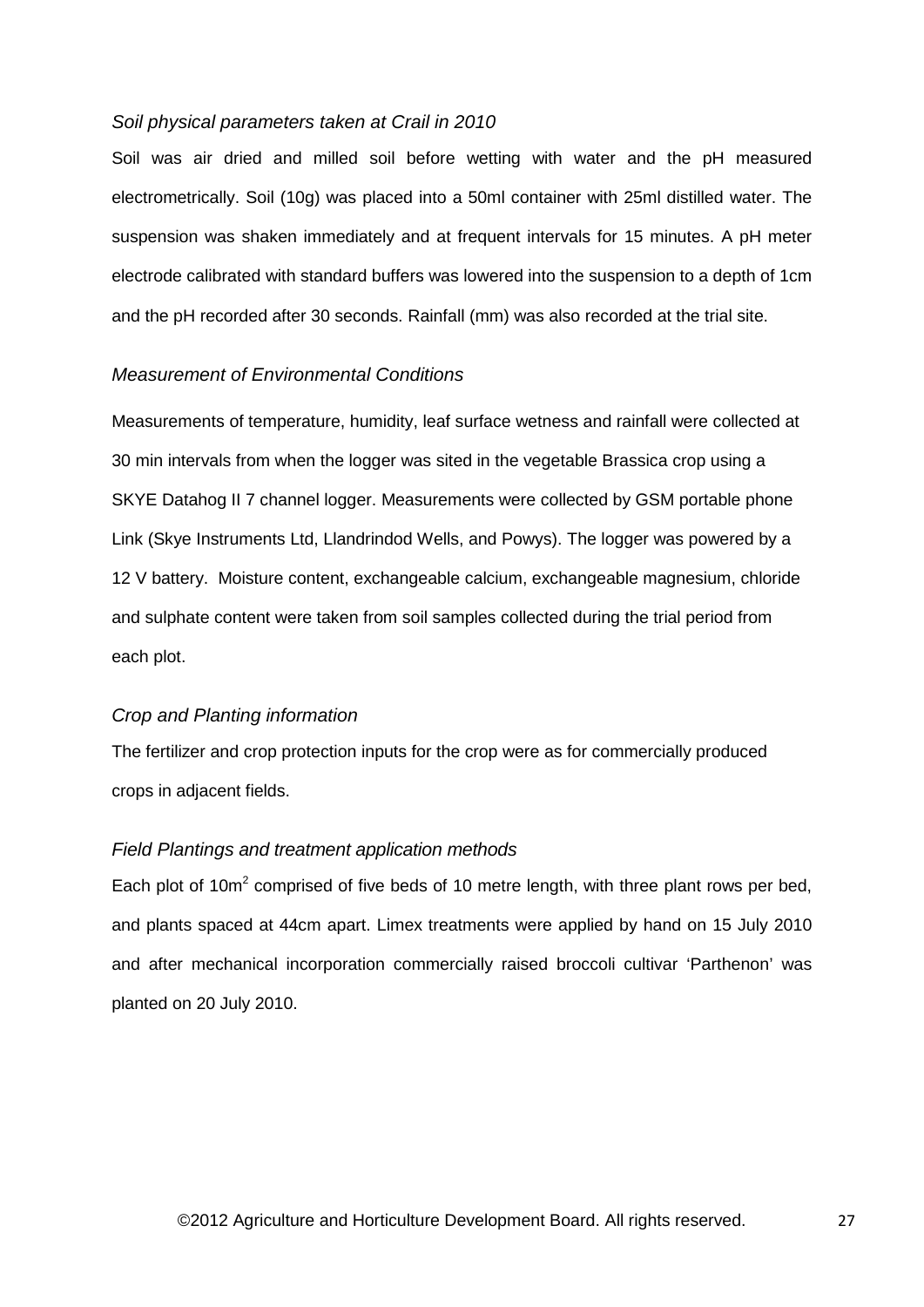### *Clubroot Gall assessment*

The numbers of clubroot galls were assessed at one sampling periods after transplanting in each trial plot. The numbers of clubroot galls on two plants per plot were counted on roots. Plants were chosen at random from each treated area of each plot.

*Determination of clubroot resting spore concentration in soil using molecular methods*

### **Extraction of DNA from soils**

Employing a MOBiol UltraClean Soil DNA Isolation kit 0.3g of each control and artificially infested soil type was processed according to manufacturer's instructions (MoBio Laboratories, POBox 606 Solana Beach, California). To maximise DNA isolation yields the alternative protocol, as described in the MOBiol UltraClean Soil DNA Isolation kit product guidelines, was followed. For each sample, the collected DNA was in a total volume of 50µl S5 buffer. A 10µl aliquot of each DNA soil sample extract was retained and stored at -20°C. Of the remaining 40µl DNA volume, samples were divided in to 2x 20µl lots. One of these aliquots was processed using a method supplied by Dr R. Faggian (DPI, Australia) whilst a QIAquick PCR Purification Kit (Cat. No. 28106) was employed for the remaining 20µl aliquot

### **Preparation of DNA sample extracts for PCR**

A 5µl volume of isolated DNA from a soil sample extract was mixed with 15µl of PCR Master Mix (11.35µl H2O, 2.5µ PCR buffer 10x, 0.75µl 50mg (1.5mM) Mg, 0.2µl DNTP, 0.2µL DNase) and 30ng of *P. brassicae* specific primers (Faggian et al., 2003). A negative control of molecular grade water + PCR Master mix and Primers was included. Employing a hybrid PCR thermal cycler machine the production of sample amplicon products (amplified specific sequence of sample DNA) was produced and, if present, visualised by agarose gel separation. A 2.5% Metaphor gels was used and, for each PCR sample product, 8µl was mixed and loaded with 3µl of Xylene cyanol buffer. A molecular weight marker was applied to the gel at 1µl sample volume. In a continuous ethidium bromide buffer electrophoretic separation of sample components was at 150v for 25 mins was achieved. The fluorescent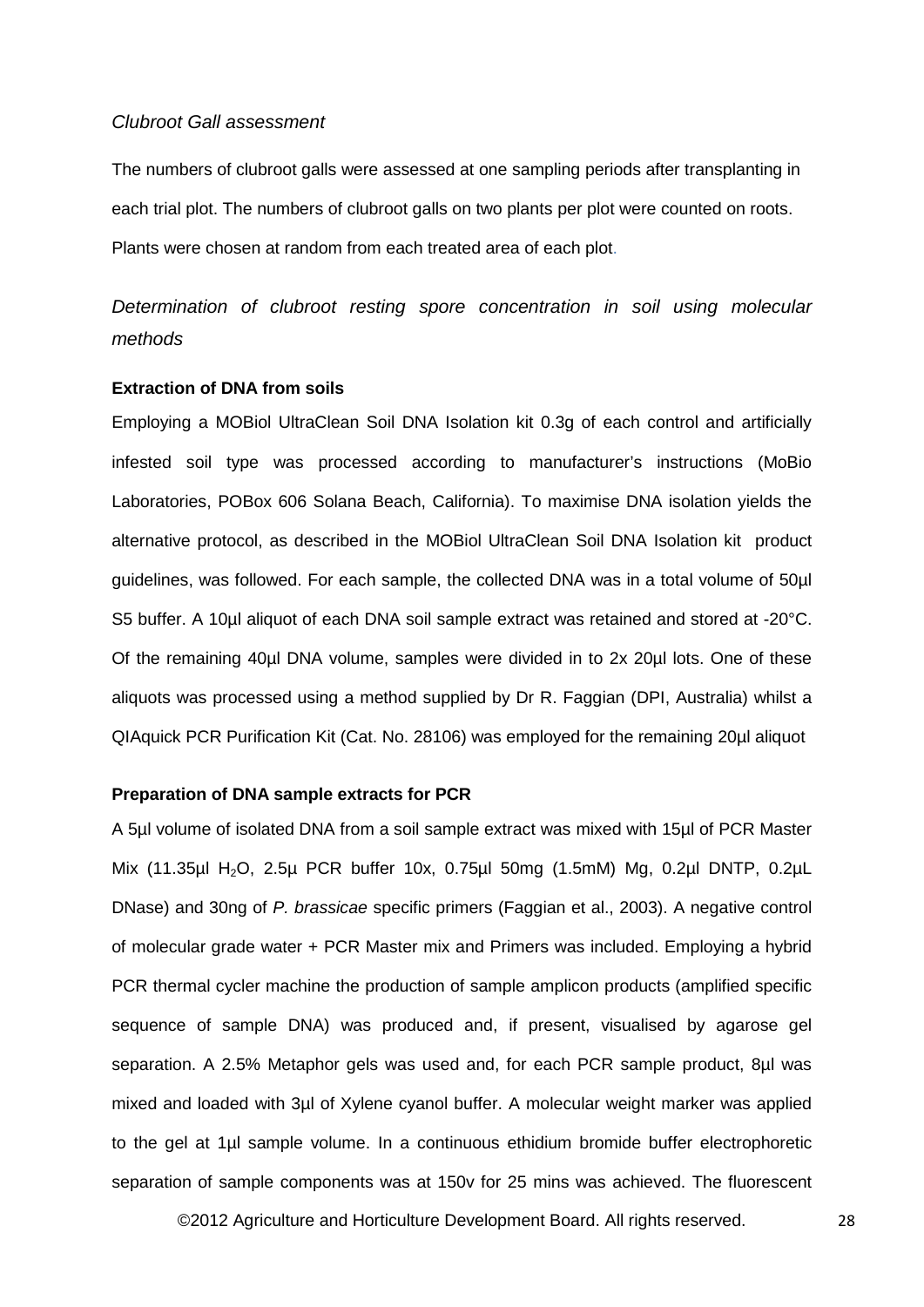yield of ethidium bromide - DNA amplicon complex was determined using a transilluminator, emitting light at 302nm, and a photographic image recorded.

# *Results*

### *Rainfall at Crail 2010*

The rainfall recorded at a site close to the Crail trial site is shown in Figure 10. There was approximately 60 mm (2 inches) of rain at the trial site during mid July when the Limex was applied. Incorporation of Limex within the soil may have been affected by rainfall.



### **Figure 10: Rainfall at Crail 2010 (mm)**

# *Numbers of clubroot galls recorded in Limex treated plots*

The results in Figure 11 show the number of clubroot galls on plants 4 weeks after transplanting. Galls were counted and means calculated from the results per plant in each treatment. Low numbers of clubroot galls were recorded on treatments (less than 1 per plant). However untreated plots and those treated with standard lime had higher mean gall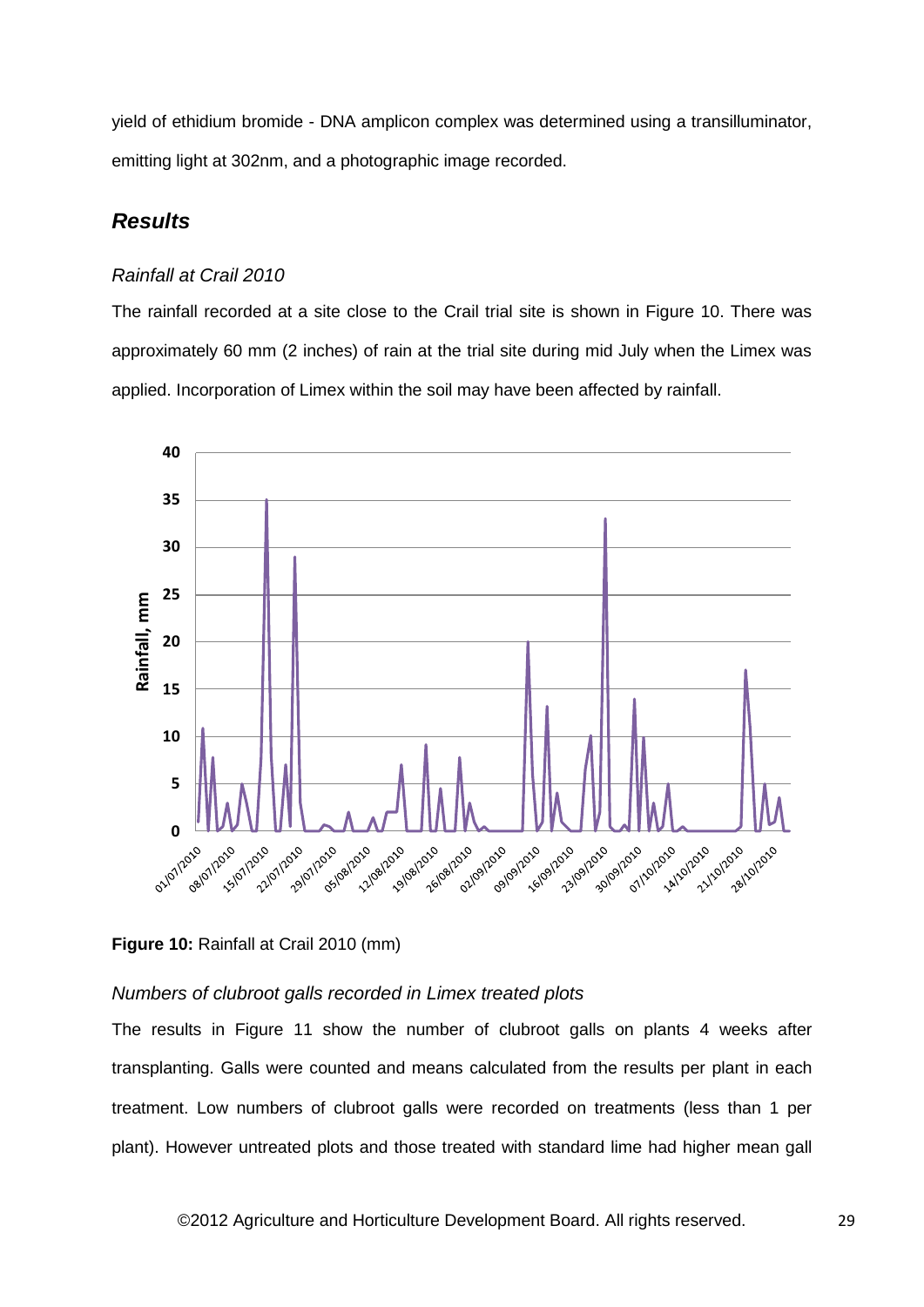numbers in comparison to 7.5 and 12.5 tons ha $^{-1}$  Limex treated plots. The numbers of visible galls in plots treated with Limex at 10 tons ha<sup>-1</sup> was higher.



**Figure 11:** Mean number of clubroot galls per treatment 4 weeks after transplanting at Crail 2010

# *Estimation of pH in trial plots at Crail 2010*

Application of Limex to plots increased the mean pH value in comparison to the untreated and standard lime treated plots. The effect was evident 2 weeks after application of Limex regardless of rate of application (Figure 12). However at this time higher pH values were observed in plots treated with 10 and 12.5 tons hectare<sup>-1</sup>. Observations in mid August 2010 showed a reduction in pH in all treatments however the effect was less pronounced in the 10 and 12.5 tons Limex hectare<sup>-1</sup> treatments.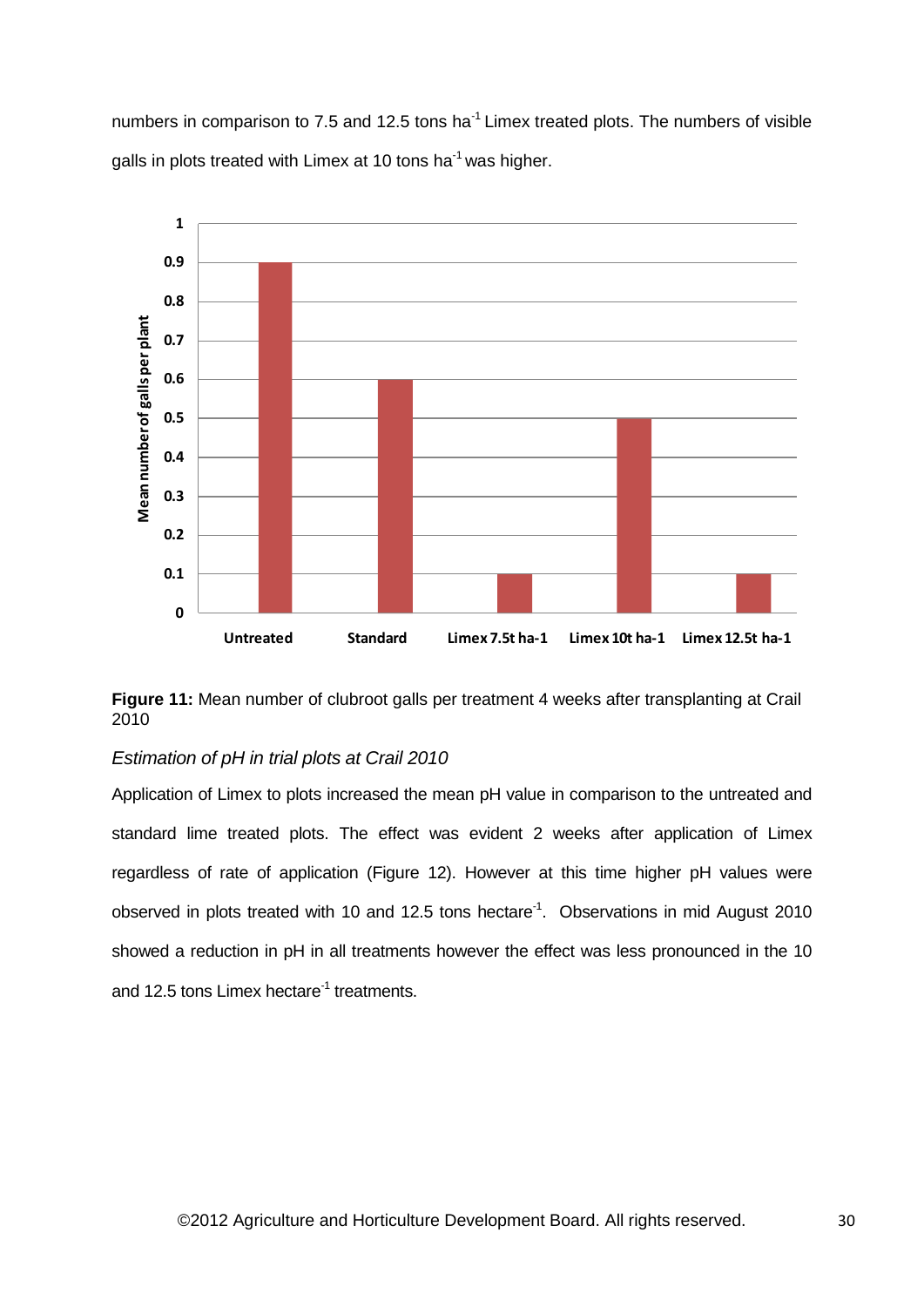

**Figure 12:** pH values in plots at Crail 2010 after Limex application in July 2010

### *Estimation of clubroot concentration in Limex treated plots at Crail 2010*

Numbers of clubroot resting spores per gram soil<sup>-1</sup> are shown in Figure 13. There were in excess of 1,000, 000 clubroot resting spores per gram of soil at the trial site before planting occurred in July 2010 (Figure 13). This reflects the production of a broccoli crop on the trial area before the trial was planted. The numbers of clubroot resting spores recorded were above the threshold for clubroot infection of the roots and should have resulted in widespread stunting of growth and crop failure. After planting, numbers in all treatments (except the plots treated with 12.5 tons/ha Limex) increased. Significantly especially in soil samples from the untreated and standard lime treated plots. All Limex treatments gave lower numbers of clubroot spores in samples during Late July 2010. However clubroot resting spore numbers increased in plots treated with 7.5 and 10 tons hectare  $^{-1}$ . Plots treated with 12.5 tons per hectare<sup>-1</sup> had little increase in clubroot resting spore concentration in soil over the duration of the trial. Resting spore concentration in untreated and standard lime treated plots declined at harvest during October 2010.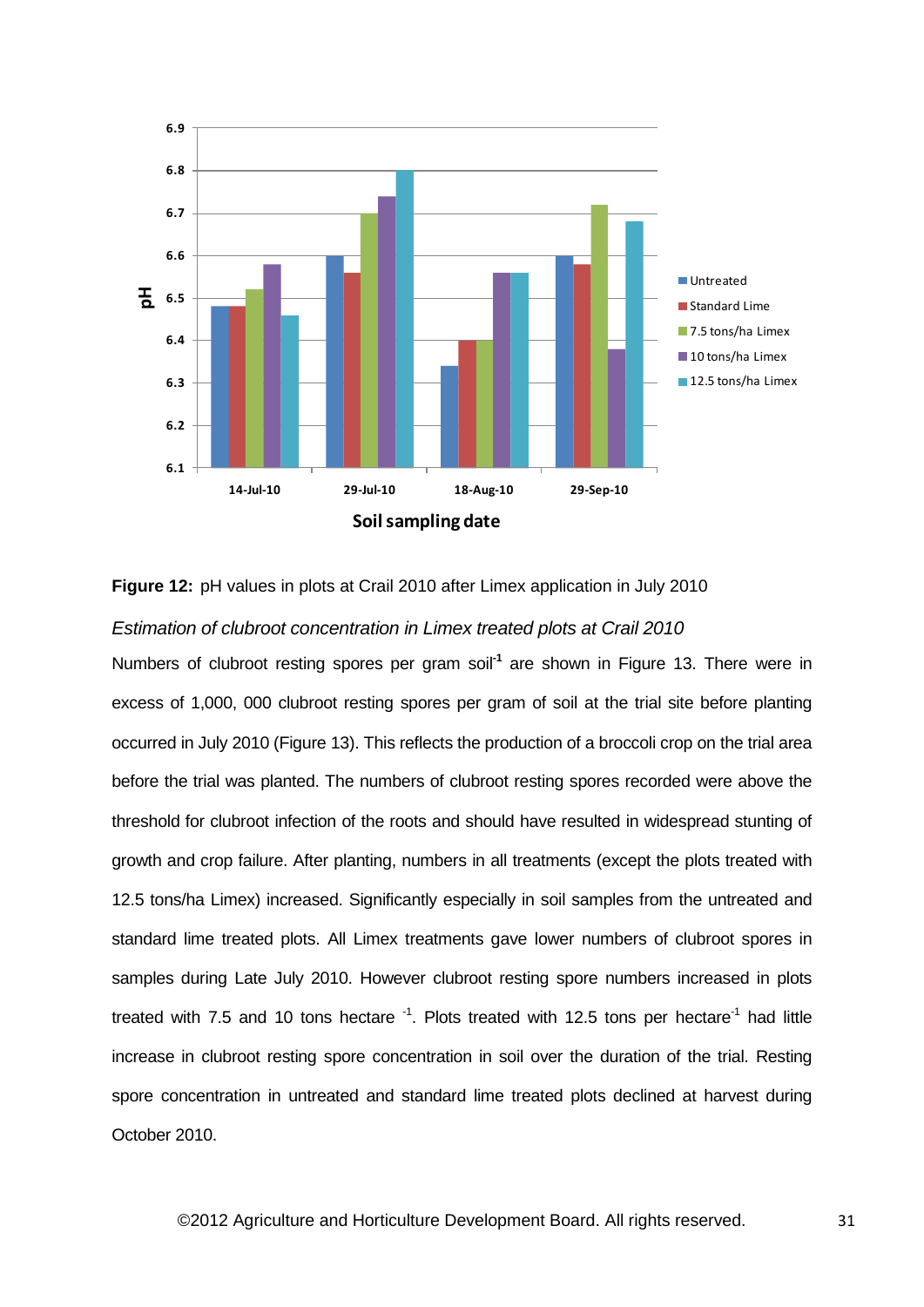



### *Marketable Yield of Broccoli at Crail 2010*

The marketable yield of Broccoli in plots is shown in Figure 14 at Crail in 2010. All Limex treated plots gave high marketable yields (approximately  $5$  - 6 tons ha<sup>-1</sup>) of Broccoli regardless of Limex application rate. Untreated plots yielded only 2 tons ha<sup>-1</sup> which was similar to that observed in the 2009 trials (Figure 6). However the equivalent harvested weight of Broccoli was lower in untreated plots in comparison to Limex treated plots (approximately 2000 – 3000 grams). This was due to the large number of missing plants in the untreated plot and to a lesser extent in the standard lime treated plots. (Figure 15).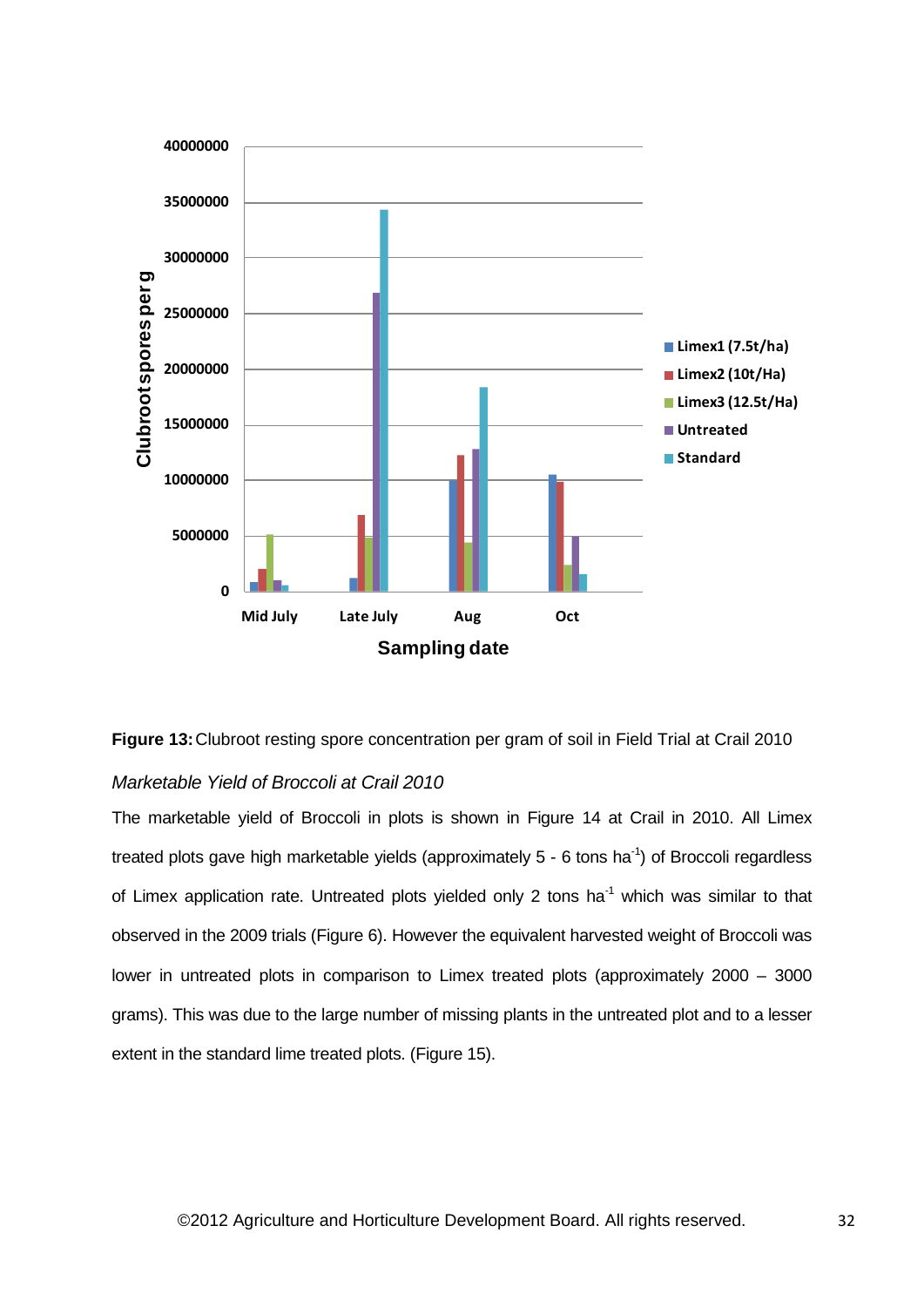

**Figure 14:**Marketable yield of Broccoli in plots at Crail 2010



**Figure 15:**Total yield of harvested Broccoli in plots at Crail 2010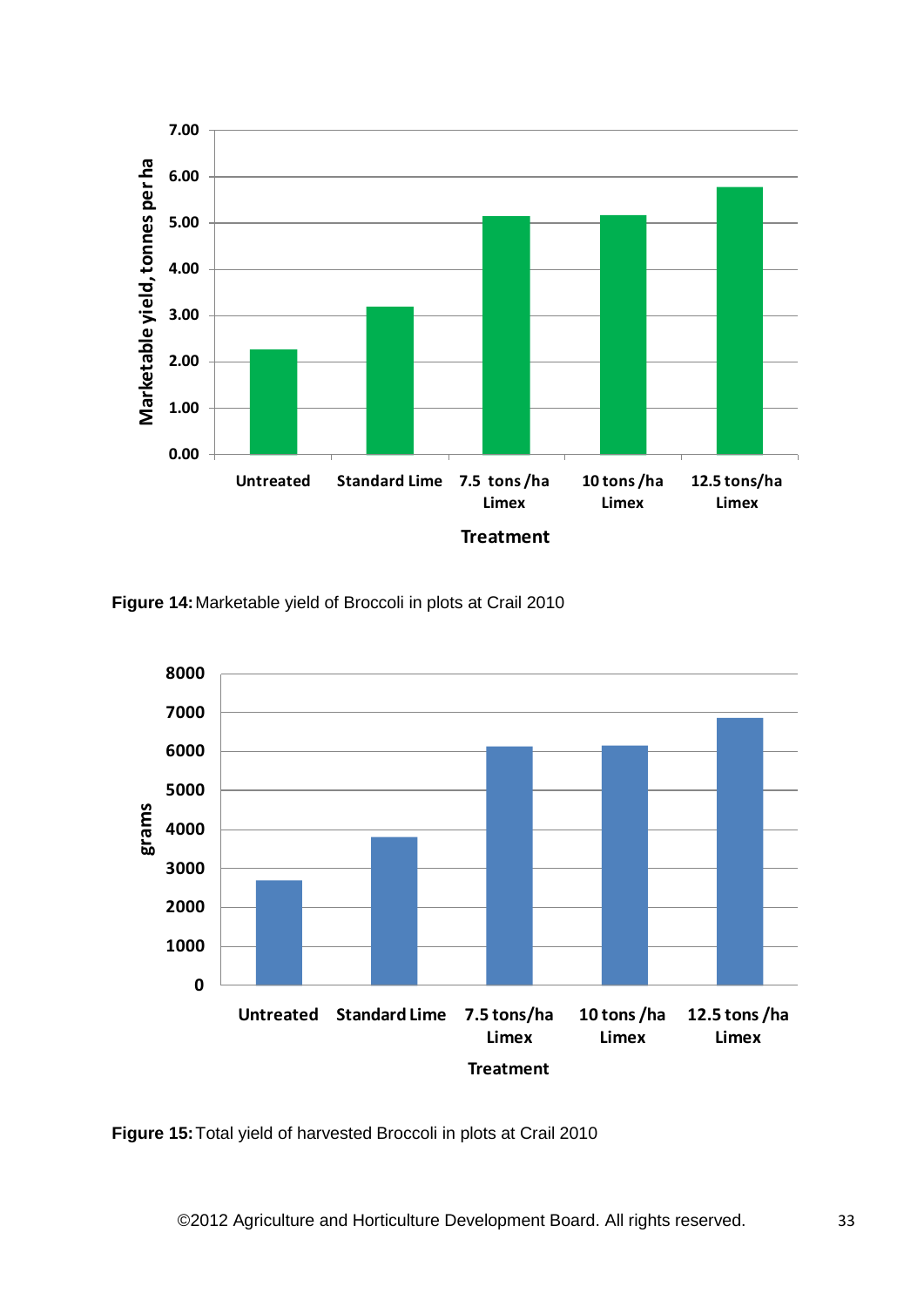### *Conclusions*

The results confirm the findings reported in clubroot control trials conducted in 2009 at Crail in Scotland using Limex. Limex can be used to control clubroot in heavily infested land while maintaining marketable yields of Broccoli crops. The optimal application rate was also observed to be between  $7.5 - 10$  tons Limex ha<sup>-1</sup>. The results demonstrate that the application rate could be reduced without a detrimental effect on broccoli yields. The results show that the highest levels of clubroot were recorded in plots which were treated with standard lime or were untreated. Standard lime and Limex did not have a significant effect on the pH of the plots although high rainfall was recorded at the time of application. The pattern of clubroot development in the plots differed between 2009 and 2010. In 2009 there were drier conditions during the trial period. However in 2010 there was higher rainfall and higher soil moisture consequently the amount of clubroot activity increased during the trial. During 2009, clubroot activity decreased, reflecting the lower soil moisture content. If these results were replicated in soils with lower contamination levels it would explain the patchy distribution of clubroot activity. Information on resting spore content of soils cannot therefore be assumed because it will vary between seasons and locations. Tests would need to be conducted prior to planting to determine the clubroot contamination. The high levels of soil contamination by clubroot reflect the cropping of broccoli on the site in that the trial was planted on land which had already produced a crop of broccoli in that season. Limex raises the pH in treated plots although the effect on plant growths and marketable yield does not appear to be pH mediated as the increased levels of pH recorded were still optimal for clubroot infection and development.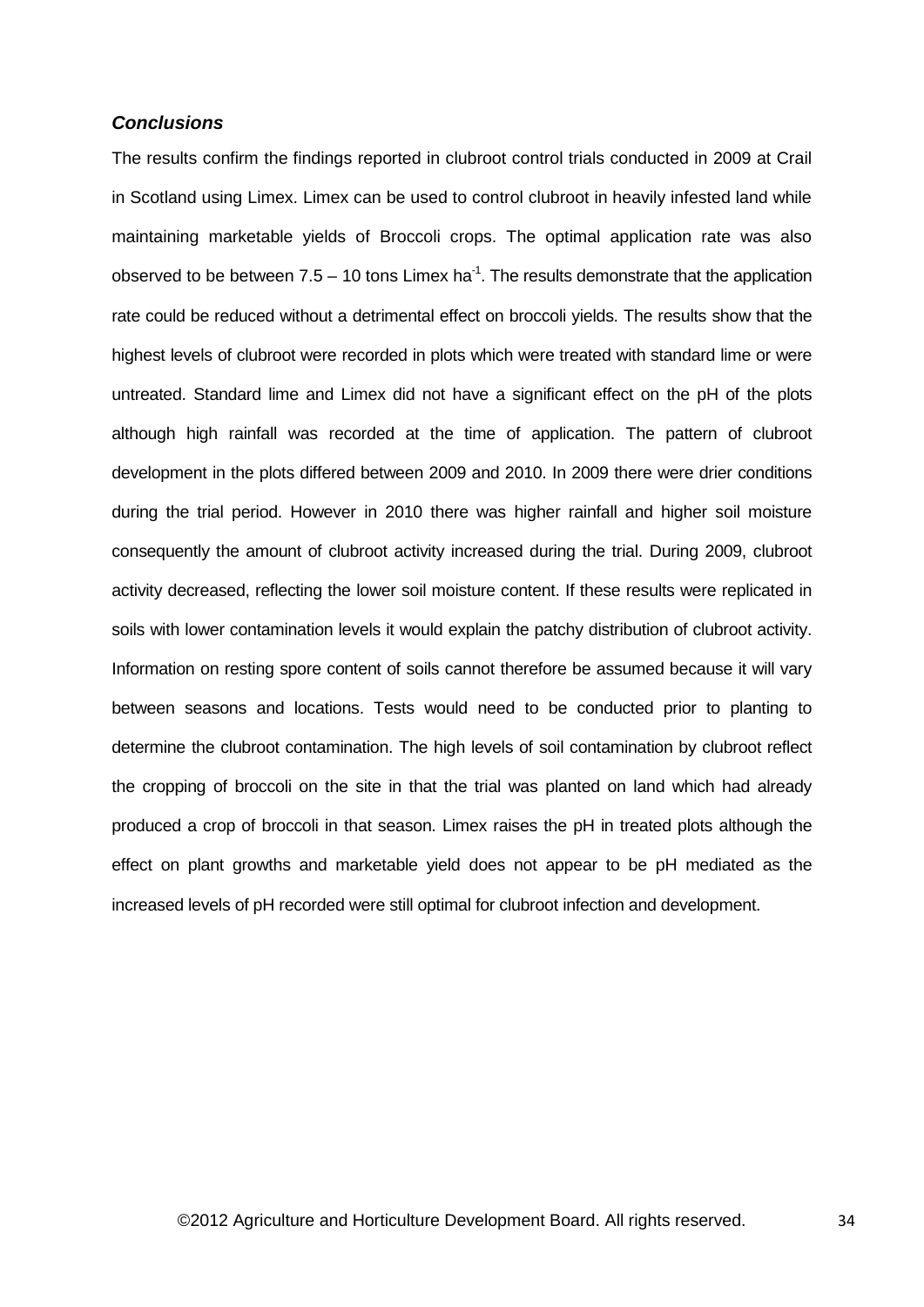# **Complete development of lateral flow device optimisation for problem soil types and distribute prototypes**

### *Introduction*

Following on from the preliminary development of LFD optimisation for problem soil types a further range of soils with known characteristics was identified. Alongside this, work was also started looking at increasing sampling efficiency using immuno-magnetic separation (IMS). IMS provides targeted separation of materials, for example spores from environmental samples, based on the ability to bind target specific antibodies to a magnetic particle which can then be removed from the starting material, such as soil. This technology has been applied in several organisms (Fu *et al*, 2005, Parham *et al* 2003) but has not yet been extensively tested in the extraction of *P. brassicae* spores from the soil matrix. If successful it is possible that larger soil samples could be used which would help to increase sensitivity of LFD quantification.

In tandem with this approach, methods of simple extraction of resting spores in soils were explored to enable growers to quickly sample and evaluate field soils for clubroot infestation. Prototype lateral flow devices were then distributed to a Brassica grower to trial the system. The grower was supplied with an ESE reader and a simple protocol for processing of the collected field soils by lateral flow. The soils collected by the grower (and identified as Series 12) were sent to the National Pollen and Aerobiology Research Unit for independent assessment of *P. brassicae* resting spore concentration by qPCR and lateral flow test. The results of the study were compared and the two techniques evaluated for the detection and quantification of resting spores in soil.

In addition, studies were carried out to examine and strengthen the shelf life of the developed lateral flow test. In the previous year's testing it was observed that over time assay sensitivity could be compromised. Two areas of concern were highlighted: stability of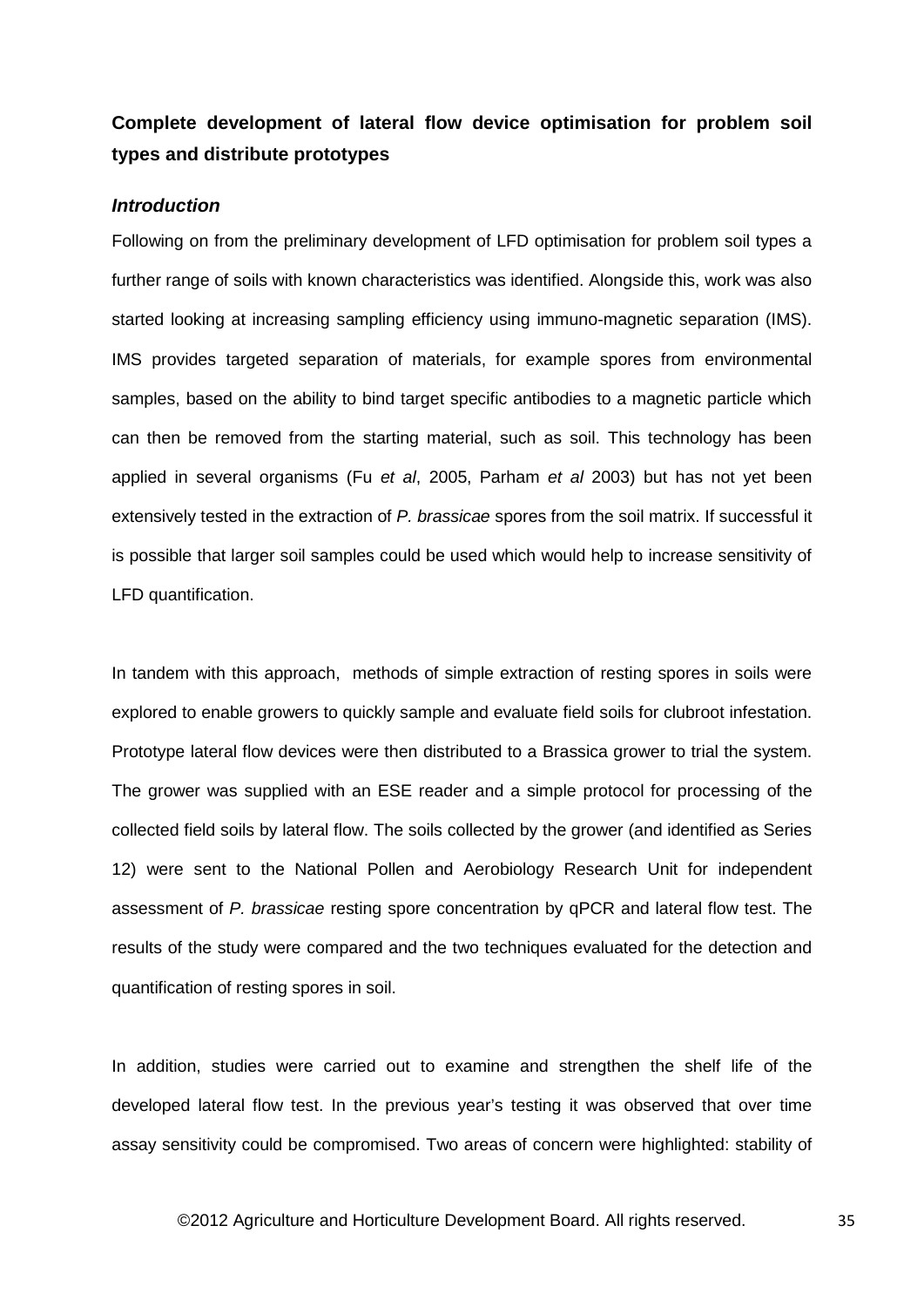the immunological complex retained in the lateral flow conjugate pad and application of the antigen at the test line (Figure 1).

### *Materials and Methods*

### *Further determination of problematic soil types*

A range of soil types within the Worcestershire area were identified using the Soil Survey of England and Wales (Palmer, 1982). Locations corresponding to each soil type were identified and sampled using a soil corer to a depth of approximately 20-25cm. A maximum of five cores were taken at each site and pooled together.

Soils were then weighed and air-dried, before milling and sieving to 2mm. A spore suspension containing  $1x10^9$  resting spores ml<sup>-1</sup> was diluted in Purite water to provide a range of 1x10<sup>8</sup>, 10<sup>6</sup> and 10<sup>4</sup> spores ml<sup>-1</sup>. Each soil was weighed into four aliquots of 4g each. Each aliquot was poured into a sterile 9cm petri dish and gently shaken to distribute across the surface of the dish. Each aliquot of the soil was then inoculated with 4ml (in a dropwise manner) of either 1x10<sup>8</sup>, 10<sup>6</sup>, 10<sup>4</sup> or 0 spores ml<sup>-1</sup>. The inoculated soils were then left to air dry for three days before DNA extraction and qPCR quantification using primers PbML1F and PbML1R as previously detailed.

### *Immunomagnetic separation of spores from soil to improve sampling capacity*

Previous work (data not shown) had demonstrated that it was possible to remove spores from soil using spores bound to antibody on magnetically coated particles. This work was further optimised to increase the sample volume from which spores could be extracted.

Initially one gram of artificially inoculated soil containing  $1x10<sup>5</sup>$  spores g<sup>-1</sup> was weighed into a 30ml glass universal and suspended in 10ml of either 5, 10, 15 or 50% sucrose solution. Magnetic fleas were added and the suspension stirred for 20 min before the large soil particles were allowed to settle and the supernatant decanted into further glass universals.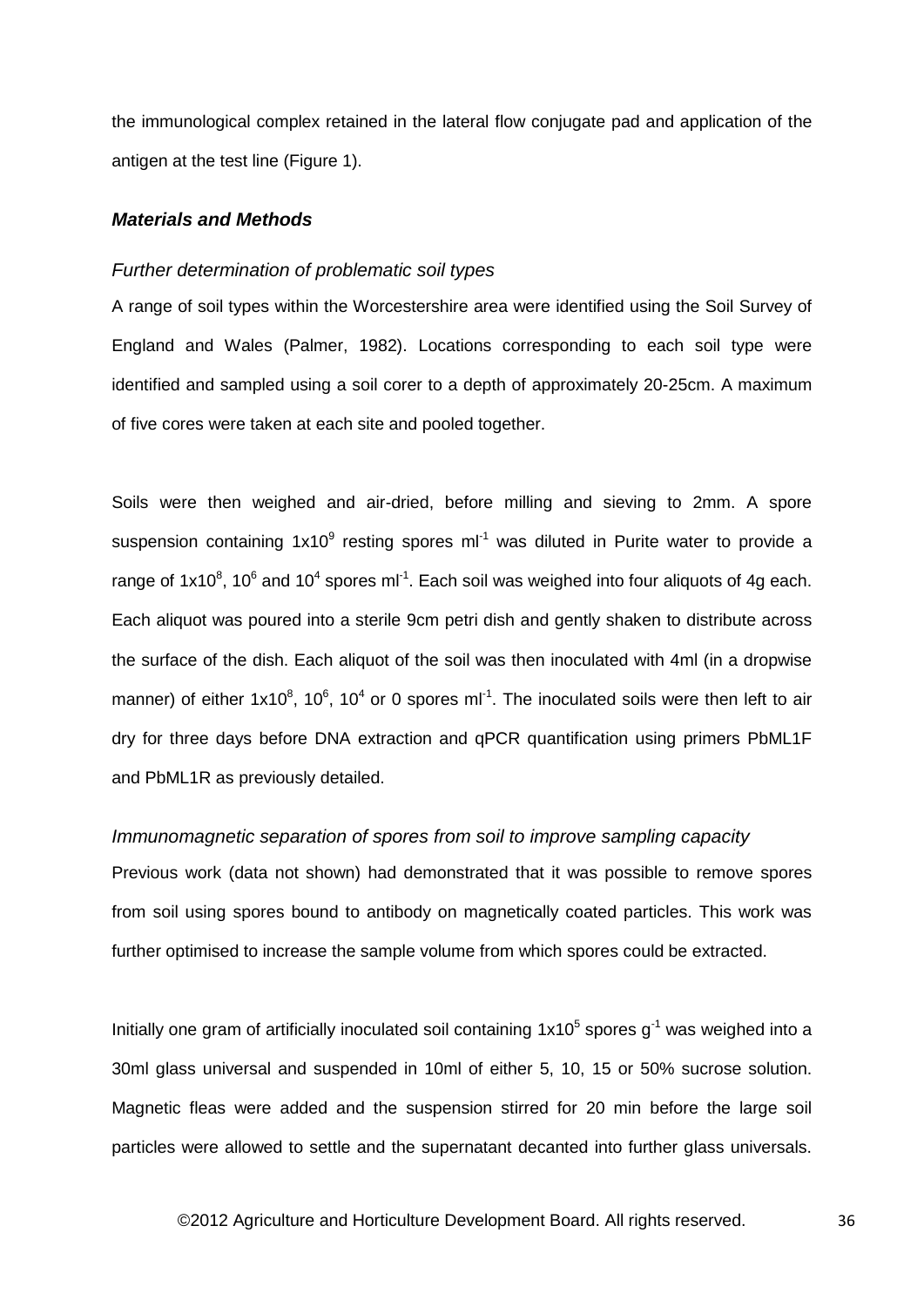To each sample 40µl *P. brassicae* monoclonal antibody UW249 was added and the universals were sealed and placed on a MultiMix roller for 30 min, after which 40µl of antibody coated magnetic particles were added and mixed for a further 30 mins. Magnetic extraction was then performed by opening the lid and resting the universal within a magnetic field for 2 mins. The liquid component was removed using a 3ml pastette and the bead extracted particles washed from the side of the universal. This was performed in triplicate and the DNA extracted from the resultant samples using the MoBio PowerSoil DNA extraction kit as previously detailed. The level of spores extracted by IMS was quantified by qPCR using primers PbML1F and PbML1R as detailed.

Eight soils from 'series 7' were then run through IMS using an increased sample volume of 50g in 100ml 15% sucrose solution within a 1L Duran. Due to the increased sample size the period of time stirring occurred was increased to 2h. The liquid component was decanted as before but run through soil sieves to 180µM, and then distributed equally between two 50ml centrifuge tubes. The specific monoclonal was then added at 0.4% and the tubes were agitated on a MultiMix Roller for 1h before activated magnetic particles were added (0.4%) and agitated again for 1h prior to magnetic separation as before. It was found that some soil particles were not removed on the initial pass through the magnet, and so any remaining particles were washed and the sample passed across the magnet for a further 2mins. The number of washes required varied with the soil type, and is indicative of differences in the soil compositions. The final rinse volume of 1ml to collect the magnetically bound spores was then transferred to a 1.5ml microfuge and centrifuged at 5000rpm for 1min. The supernatant was discarded and the pellet was suspended in liquid from the MoBio PowerSoil bead tubes before DNA extraction and quantification as previously described.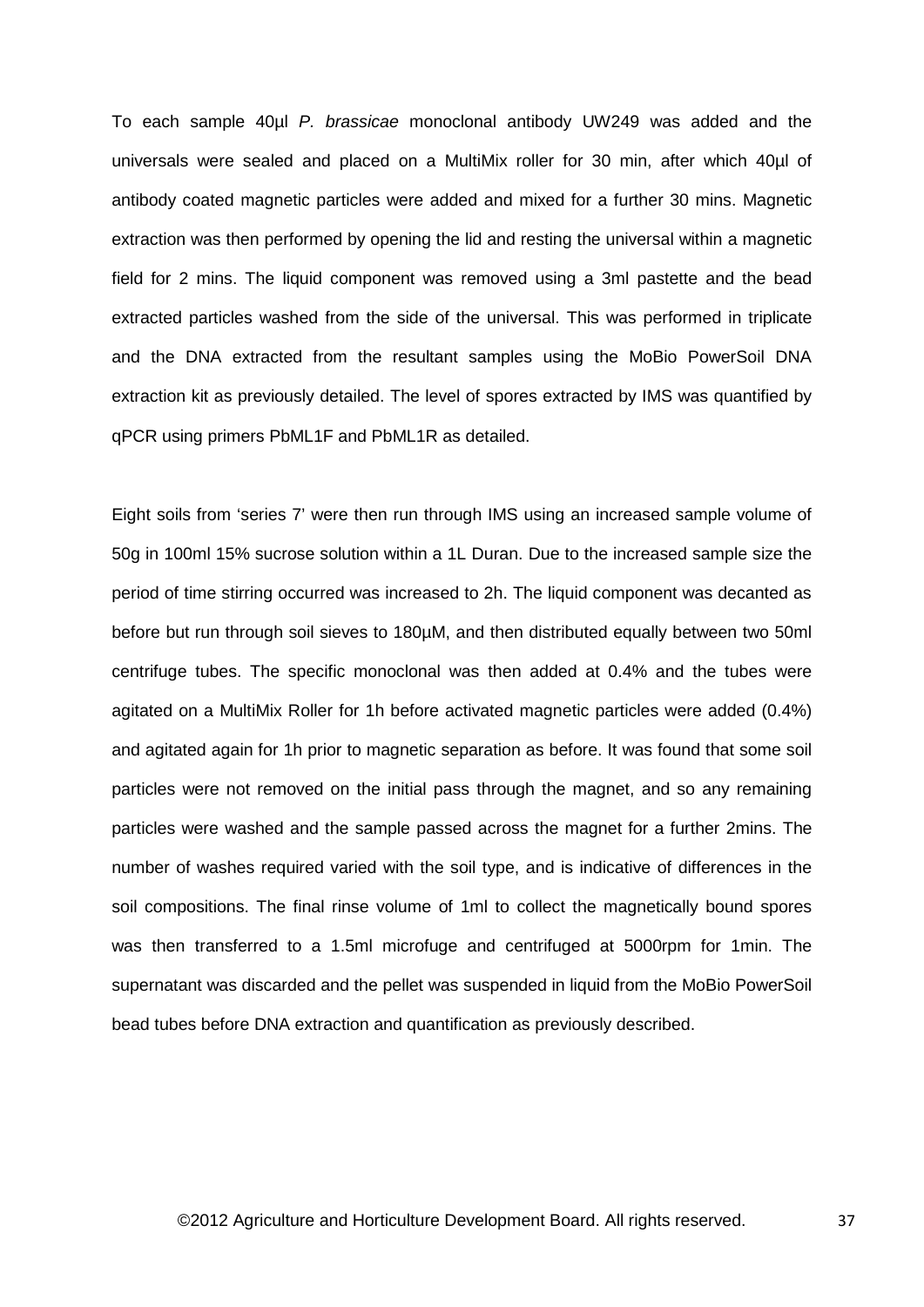*Evaluation of Series 12 UK commercial soil samples (2012) by grower distributed lateral flow devices, laboratory qPCR and an evaluation of the two methods.*

*Lateral flow device testing*: An ESE Reader, the computer software and a 2012 batch of optimised LFDs were sent to the East of Scotland Growers for use in the evaluation of commercial soil samples for clubroot resting spore infestation. A simple protocol was followed: individual collected soil samples were each shaken in a small volume of lateral flow buffer, allowed to stand for 1 minute and a small volume of the liquid phase of each field sample transferred to the sample pad of individual lateral flow devices. A negative (soil with 0 resting spores) and positive samples (calibration series of artificially infested soil) were also processed by LFD and for each OD measurements were made. In total, 53 'grower' commercial field soils were tested for clubroot resting spore presence and the subsequent OD values generated were compared and evaluated against laboratory generated qPCR results.

*Molecular qPCR*: DNA extraction and qPCR analysis were carried out on all 53 commercial as described previously. The results from each assay were compared using 4 parameter logistic regression to model the relationship between them, and the fit of predicted spore  $q^{-1}$ soil values generated from LFD quantification were tested against the actual spore  $q<sup>-1</sup>$  soil values obtained by qPCR.

# *Lateral flow shelf life: Antibody and antigen stability*

For each conjugate pad, a solution containing 30µl of 1:40 UW249 monoclonal antiserum in conjugate buffer (0.0025M PBS, 2% trehalose, 2% BSA, 2% sucrose) with 5µl anti-IgM gold beads) (BBI International) was prepared. To this solution, different concentrations of sucrose (0%, 5%, 10%, 15% & 20%) were then added. The pads were dried at 37°C for 20 minutes. After which the conjugate pads were stored in a dry state at room temperature prior to assessment at twelve consecutive time points. At each selected time point three conjugate pads were removed from storage and each inserted within an LFD complex (Figure 1). To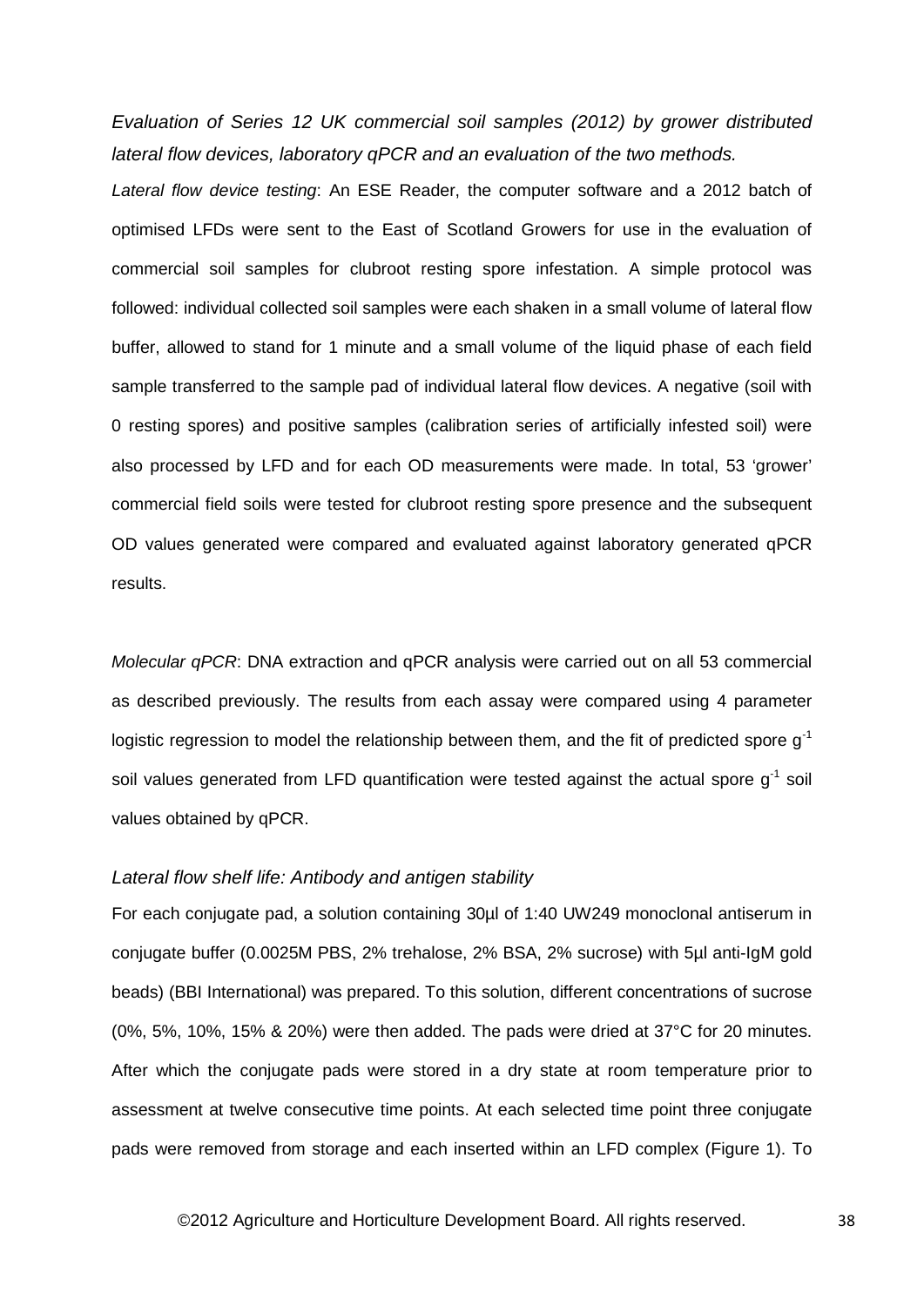each LFD 100µl B2 buffer was then added and an ESE reading was taken after 30 mins run time.

A solution of whole spores of *P. brassicae* resting spores (1x10<sup>9</sup> spores ml<sup>-1</sup> water) were prepared in a) water b) 0.05% trehalose and 1% isopropanol and c) 0.05% trehalose , 1% isopropanol and 2% sucrose. These solutions were applied as antigen test lines to a series of lateral flow membranes at a speed of 10mm  $s^{-1}$ , and allowed to air-dry at room temperature overnight. The membranes were sectioned in to 5mm strips and assembled within a LFD format. The LFDs were stored at room temperature in foil pouches. At selected time intervals the LFDs were opened and, using newly prepared conjugate pads, a solution of *P. brassicae* resting spores was aliquoted to each sample pad and OD readings were taken after 30 min LFD run time.

### *Application of the control line to the LFD devices*

A test line of *P.brassicae* was applied to a series of lateral flow membranes as described previously. A second line (control) containing IgG purified *Alternaria brassicae* (0.6mg/ml) was applied to the same membrane at a speed of 10mm sec<sup>-1</sup> (Fig. 1). The membrane was allowed to air dry overnight. Three solutions: a) 33µl conjugate buffer with 7µl Protein A gold beads (BBI International) b) 28µl 1:40 UW249 and 5µl anti mouse gold beads with 7µl conjugate buffer c) 28µl 1:40 UW249 and 5ul Anti-mouse gold beads with 7µl protein A gold beads were applied to LFD conjugate pads and air-dried at 37°C for 20 mins. After which the conjugates were incorporated in to the LFD structure with the test and control lines applied. A 100µl aliquot B2 buffer was then applied to each LFD and the ESE output read after 30 mins.

### *Extraction of clubroot resting spoils from soils using a sucrose gradient.*

Six tubes containing 0.26g of clubroot free soils (negative control), and a further 6 tubes containing 0.26g of artificially infested resting spores at  $1x10^9g^{-1}$  soil received 400µl aliquots of B2 buffer in 0%, 5%, 10%, 15%, 20% or 25% sucrose. The tubes were vortexed briefly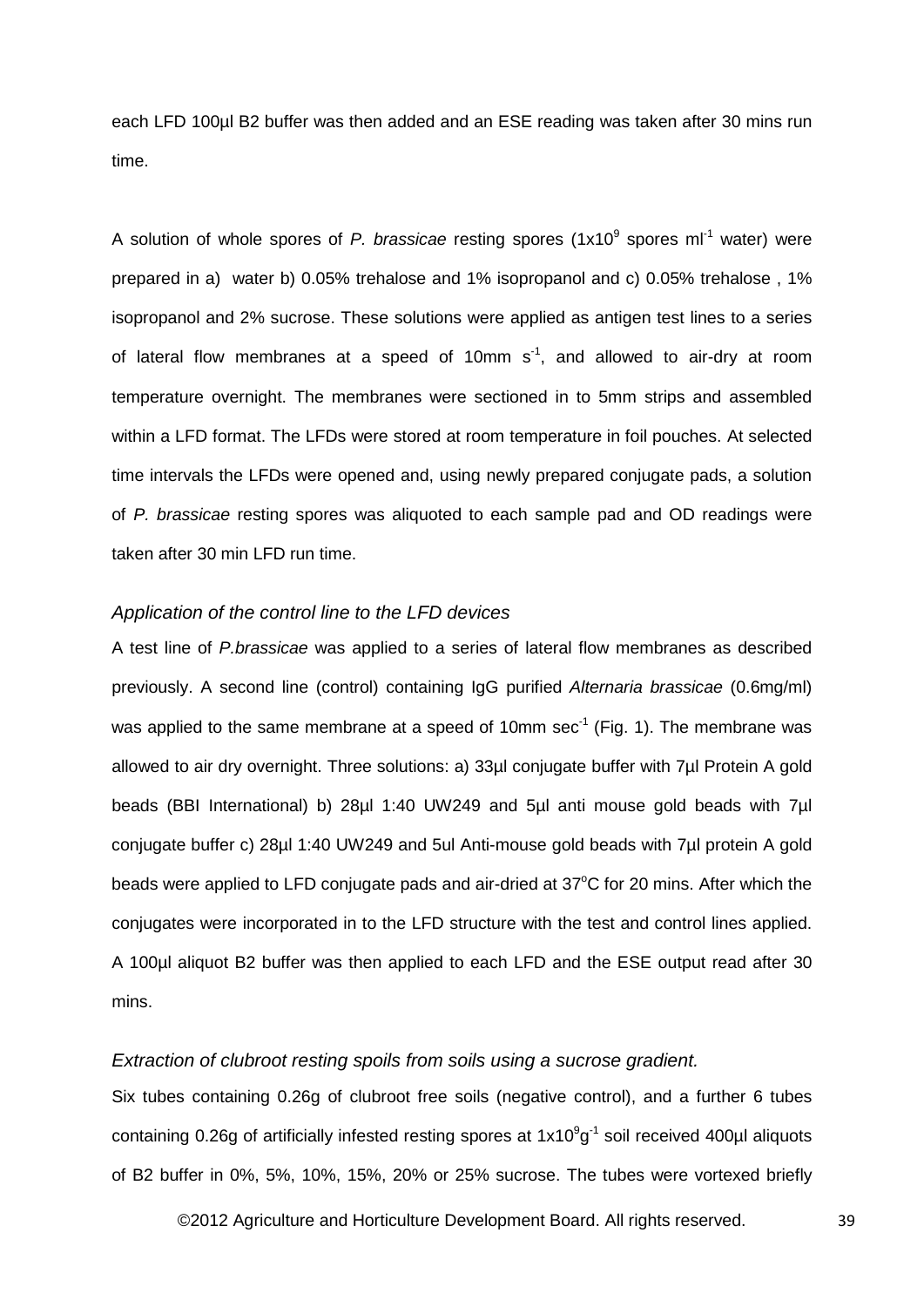and allowed to settle for 1 min. Afterwhich 100µl of the surface solution was removed from each of the tubes and transferred to individual LFD devices. An ESE reading was taken at 30 minutes and the results evaluated.

### *Results*

### *Further determination of problematic soil types*

Of the soils which were not artificially infested with a clubroot resting spore suspension, four showed amplification of *P. brassicae* DNA above the cut-off limit for detection (3x10<sup>3</sup> spores  $g^{-1}$ ). One of these soils provided a potential moderate to high clubroot disease risk of 7.8x10<sup>5</sup> spores  $g^{-1}$  soil. These soils were eliminated from further analysis due to their potential for existing P. brassicae populations. Soils which were artificially inoculated with 1x10<sup>4</sup> spores g<sup>-</sup>  $<sup>1</sup>$  soil were processed by qPCR and the effect of inhibitors in sand, silt or clay content were</sup> assessed. Only one of these soils 'a high clay' content proved significant ( $F = 6.7839$ , df= 1,  $P = 0.025$ ) in inhibiting the qPCR process for quantification of P. brassicae resting spore concentration. None of the other soil factors proved significant at any of the other inoculation concentrations. When the interaction between factors was considered a two-way ANOVA showed that clay, sand and the interaction between them was significant at 1x10<sup>4</sup> spores  $g^{-1}$ , (Table 4) but silt was not and neither was there any effect at the other spore inoculation levels.

|                  | Df | Sum Sq | Mean Sq | F value | $Pr(>=F)$     |
|------------------|----|--------|---------|---------|---------------|
| clay             |    | 8.0873 | 8.0873  | 18.869  | $0.001867$ ** |
| sand             |    | 4.3074 | 4.3074  | 10.050  | $0.011363*$   |
| clay:sand        |    | 4.9487 | 4.9487  | 11.546  | 0.007898 **   |
| <b>Residuals</b> | 9  | 3.8574 | 0.4286  |         |               |

| <b>Table 4:</b> Two way ANOVA interaction between factors to determine problematic soil types |  |  |  |
|-----------------------------------------------------------------------------------------------|--|--|--|
|-----------------------------------------------------------------------------------------------|--|--|--|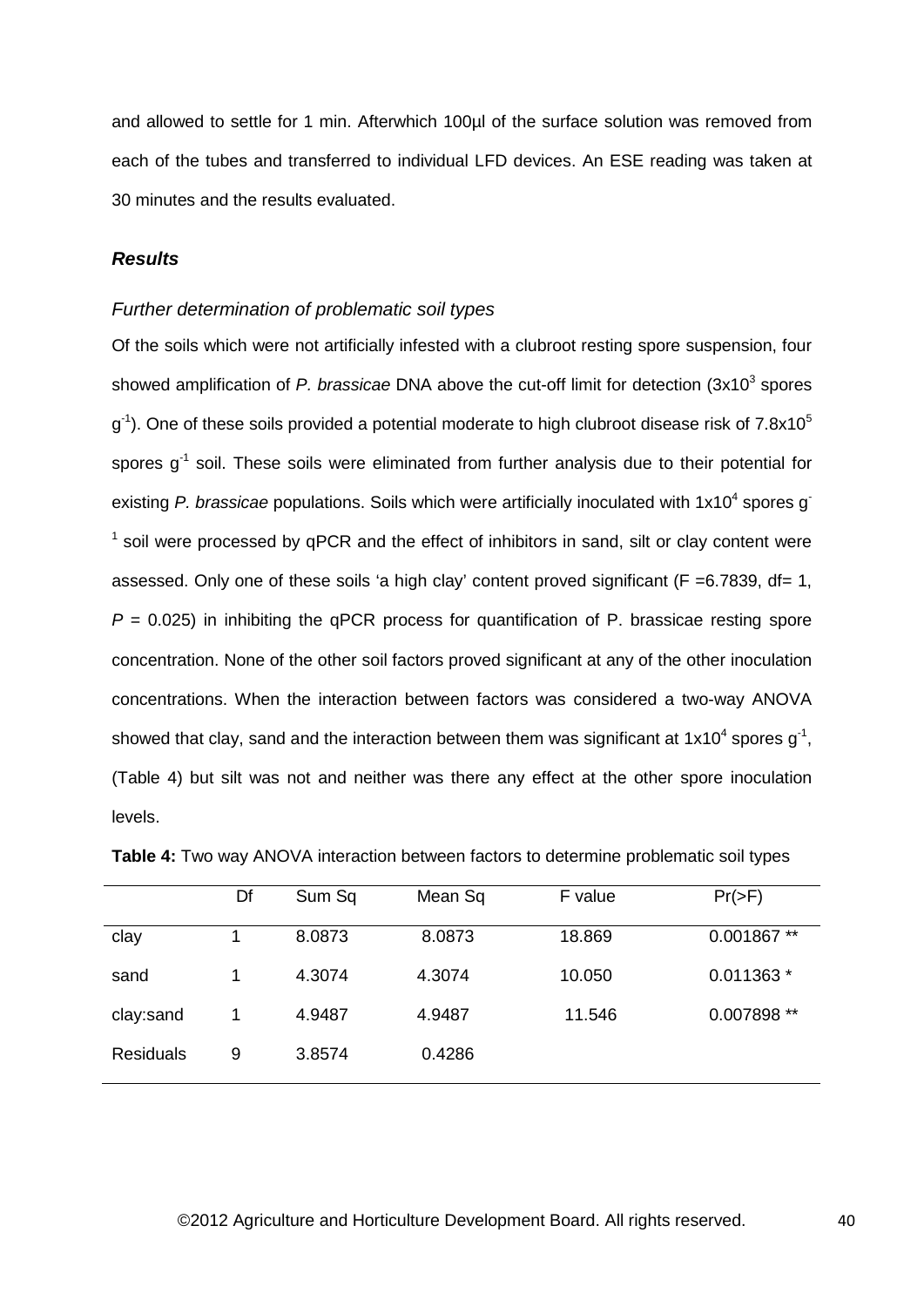*Immunomagnetic separation of spores from soil to improve sampling capacity:*

The number of *P. brassicae* resting spores extracted using the different concentrations of sucrose did not vary greatly with the lowest being  $6.2x10<sup>4</sup>$  spores  $q<sup>-1</sup>$  and the highest being  $3.5x10<sup>5</sup>$  spores g<sup>-1</sup>, which was achieved with 15% sucrose. The number of spores extracted from the naturally infested soils was increased in the 50g soil samples compared to the standard 0.26g soils from which DNA would routinely be extracted. Pearson's product moment correlation coefficient showed a strong correlation between the qPCR results from 0.26g soil and 50g soil ( $R = 0.997$  to 3dp).

*Evaluation of 2012 soil samples for P. brassicae resting spore concentration by using lateral flow devices and qPCR and comparisons between the two methodologies:*

*Lateral Flow*: Of the 53 commercial field soils tested 32 would be considered at high risk for sown Brassica crops developing severe and uniform disease expression when grown under environmental conditions conducive to the disease development. All soils for this group were recorded at a P. brassicae resting spore concentration of 1x10<sup>6</sup> g<sup>-1</sup> soil or greater. Twenty three of these soils recorded resting spore concentrations between  $1x10^7$  and  $1x10^9$  resting spores g soil<sup>-1</sup> which in terms of disease risk is exceptionally high. Six field soil samples (16, 17, 32, 38, 49 and 50) were considered to be at moderate to high risk of the disease with resting spore concentration circa  $1x10^4$  to  $1x10^5$  resting spores g<sup>-1</sup> soil. Soils samples which recorded a resting spore concentration between  $1x10^3$  and  $1x10^4$  resting spores g<sup>-1</sup> soil were graded at low to moderate risk of clubroot disease development (Soils 1,2,3,19,29). The remaining five samples recorded values of less than  $1x10^3$  spores  $q^{-1}$  and are considered to be free / low risk of the disease (4,5,26,27,41,45,46,47,51). Ultimately the development and expression of the disease will be dependent on a number of factors: the resting spore concentration, the conducive or suppressive nature of the soil type, the environmental conditions over the growing season and the Brassica cultivar planted.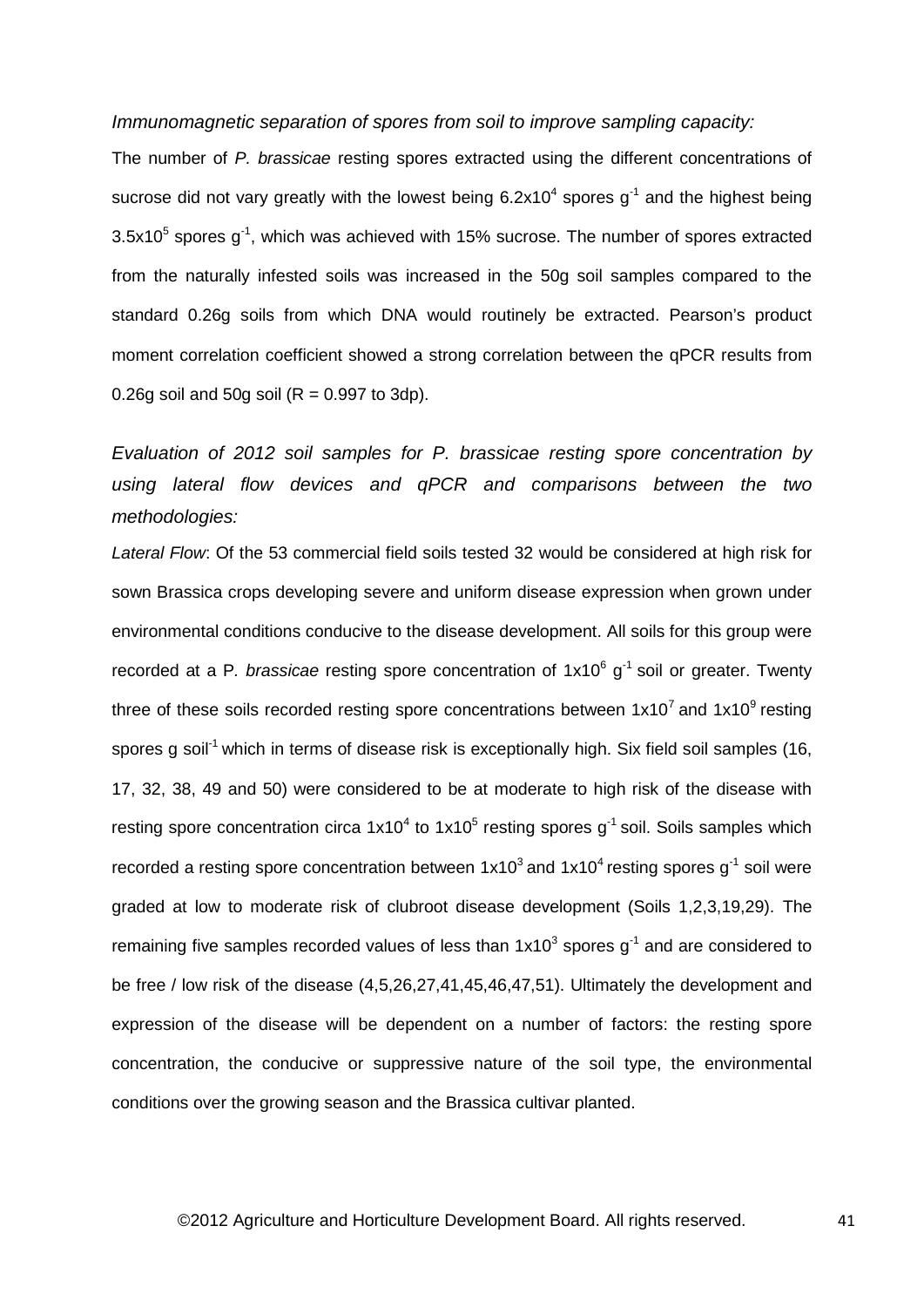

**Figure 16:** Lateral flow and qPCR results for the "Series 12 collection of 23 UK soil samples

*qPCR:* None of the 53 commercial field soils when tested by Molecular quantification were considered at or >1x10<sup>7</sup> resting spores  $q^{-1}$  soil (very high clubroot risk). This is at variance to the lateral flow test which identified 23 soils at or above this level. Nevertheless 29 soils were recorded to have resting spore concentrations at circa  $1x10^6$  resting spores g<sup>-1</sup> soil which would place sown Brassica crops at high risk of developing severe and uniform disease expression when grown under environmental conditions conducive to the disease development. A further 20 soils were identified as moderate to high risk with resting spore concentrations circa  $1x10^4$  to  $1x10^5$  resting spores  $q^{-1}$  soil. A single field soil (28) was identified at low risk to the clubroot disease. Only one of the samples tested was determined to be below the detection threshold of  $1x10^3$  spores  $q^{-1}$  soil and was rated as free / low risk to the disease (soil 19) .

When the distribution of measured sample  $qPCR$  spores  $q^{-1}$  soil was plotted against the confidence limits of the predicted qPCR spores  $g^{-1}$  (generated from regression of the LFD OD values), 17 (36.6%) fell outside the confidence intervals while the remaining 30 were inside (64%) (Figure 17).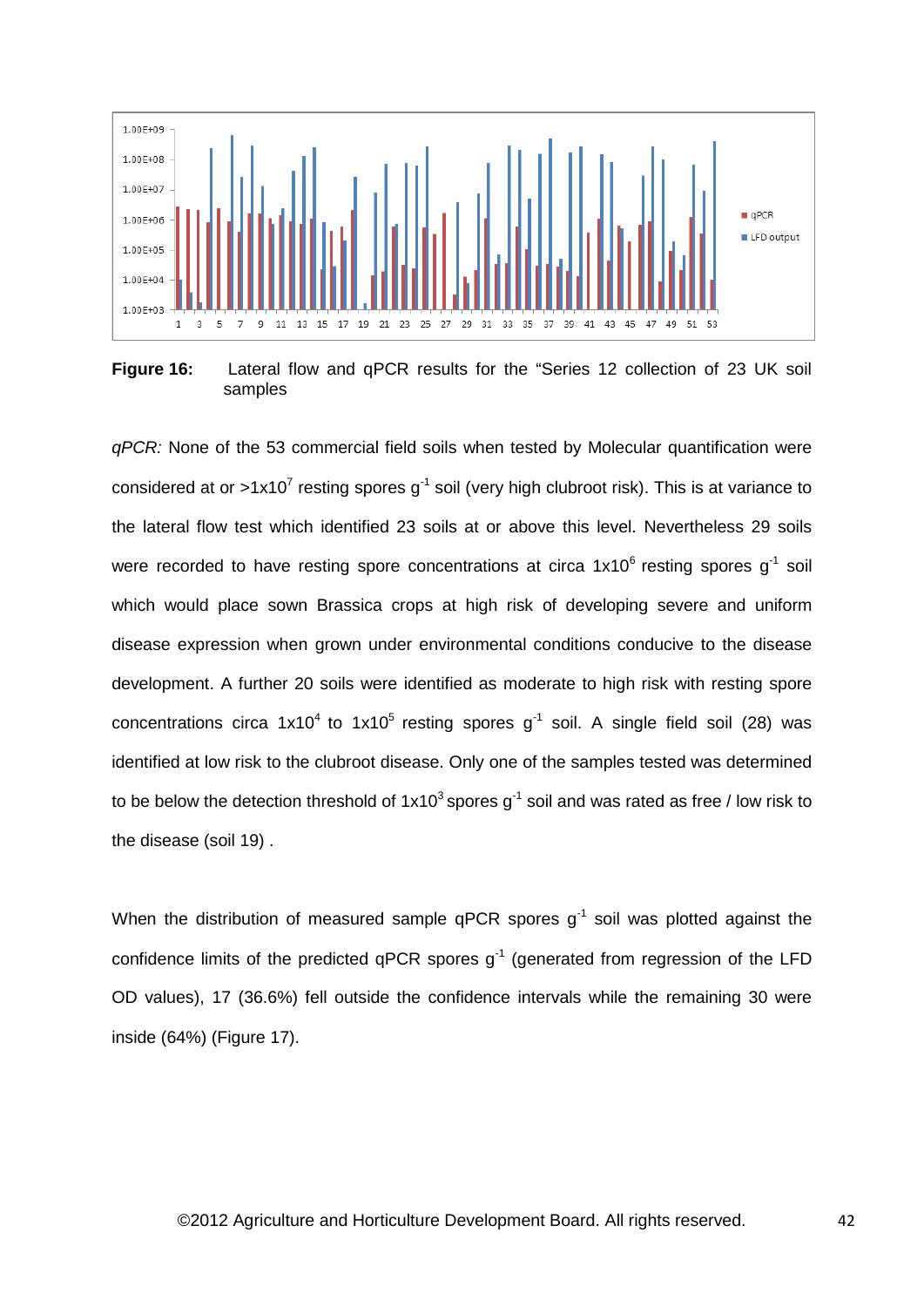

Figure 17: Predicted and actual log spores g<sup>-1</sup> soil from LFD and qPCR. Black points and line = 4 parameter logistic regression of LFD and qPCR standards, blue points = predicted output based on LFD OD, open red circles = actual LFD against qPCR results, grey points = confidence intervals for predicted outputs.

### *Antibody and antigen lateral flow device stability studies*

With the exception of the conjugate pads which received a sucrose concentration of 10% or greater, the immune-reactivity of each was compromised over time when compared to a conjugate pad which had been prepared within 1hr of production (*i.e.* fresh / no storage). This confers with other studies which report improved immune-stability when samples were stored at a 2% sucrose concentration.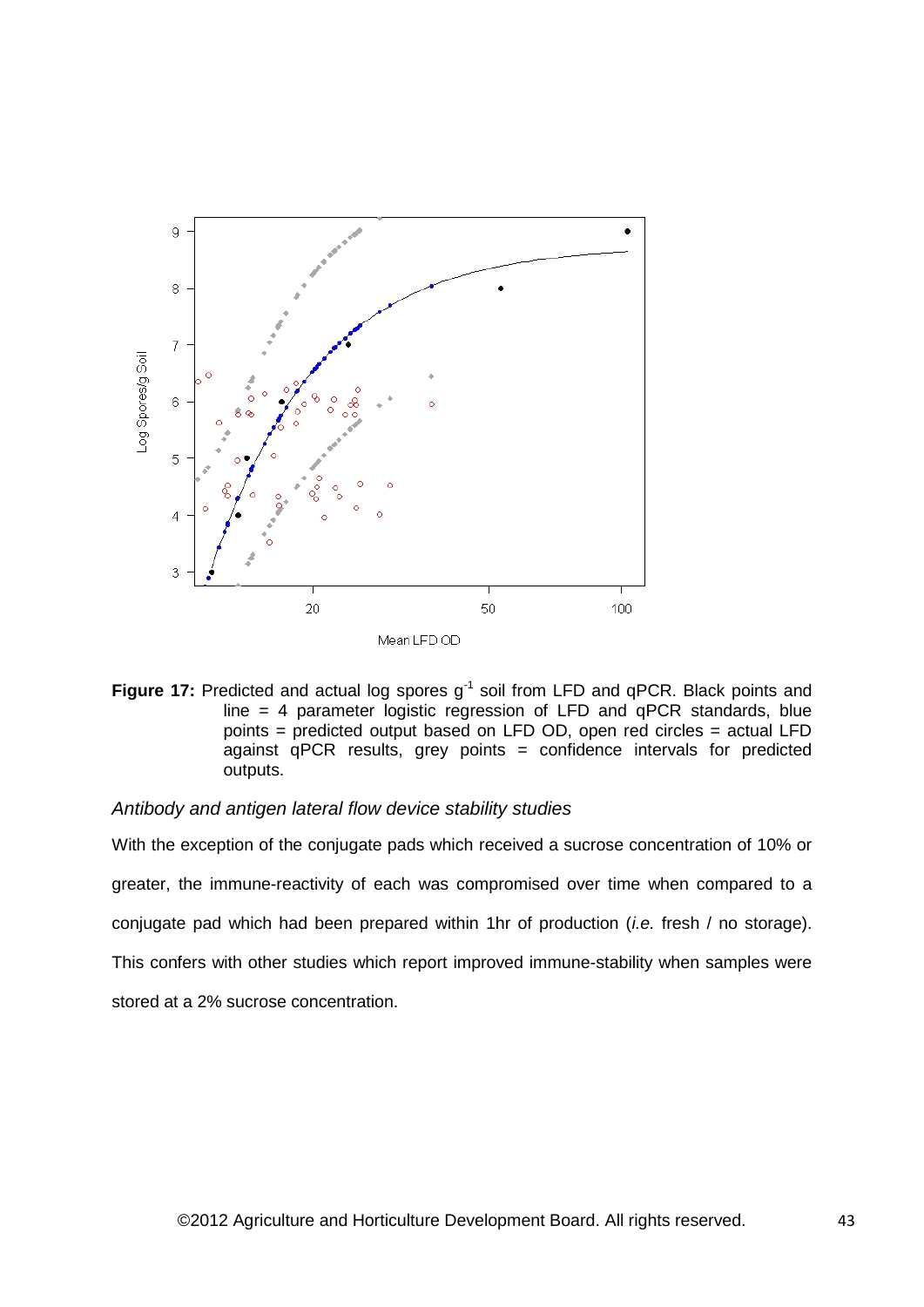

**Figure 18:** Time course study to determine the immune-reactivity of the air-dried conjugate pads over time

Over an eight month period the addition of both Trehalose and Sucrose to the standard test line application enabled both visual and OD test stability to be retained and at a sensitivity similar to that recorded at the initial time of application (Fig. 19). In contrast the standard test line application gave rise to a 50 % reduction in test line signal after a two month storage period. This equated to near or no test line visability when viewed by visual eye recognition. An OD reading however could still be generated using an ESE reader but a reduced signal. After two months the OD reading was at 0 for both the standard test line application (no sucrose applied) and at a 5% sucrose application.



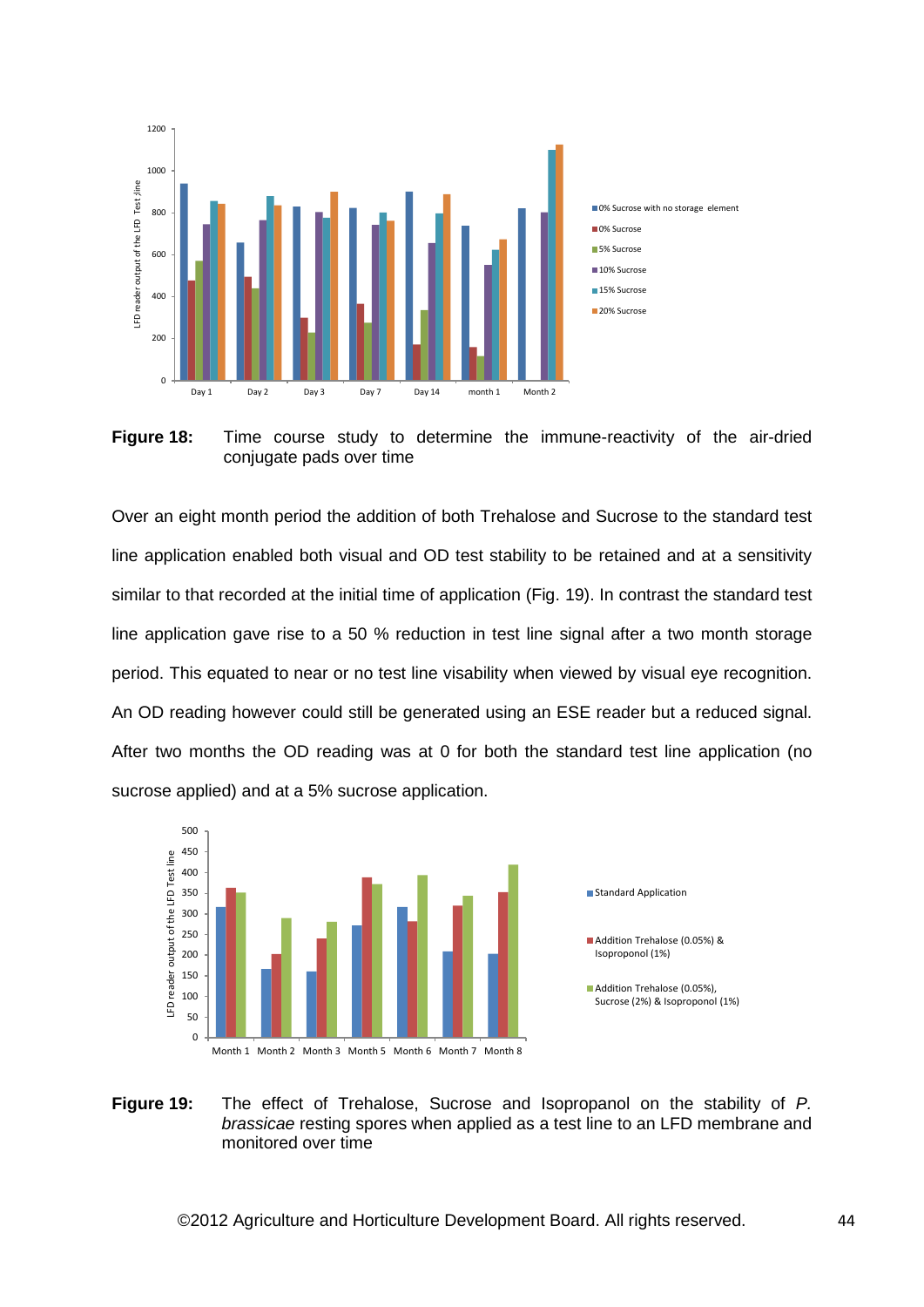The results in Figure 20 show that the disruption of P*. brassicae* resting spores to release soluble antigen prior to test line application has no effect on LFD test line stability when applied in a 10% sucrose application buffer



**Figure 20:** Stability of disrupted *P. brassicae* resting spores in a 10% Sucrose, 0.05% trehalose, 1% isopropanol and 0.05% sodium azide application buffer when applied to a LFD membrane and the test line measured over time.

*Introduction of a control line to the LFD devices.*

When Protein A gold beads alone were held within the conjugate pad only a control line reading was observed on the LFD device after test application (Figure 21 (A)). Conversely in the absence of Protein A but with the addition of a specific *P. brassicae* gold conjugated antiserum a test line was this time observed but with no control line (Figure21 (B)). When both the Protein A conjugated gold beads and the *P. brassicae* specific conjugated beads were applied to the conjugate pad a test and control line were observed after test run completion (Figure 21(C)).



Test and Control line development

**Figure 21:** Investigation to determine the reactivity of Protein A gold beads and MAb conjugated anti-mouse gold beads to the test and control lines of a clubroot LFD test.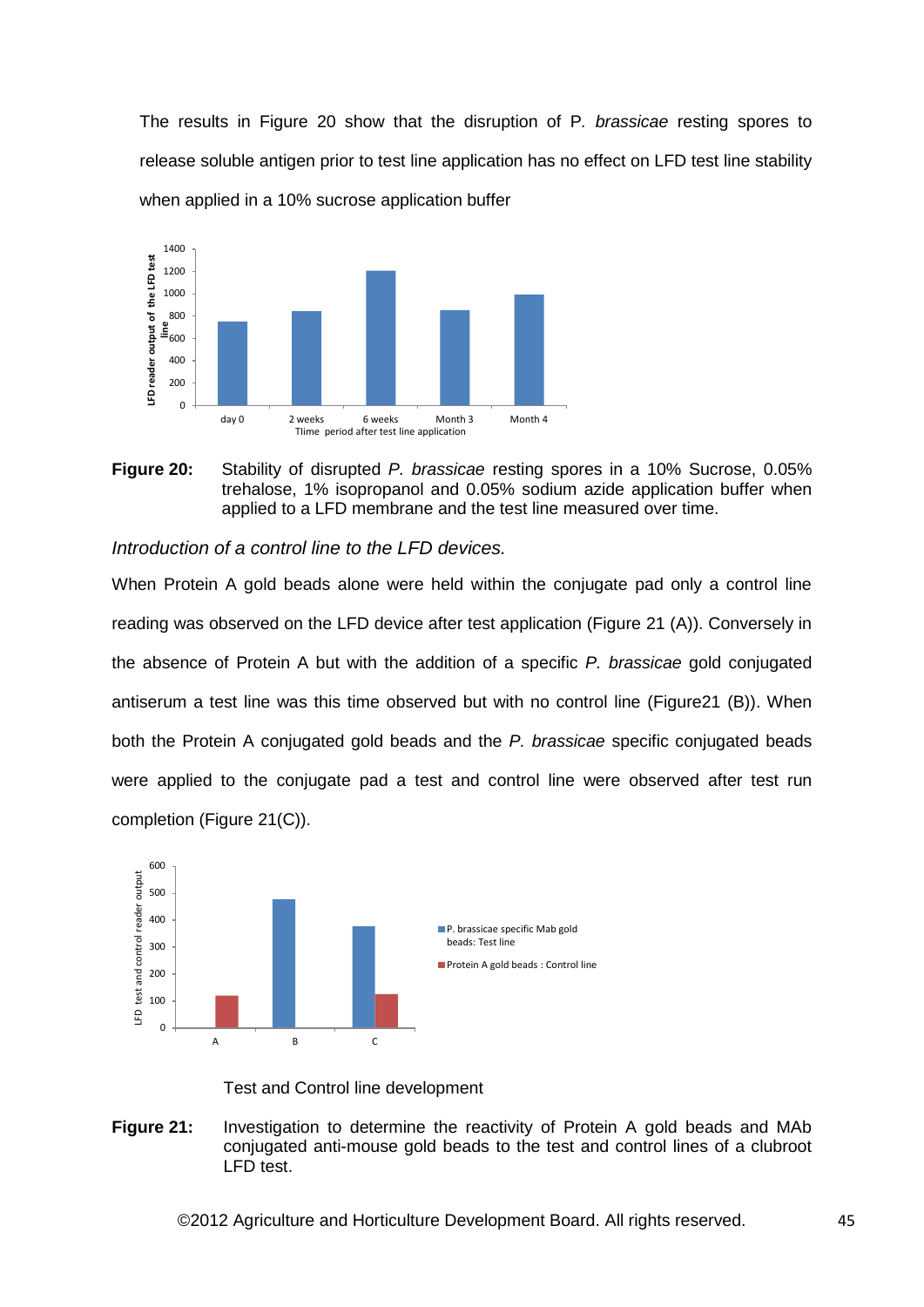*Extraction of clubroot resting spores from an artificially infested soil using a sucrose gradient:*

The use of a sucrose gradient to extract the resting spores from the soil matrix ahead of application to the lateral flow did not prove useful (Figure, 22).





### *Summary*

From the results, soil textural parameters become more significant in the detection sensitivity of *P. brassicae* as detected by qPCR when at lower spore numbers. This could be important to predicting the risk of clubroot disease occurrence at spore levels just below the generally accepted disease threshold spore load of  $1x10^5$  spores  $g^{-1}$  soil, as it may indicate either the quantification of spore numbers is not completely representative of the spore load at low levels in certain soil types, or that some soil types retain different spore loads to others.

Soil type is also important in the context of molecular studies as it is known that the soil type may influence DNA extraction and subsequently the outcome of PCR amplification due to the presence or absence of inhibitory substances (Lloyd-Jones and Hunter, 2001). There are different ways these compounds can interfere with PCR however precise mechanisms have yet to be fully determined. It is thought that these compounds may affect cell lysis, thus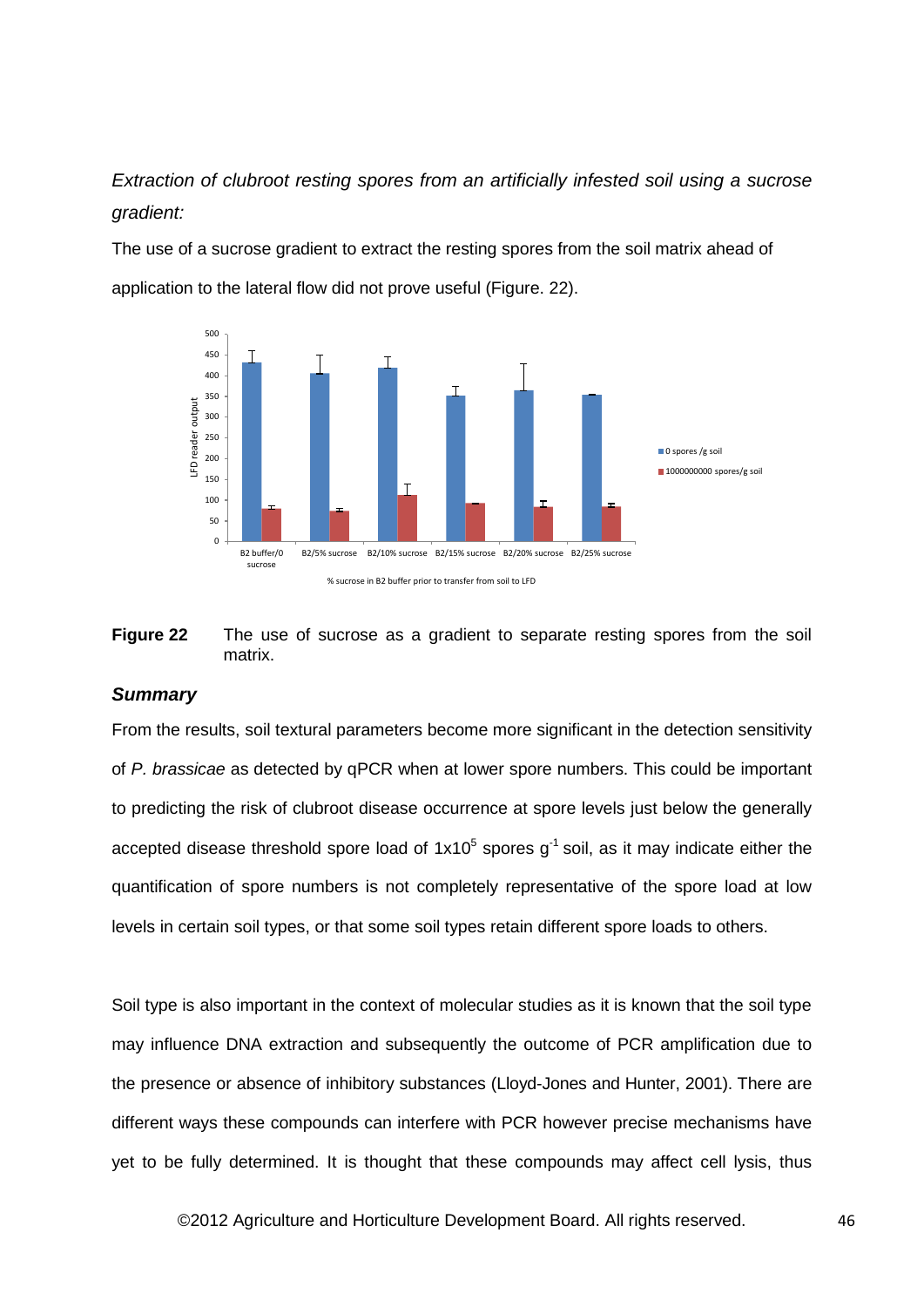hindering the extraction of DNA from cells, they may also bind to DNA or induce DNA degradation, and there may also be a negative effect on DNA polymerase activity thus reducing the capability of annealing and extension of primers used for the PCR (Wilson, 1997). Although DNA clean-up was performed to help remove such substances, the complete removal cannot be guaranteed. Thus until further analysis is performed with LFD quantification it is hard to say whether the levels of *P. brassicae* quantified are affected by PCR inhibition or other factors that directly affect the spores themselves.

Interestingly the parameters of significance in this experiment are sand and clay (and their interaction), however the previous data suggests that silt may be a significant factor. The main difference between these two experiments was that silt was shown to be significant in naturally occurring soils, while sand and clay where shown to be significant in artificially occurring soils. There are several reasons why these results have been observed; firstly the soil dynamics and complex interactions within naturally occurring soils affect the binding of spores to the soil and, artificially infected soils (while the closest approximation possible) do not fully represent such relationships. In the strictest sense it would not accurate to compare the two sets of data, and further experimentation should be based on the findings of both experiments independently. Secondly it is possible that increasing the soil type representation affects the proportion of soils within each type thus influencing the significance of each factor. It is possible that by artificially infecting different soil types, soils which would not naturally carry infection may become included in the analysis and skew the results. Thirdly it is possible, if not probable, that other factors within the soils have a strong influence on spore load and the risk of clubroot occurrence. Further analysis of the soils from these two data sets will provide greater information on more significant factors.

The quantification by qPCR of *P. brassicae* from eight soil types using either standard DNA extraction or IMS extraction of spores from soils shows promising correlation between the data sets. This is an exciting find as it will be able to reduce the detection threshold allowing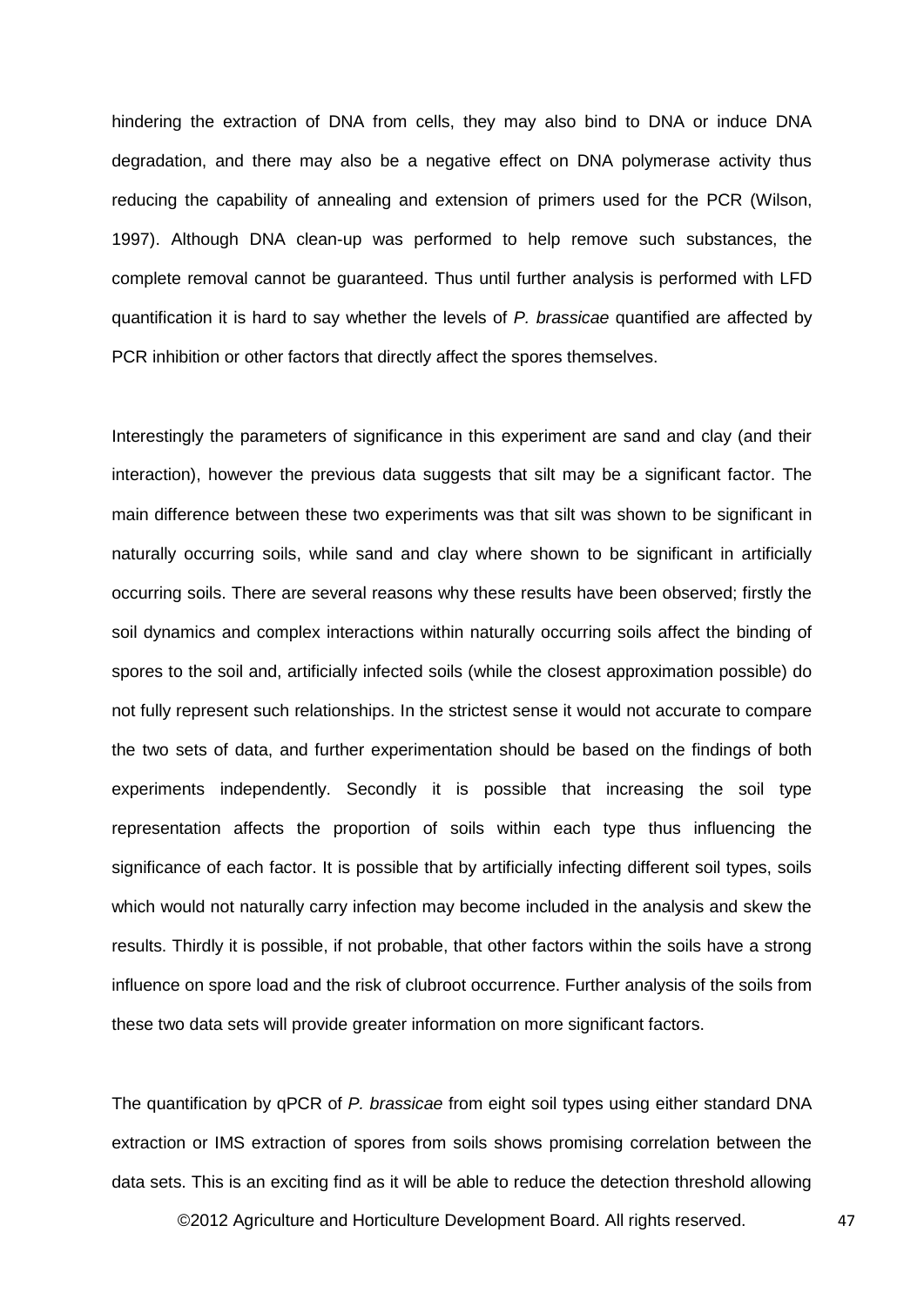determination of whether soils are most likely to be free from *P. brassicae*, or whether the spores are present at very low levels. A greater sample volume also means that the samples can be more representative of large areas without the need for further labour intensive sampling and, providing a sufficient number of samples are tested, this will help to remove variation that can occur within a field due to localised regions of higher or lower spore concentrations. It is possible that this technique could be applied to even greater quantities of soil however the cost effectiveness of larger sample volumes would have to be calculated. The results of this experiment support accuracy of results given by the current sampling practise and DNA extraction quantities, however there are many benefits of being able to extract from larger amounts of soil, at least reassurance to growers that the sampling is representative of their entire field. In addition the use of immuno-magnetic separation could provide a 'clean sample' free of soil inhibitors. This could prove useful not only for qPCR but also in the use of field soils for lateral flow assessment. Future work should assess this.

From the quantification results of the qPCR and LFD on the 'series 12' samples it was possible to determine which soil samples fall outside the predicted output range when the actual qPCR results are compared against the LFD results. It appears that the majority of outliers are at higher LFD OD readings but lower spore numbers, suggesting that the LFD predicts slightly higher than the qPCR. It may be that a particular soil type influences the results and that there may be inhibitory factors which will contribute to the presence of outliers. Further analysis of these outlying soil samples and comparison to the others will allow determination of any inhibitory factors and whether the impact of such factors affects the quantification by qPCR or by LFD.

The relationship between quantification by LFD and qPCR is non-linear. There are several hypothesised reasons for this, the first being that the qPCR measured actual DNA and the expectation would be one genome per resting spore. The LFD measures the amount of antibody binding to the resting spore walls and soluble proteins associated with the resting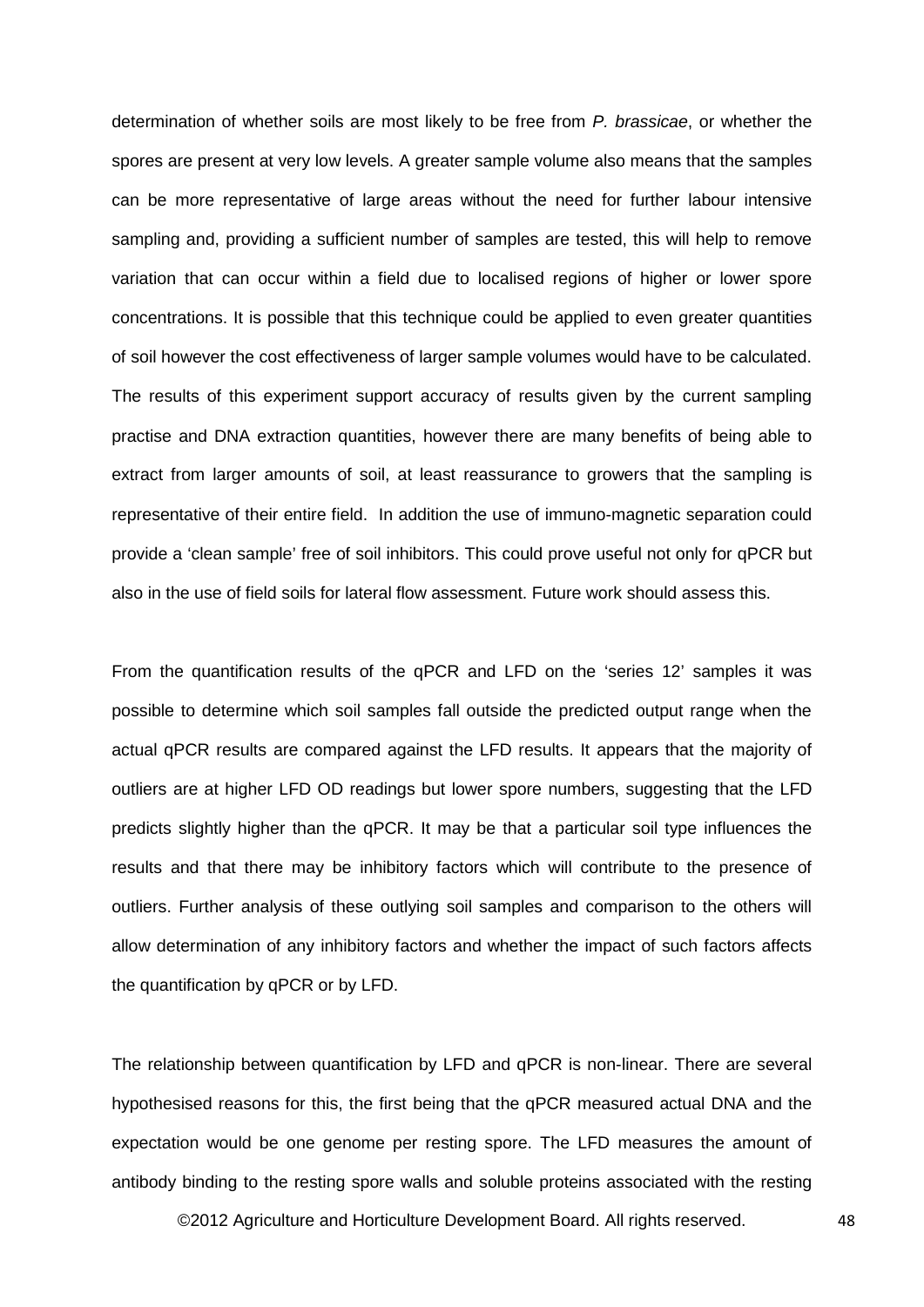spore. It is possible that the increased signal of the lateral flow relates to resting spore viability and /or raised soluble proteins levels as a result of suspension in the lateral flow extraction buffer prior to test application. The IMS process confirmed that resting spores were bound by the specific monoclonal antibody as it is possible to detect DNA from the resultant samples of magnetically extracted particles. Therefore it is likely to be a combination of resting spores and soluble components which are acting as the target analyte in the LFD protocol.

It is not known at this stage whether the amount of soluble antigen would be consistent across different *P. brassicae* populations, and there may be an influence of *P. brassicae*  race/ pathotype on the level of soluble antigen released. Also it is possible to observe 'empty' resting spores within samples in which the nucleic acids are fluorescently stained (data not shown), and in such a scenario the 'empty' spores would not be detected by qPCR as they do not contain DNA. However using an antibody based system, the resting spore wall may provide a binding site for the antibody whether or not it contains DNA. Thus the viability of the spores could be important in the comparison of the two assay systems, and again this is something that could be influenced by the predominant race/pathotype of *P. brassicae* present.

Test line and activity of the dried antibody conjugates in the LFD prototype show an improved and retained level of stability when sucrose was incorporated as an additive. The concentration of sucrose application proved important in retaining test sensitivity. Sucrose is a known stabiliser and during drying provides a structure around the antibody to assist retention of protein conformation and in doing so maintain the chemical stability, resist denaturation, aggregation and the loss of biological activity of the antibody. Previous studies (Andy *et al*., 2003 and Johnson *et al*., 2003) both purport the use of sucrose in stabilising antibody structure by covering hydrogen bonding sites to inhibit aggregation and providing a durable 'cake' support for protein stability.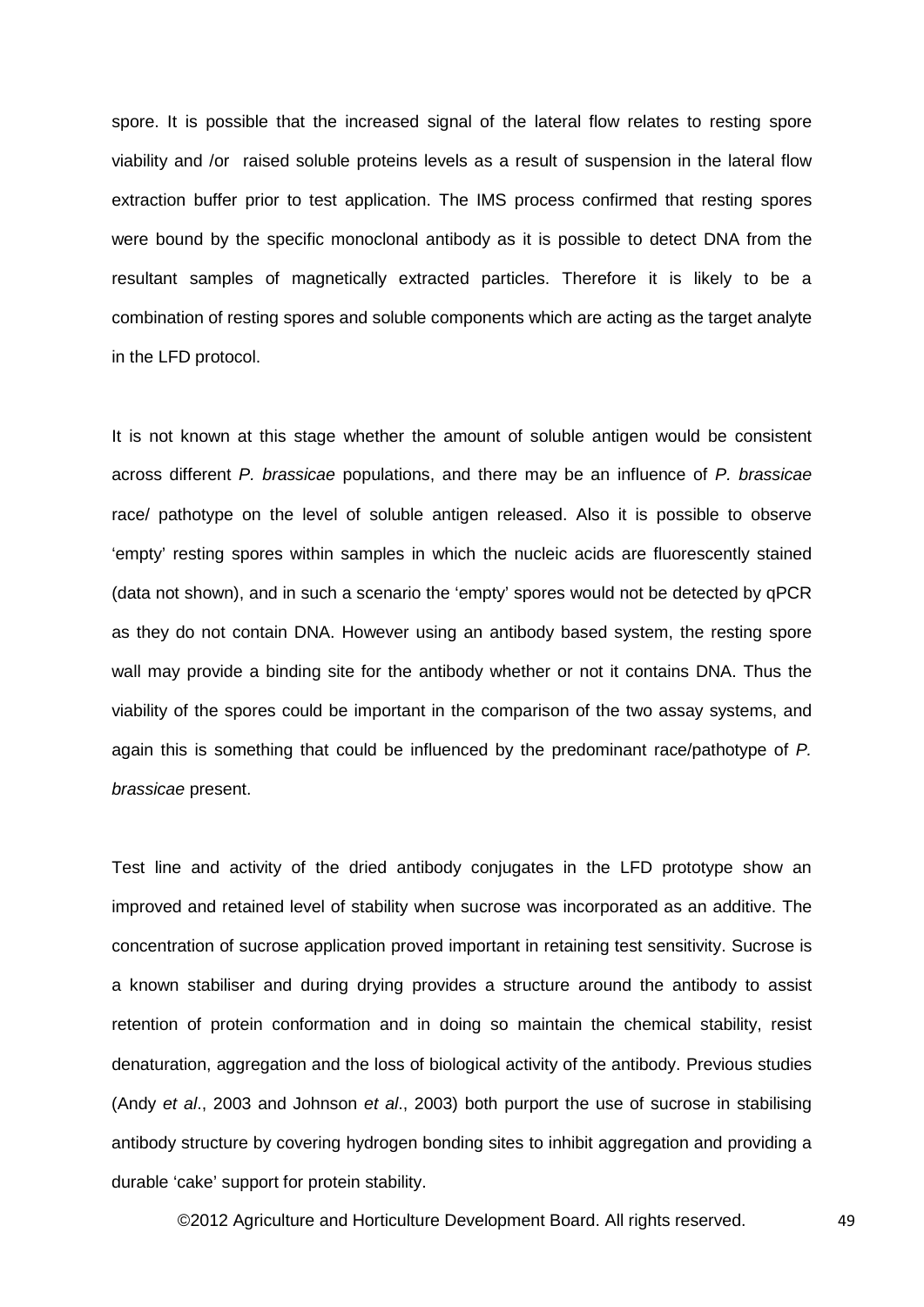### **References**

**Buczacki, S.** (1983) Zoosporic Plant Pathogens, London: Academic Press Inc. Ltd

**Fu, Z., Rogelj, S and Kieft** T(2005). Rapid detection of Escherichia coli O157:H7 by immunomagnetic separation and real-time PCR. *Int. J. Food Microbiol.* **99** (1); 47-57

**Greenwood, D.J., Draycott, A.,** (1989a). Experimental validation of an N-response model for widely different crops. *Fert. Res.* **18,** 153-174

**Greenwood, D.J., Draycott, A.,** (1989b). Quantitative relationships for growth and Ncontent of different vegetable crops grown with and without ample fertilizer-N on the same soil. *Fert. Res*.**18**, 175-188.

**Jorstad, I.** (1923). Hvorledesskan man bekaempe klumproten paa vore kaalvekster? Norsk Havetia , 39: 126 – 127.

**Klemsdal S. S., Herrero, M-L., Wanner, La., Lund, G. and Hermansen, A.** (2008). PCR based identification of *Pythium* spp. causing cavity spot in carrots and sensitive detection in soils. *Plant Pathol.* **57**, 877-886

**Lloyd-Jones, G., and Hunter, D.** 2001. Comparison of rapid DNA extraction methods applied to contrasting New Zealand soils. *Soil Biol. Biochem.* **33**: 2053-2059.

**Menking, D.E., Emanuel, P.A., Valdes, J.J., Kracke, S.K.** 1999. Rapid cleanup of bacterial DNA from field samples. *Resources, Conservation and Recycling* **27**: 179-186

**Myers DF, Campbell RN, Greathead AS,** (1983). Thermal inactivation of *Plasmodiophora brassicae* Woron. and its attempted control by solarisation in the salinas valley of California. *Crop Prot* **2**, 325-333

**Myers, D.F. and Campbell, R.N.** (1985) Lime and the control of clubroot of crucifers: Effects of pH, calcium, Magnesium and their interactions. *Phytopathol* **75** (6); 670- 674.

**Otten,W., Gilligan, CA., Thornton, CR.** 1997 Quantification of Fungal Antigens in Soil with a Monoclonal Antibody-Based ELISA: Analysis and Reduction of Soil-Specific Bias *Phytopathology* **87**(7); 730-736